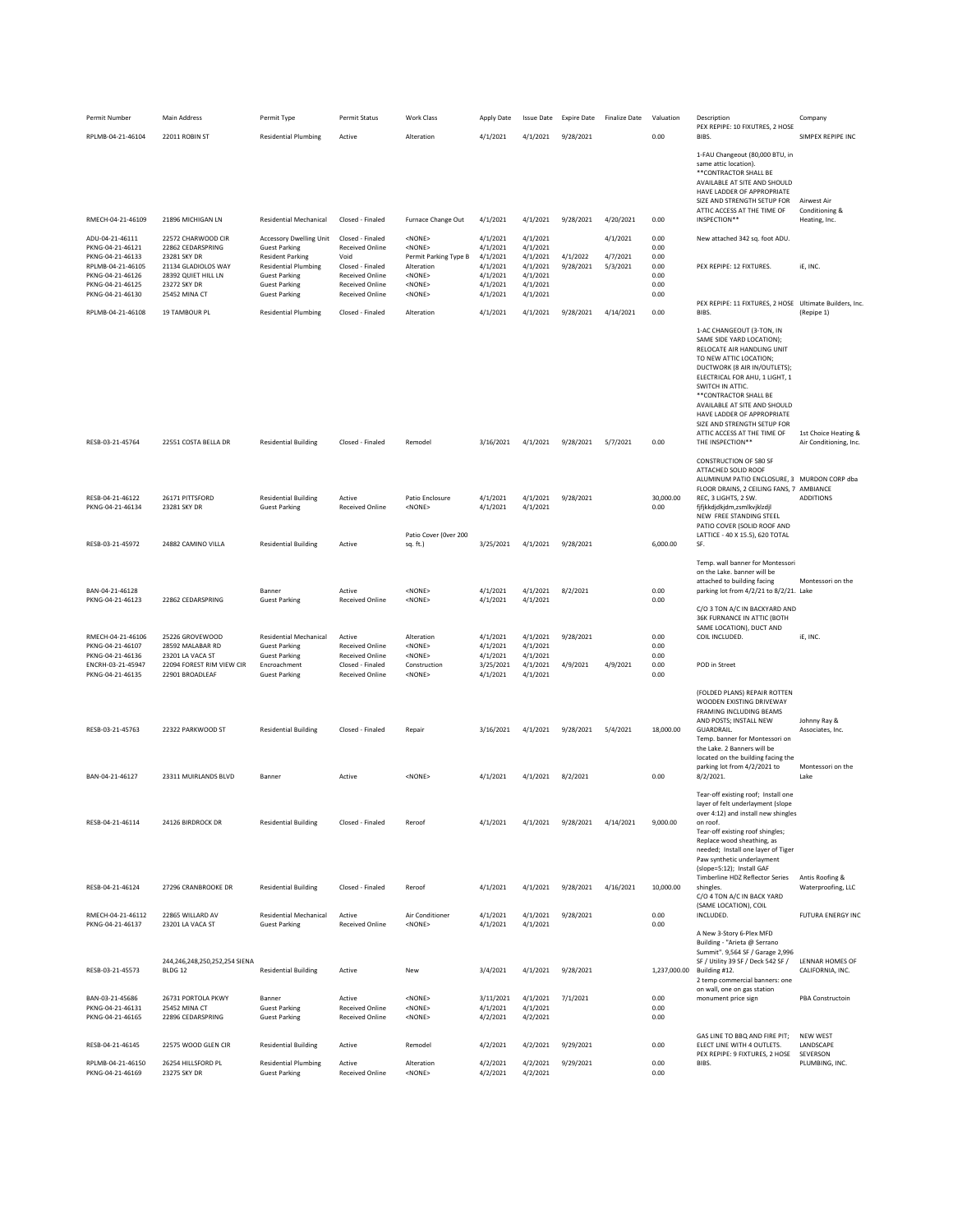| RESB-04-21-46153                                         | 19741 TORRES WAY                                    | <b>Residential Building</b>                                             | Closed - Finaled                                 | Reroof                                                    | 4/2/2021                         | 4/2/2021                         | 9/29/2021             | 5/10/2021             | 9.000.00             | TILE RELAY: REMOVE EXSTING<br>TILES AND STORE THEM: INSTALL<br>1 LAYER OF UNDERLAYMENT: RE-<br>INSTALL EXISTING TILES.(2884 SF, Certified Roofing<br>5:12 SLOPED ROOF).                                                                 | Specialists                          |
|----------------------------------------------------------|-----------------------------------------------------|-------------------------------------------------------------------------|--------------------------------------------------|-----------------------------------------------------------|----------------------------------|----------------------------------|-----------------------|-----------------------|----------------------|-----------------------------------------------------------------------------------------------------------------------------------------------------------------------------------------------------------------------------------------|--------------------------------------|
| RPLMB-04-21-46139                                        | 26198 HILLSFORD PL                                  | <b>Residential Plumbing</b>                                             | Active                                           | Alteration                                                | 4/2/2021                         | 4/2/2021                         | 9/29/2021             |                       | 0.00                 | PEX REPIIPE: 9 FIXTURES, 2 HOSE<br>BIBS.                                                                                                                                                                                                | SEVERSON PLUMBING                    |
| PKNG-04-21-46166<br>PKNG-04-21-46167                     | 22896 CEDARSPRING<br>25931 GLENHURST                | <b>Guest Parking</b><br><b>Guest Parking</b>                            | <b>Received Online</b><br><b>Received Online</b> | <none><br/><none></none></none>                           | 4/2/2021<br>4/2/2021             | 4/2/2021<br>4/2/2021             |                       |                       | 0.00<br>0.00         |                                                                                                                                                                                                                                         |                                      |
|                                                          |                                                     |                                                                         |                                                  |                                                           |                                  |                                  |                       |                       |                      | TEAR OFF EXISTING 3037 SF 5:12<br>SLOPED ROOF, INSTALL 1 LAYER<br>OF SYNTHETIC UNDERLAYMENT,<br>INSTALL NEW COOL SHINGLES.<br>** PERMIT REVISED ON 4/15/21<br>TO INCLUDE 50 SF FLAT ROOF<br>WITH NEW TORCH DOWN, 2987 Certified Roofing |                                      |
| RESB-04-21-46155<br>PKNG-04-21-46157                     | 24151 FORDVIEW ST<br>23281 SKY DR                   | <b>Residential Building</b><br><b>Resident Parking</b>                  | Closed - Finaled<br>Void                         | Reroof<br>Permit Parking Type B                           | 4/2/2021<br>4/2/2021             | 4/2/2021<br>4/2/2021             | 9/29/2021<br>4/2/2022 | 4/20/2021<br>4/7/2021 | 9,000.00<br>0.00     | SF SLOPED ROOF AS EXPLAINED** Specialists<br>INSTALL (2) ILLUMINATED<br>CHANNEL LETTER SIGNS FOR "99                                                                                                                                    |                                      |
| SIGN-04-21-46146<br>PKNG-04-21-46163                     | 23829 EL TORO RD<br>22951 HAZELWOOD                 | Sign<br><b>Guest Parking</b>                                            | Active<br><b>Received Online</b>                 | Wall Sign<br><none></none>                                | 4/2/2021<br>4/2/2021             | 4/2/2021<br>4/2/2021             | 9/29/2021             |                       | 8,000.00<br>0.00     | STORE".                                                                                                                                                                                                                                 | SWAIN SIGN, INC.                     |
| RESB-03-21-46070                                         | 21081 CANTEBURY LN                                  | <b>Residential Building</b>                                             | Closed - Finaled                                 | Solar Panels                                              | 3/30/2021                        | 4/2/2021                         | 9/29/2021             | 4/15/2021             | 14,000.00            | ADDITION TO AN EXISTING PV<br>SYSTEM: INSTALL 5.7 KW ROOF<br>MOUNTED PV SYSTEM WITH 14<br>MODULES AND MICROINVERTERS,<br>1 LOAD CENTER, MAIN PANEL<br>UPGRADE TO 225 A.<br>T/O 2 LAYERS OF EXISTING 700 SF                              | True Power Solar                     |
|                                                          |                                                     |                                                                         |                                                  |                                                           |                                  |                                  |                       |                       |                      | BUR CAP SHEET FLAT ROOF ON<br>GARAGE ONLY. REUSE<br>SHEATHING, INSTALL 1B PVC 50<br>MIL UNDERLAYMENT AND 1                                                                                                                              |                                      |
| RESB-03-21-46050<br>PKNG-04-21-46158                     | 24192 FORDVIEW ST<br>23281 SKY DR                   | <b>Residential Building</b><br><b>Guest Parking</b>                     | Closed - Finaled<br><b>Received Online</b>       | Reroof<br><none></none>                                   | 3/30/2021<br>4/2/2021            | 4/2/2021<br>4/2/2021             | 9/29/2021             | 4/13/2021             | 6,000.00<br>0.00     | LAYER ATLAS FR10.<br>INSTALL 12.58 KW ROOF<br>MOUNTED PV SYSTEM WITH 37                                                                                                                                                                 | Hoyt Roofs Inc                       |
| RESB-03-21-45836<br>PKNG-04-21-46151                     | 48 CAMARIN ST<br>22832 LARKIN ST                    | <b>Residential Building</b><br><b>Guest Parking</b>                     | Active<br><b>Received Online</b>                 | Solar Panels<br><none></none>                             | 3/19/2021<br>4/2/2021            | 4/2/2021<br>4/2/2021             | 9/29/2021             |                       | 25,000.00<br>0.00    | MODULES, 2 INVERTERS, 1 LOAD<br>CENTER, 728 SF.                                                                                                                                                                                         | TESLA                                |
| RPLMB-04-21-46161                                        | 19081 SYCAMORE GLEN DR                              | <b>Residential Plumbing</b>                                             | Closed - Finaled                                 | Alteration                                                | 4/2/2021                         | 4/2/2021                         | 9/29/2021             | 4/14/2021             | 0.00                 | 13 FIXTURES, 2 HOSE BIBS.                                                                                                                                                                                                               | Pipe It Right<br>Plumbing, Inc.      |
| RPLMB-04-21-46142                                        | 26234 HILLSFORD PL                                  | <b>Residential Plumbing</b>                                             | Active                                           | Alteration                                                | 4/2/2021                         | 4/2/2021                         | 9/29/2021             |                       | 0.00                 | PEX REPIPE: 9 FIXUTRES, 2 HOSE<br>BIBS.<br>INSTALL 8.16 KW ROOF<br>MOUNTED PV SYSTEM WITH 24                                                                                                                                            | SEVERSON<br>PLUMBING, INC.           |
| RESB-03-21-46067                                         | 24131 PALMEK CIR                                    | <b>Residential Building</b>                                             | Active                                           | Solar Panels                                              | 3/30/2021                        | 4/2/2021                         | 9/29/2021             |                       | 16,000.00            | MODULES, 1 INVERTER, 472 SF.                                                                                                                                                                                                            | TESLA                                |
| PKNG-04-21-46162<br>TRAN-03-21-45899                     | 22951 HAZELWOOD                                     | <b>Guest Parking</b><br>Transportation                                  | Received Online<br>Active                        | <none><br/>Annual</none>                                  | 4/2/2021<br>3/23/2021            | 4/2/2021<br>4/2/2021             | 4/2/2022              |                       | 0.00<br>0.00         | Annual                                                                                                                                                                                                                                  | <b>WCS PERMITS</b>                   |
| PKNG-04-21-46170<br>PKNG-04-21-46168<br>PKNG-04-21-46172 | 23275 SKY DR<br>23421 RED ROBIN WAY<br>23275 SKY DR | <b>Guest Parking</b><br><b>Resident Parking</b><br><b>Guest Parking</b> | Received Online<br>Active<br>Received Online     | <none><br/>Permit Parking Type A<br/><none></none></none> | 4/2/2021<br>4/2/2021<br>4/2/2021 | 4/2/2021<br>4/2/2021<br>4/2/2021 | 4/2/2022              |                       | 0.00<br>0.00<br>0.00 |                                                                                                                                                                                                                                         |                                      |
| RPLMB-04-21-46144<br>PKNG-04-21-46173                    | 26252 HILLSFORD PL<br>23275 SKY DR                  | <b>Residential Plumbing</b><br><b>Guest Parking</b>                     | Active<br><b>Received Online</b>                 | Alteration<br><none></none>                               | 4/2/2021<br>4/2/2021             | 4/2/2021<br>4/2/2021             | 9/29/2021             |                       | 0.00<br>0.00         | PEX REPIPE: 9 FIXTURES, 2 HOSE<br>BIBS.                                                                                                                                                                                                 | SEVERSON<br>PLUMBING, INC.           |
| RESB-04-21-46140                                         | 171 DENALI                                          | <b>Residential Building</b>                                             | Active                                           | Remodel                                                   | 4/2/2021                         | 4/2/2021                         | 9/29/2021             |                       | 0.00                 | GAS LINE TO BBQ ANF FIRE PIT;<br>ELECT LINE WITH 3 OUTLETS.<br>EXTENSION TO GAS LINE IN                                                                                                                                                 |                                      |
| RPLMB-04-21-46164                                        | 25186 CHESTNUTWOOD                                  | <b>Residential Plumbing</b>                                             | Closed - Finaled                                 | Alteration                                                | 4/2/2021                         | 4/2/2021                         | 9/29/2021             | 4/6/2021              | 0.00                 | KITCHEN.<br>TEAR OFF EXISTING 2700 SF 5:12                                                                                                                                                                                              |                                      |
|                                                          |                                                     |                                                                         |                                                  |                                                           |                                  |                                  |                       |                       |                      | SLOPED ROOF: INSTALL 1 LAYER<br>OF SYNTHETIC UNDERLAYMENT,<br><b>INSTALL CERTAINTEED</b>                                                                                                                                                | <b>Certified Roofing</b>             |
| RESB-04-21-46154<br>PKNG-04-21-46171                     | 22152 TAMA DR<br>23275 SKY DR                       | <b>Residential Building</b><br><b>Guest Parking</b>                     | Active<br><b>Received Online</b>                 | Reroof<br><none></none>                                   | 4/2/2021<br>4/2/2021             | 4/2/2021<br>4/2/2021             | 9/29/2021             |                       | 14,000.00<br>0.00    | PRESIDENTIAL SHINGLES.                                                                                                                                                                                                                  | Specialists                          |
| PKNG-04-21-46179<br>PKNG-04-21-46177                     | 22892 CEDARSPRING<br>22875 BROADLEAF                | <b>Guest Parking</b><br><b>Guest Parking</b>                            | <b>Received Online</b><br><b>Received Online</b> | <none><br/><none></none></none>                           | 4/3/2021<br>4/3/2021             | 4/3/2021<br>4/3/2021             |                       |                       | 0.00<br>0.00         |                                                                                                                                                                                                                                         |                                      |
| PKNG-04-21-46174                                         | 22901 BROADLEAF                                     | <b>Guest Parking</b>                                                    | <b>Received Online</b>                           | <none></none>                                             | 4/3/2021                         | 4/3/2021                         |                       |                       | 0.00                 |                                                                                                                                                                                                                                         |                                      |
| PKNG-04-21-46175<br>PKNG-04-21-46181                     | 22942 BROADLEAF<br>88 BIG BEND WAY                  | <b>Guest Parking</b><br><b>Guest Parking</b>                            | <b>Received Online</b><br><b>Received Online</b> | <none><br/><none></none></none>                           | 4/3/2021<br>4/3/2021             | 4/3/2021<br>4/3/2021             |                       |                       | 0.00<br>0.00         |                                                                                                                                                                                                                                         | 1989                                 |
| PKNG-04-21-46178<br>PKNG-04-21-46180                     | 23201 LA VACA ST<br>22892 CEDARSPRING               | <b>Guest Parking</b><br><b>Guest Parking</b>                            | <b>Received Online</b><br><b>Received Online</b> | <none><br/><none></none></none>                           | 4/3/2021<br>4/3/2021             | 4/3/2021<br>4/3/2021             |                       |                       | 0.00<br>0.00         |                                                                                                                                                                                                                                         |                                      |
| PKNG-04-21-46176                                         | 25691 FERNBANK                                      | <b>Guest Parking</b>                                                    | <b>Received Online</b>                           | <none></none>                                             | 4/3/2021                         | 4/3/2021                         |                       |                       | 0.00                 | Easter family celebration                                                                                                                                                                                                               | enter name of<br>business account    |
| PKNG-04-21-46194                                         | 22982 HAZELWOOD                                     | <b>Guest Parking</b>                                                    | <b>Received Online</b>                           | <none></none>                                             | 4/4/2021                         | 4/4/2021                         |                       |                       | 0.00                 | Easter Sunday guest parking                                                                                                                                                                                                             |                                      |
| PKNG-04-21-46196<br>PKNG-04-21-46183                     | 23162 LA VACA ST<br>25701 FERNBANK                  | <b>Guest Parking</b><br><b>Guest Parking</b>                            | <b>Received Online</b><br><b>Received Online</b> | <none><br/><none></none></none>                           | 4/4/2021<br>4/4/2021             | 4/4/2021<br>4/4/2021             |                       |                       | 0.00<br>0.00         |                                                                                                                                                                                                                                         |                                      |
| PKNG-04-21-46189                                         | 23026 ASHWOOD                                       | <b>Guest Parking</b>                                                    | <b>Received Online</b>                           | <none></none>                                             | 4/4/2021                         | 4/4/2021                         |                       |                       | 0.00                 |                                                                                                                                                                                                                                         |                                      |
| PKNG-04-21-46187<br>PKNG-04-21-46190                     | 25401 ESROSE CT<br>22851 HICKORY HILLS AV           | <b>Guest Parking</b><br><b>Guest Parking</b>                            | <b>Received Online</b><br><b>Received Online</b> | <none><br/><none></none></none>                           | 4/4/2021<br>4/4/2021             | 4/4/2021<br>4/4/2021             |                       |                       | 0.00<br>0.00         |                                                                                                                                                                                                                                         |                                      |
| PKNG-04-21-46188                                         | 22851 HICKORY HILLS AV                              | <b>Guest Parking</b>                                                    | <b>Received Online</b>                           | <none></none>                                             | 4/4/2021                         | 4/4/2021                         |                       |                       | 0.00                 |                                                                                                                                                                                                                                         |                                      |
| PKNG-04-21-46186<br>PKNG-04-21-46200                     | 25351 PINO LN<br>22991 ASHWOOD                      | <b>Guest Parking</b><br><b>Guest Parking</b>                            | <b>Received Online</b><br><b>Received Online</b> | <none><br/><none></none></none>                           | 4/4/2021                         | 4/4/2021                         |                       |                       | 0.00<br>0.00         | Family                                                                                                                                                                                                                                  | Mr.                                  |
| PKNG-04-21-46195                                         | 22851 HICKORY HILLS AV                              | <b>Guest Parking</b>                                                    | <b>Received Online</b>                           | <none></none>                                             | 4/4/2021<br>4/4/2021             | 4/4/2021<br>4/4/2021             |                       |                       | 0.00                 |                                                                                                                                                                                                                                         |                                      |
| PKNG-04-21-46184                                         | 25701 FERNBANK                                      | <b>Guest Parking</b>                                                    | <b>Received Online</b>                           | <none></none>                                             | 4/4/2021                         | 4/4/2021                         |                       |                       | 0.00                 |                                                                                                                                                                                                                                         |                                      |
| PKNG-04-21-46191<br>PKNG-04-21-46182                     | 22851 HICKORY HILLS AV<br>88 BIG BEND WAY           | <b>Guest Parking</b><br><b>Guest Parking</b>                            | <b>Received Online</b><br><b>Received Online</b> | <none><br/><none></none></none>                           | 4/4/2021<br>4/4/2021             | 4/4/2021<br>4/4/2021             |                       |                       | 0.00<br>0.00         |                                                                                                                                                                                                                                         |                                      |
| PKNG-04-21-46185                                         | 25701 FERNBANK                                      | <b>Guest Parking</b>                                                    | <b>Received Online</b>                           | <none></none>                                             | 4/4/2021                         | 4/4/2021                         |                       |                       | 0.00                 |                                                                                                                                                                                                                                         |                                      |
| PKNG-04-21-46198<br>PKNG-04-21-46197                     | 22995 SPRINGWATER<br>25695 FERNBANK                 | <b>Guest Parking</b><br><b>Guest Parking</b>                            | <b>Received Online</b><br><b>Received Online</b> | <none><br/><none></none></none>                           | 4/4/2021<br>4/4/2021             | 4/4/2021<br>4/4/2021             |                       |                       | 0.00<br>0.00         |                                                                                                                                                                                                                                         |                                      |
| PKNG-04-21-46193                                         | 23025 ASHWOOD                                       | <b>Guest Parking</b>                                                    | <b>Received Online</b>                           | <none></none>                                             | 4/4/2021                         | 4/4/2021                         |                       |                       | 0.00                 |                                                                                                                                                                                                                                         |                                      |
| PKNG-04-21-46199<br>PKNG-04-21-46192                     | 22892 BROADLEAF<br>25972 ALDERWOOD                  | <b>Guest Parking</b><br><b>Guest Parking</b>                            | <b>Received Online</b><br><b>Received Online</b> | <none><br/><none></none></none>                           | 4/4/2021<br>4/4/2021             | 4/4/2021<br>4/4/2021             |                       |                       | 0.00<br>0.00         |                                                                                                                                                                                                                                         |                                      |
| RPLMB-04-21-46222                                        | 21342 CALLE SENDERO                                 | <b>Residential Plumbing</b>                                             | Closed - Finaled                                 | Alteration                                                | 4/5/2021                         | 4/5/2021                         | 10/2/2021             | 4/28/2021             | 0.00                 | PEX Repipe (16 fixtures)                                                                                                                                                                                                                | PACIFIC COAST<br>COPPER REPIPE, INC. |
|                                                          |                                                     |                                                                         |                                                  |                                                           |                                  |                                  |                       |                       |                      |                                                                                                                                                                                                                                         | PACIFIC COAST                        |
| RPLMB-04-21-46224<br>PKNG-04-21-46202                    | 17 TAVELLA PL<br>25931 GLENHURST                    | <b>Residential Plumbing</b><br><b>Guest Parking</b>                     | Closed - Finaled<br><b>Received Online</b>       | Alteration<br>$<$ NONE $>$                                | 4/5/2021<br>4/5/2021             | 4/5/2021<br>4/5/2021             | 10/4/2021             | 5/4/2021              | 0.00<br>0.00         | PEX Repipe (14 fixtures)                                                                                                                                                                                                                | COPPER REPIPE, INC.                  |
| RPLMB-04-21-46214                                        | 25542 ASHBROOK                                      | <b>Residential Plumbing</b>                                             | Closed - Finaled                                 | Alteration                                                | 4/5/2021                         | 4/5/2021                         | 10/4/2021             | 5/7/2021              | 0.00                 | Copper Repipe (12 fixtures plus 3<br>hose bibbs)                                                                                                                                                                                        | Repipe 1                             |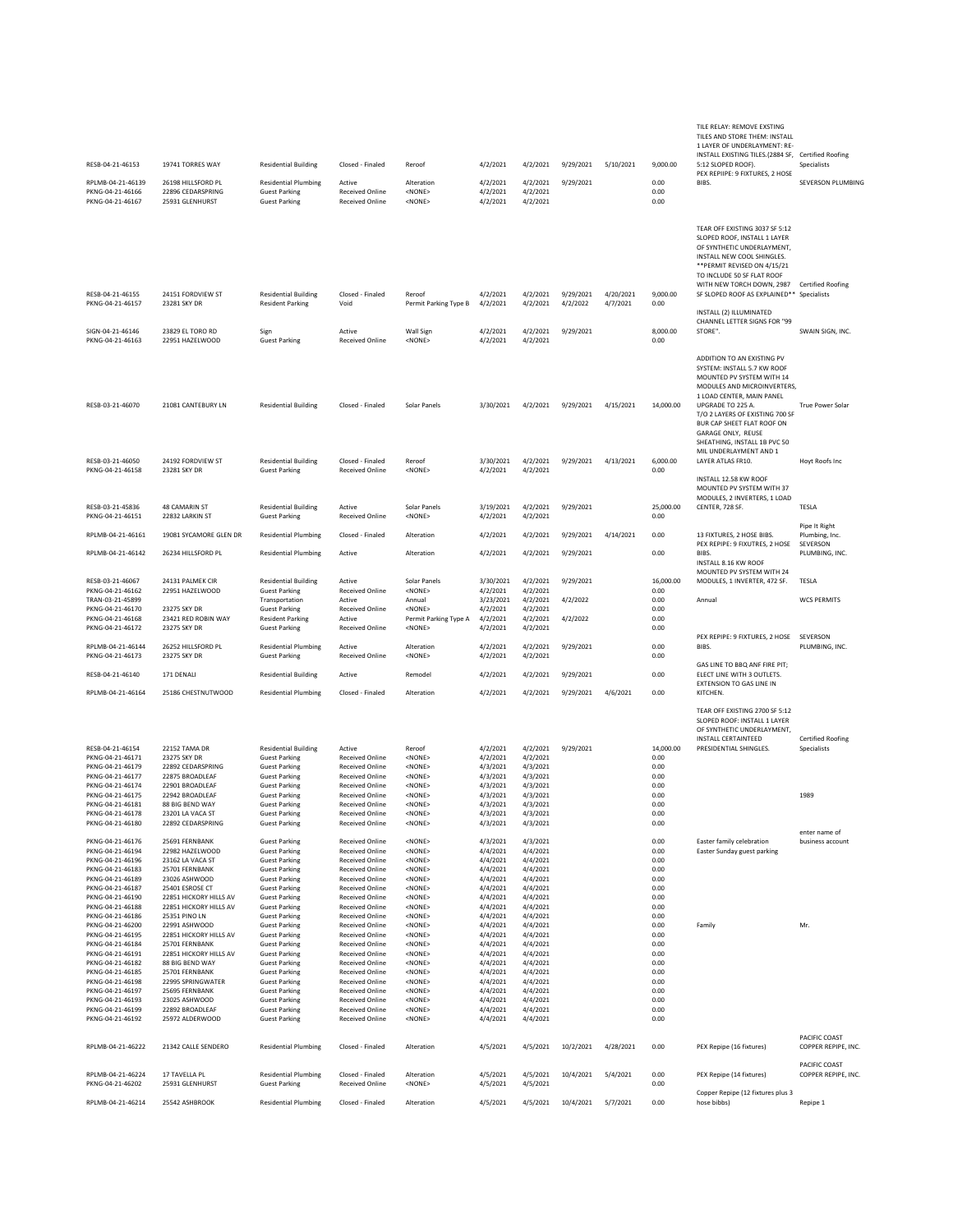| RESB-03-21-45669                                                             | 584 CATALONIA                                                          | <b>Residential Building</b>                                                                         | Active                                                                               | New                                                      | 3/10/2021                                     | 4/5/2021                                     | 10/4/2021  |           | 328,988.00                         | New 3-Story SFD / Plan 2A(R) -<br>"Soria" 2,467 SF / Garage 462 SF /<br>2nd FI Covered Deck 85 SF / 3rd FI<br>Covered Deck 151 SF / (8) Solar<br>Panels 2.72/2.56 kW / LOT 44.<br>A New 3-Story SFD, / Plan 3A,                                                                                                                                                                                           | LENNAR HOMES OF<br>CALIFORNIA, INC.                |
|------------------------------------------------------------------------------|------------------------------------------------------------------------|-----------------------------------------------------------------------------------------------------|--------------------------------------------------------------------------------------|----------------------------------------------------------|-----------------------------------------------|----------------------------------------------|------------|-----------|------------------------------------|-----------------------------------------------------------------------------------------------------------------------------------------------------------------------------------------------------------------------------------------------------------------------------------------------------------------------------------------------------------------------------------------------------------|----------------------------------------------------|
| RESB-03-21-45670                                                             | 580 CATALONIA                                                          | <b>Residential Building</b>                                                                         | Active                                                                               | New                                                      | 3/10/2021                                     | 4/5/2021                                     | 10/12/2021 |           | 339,294.00                         | "Soria" 2,527 SF / Garage 484 SF /<br>Porch 58 SF / 2nd Fl. Covered<br>Deck 140 SF / 3rd. Fl. Covered<br>Deck 140 SF / (8) Solar Panels<br>2.72/2.56 KW / Lot 38.<br>A New 3-Story SFD, / Plan 3C (R),<br>"Soria" 2,527 SF / Garage 484 SF /                                                                                                                                                              | LENNAR HOMES OF<br>CALIFORNIA, INC.                |
| RESB-03-21-45673                                                             | 588 CATALONIA                                                          | <b>Residential Building</b>                                                                         | Active                                                                               | New                                                      | 3/10/2021                                     | 4/5/2021                                     | 10/4/2021  |           | 339,294.00                         | Porch 58 SF / 2nd Fl. Covered<br>Deck 140 SF / 3rd. Fl. Covered<br>Deck 140 SF / (8) Solar Panels<br>2.72/2.56 KW / Lot 42.                                                                                                                                                                                                                                                                               | LENNAR HOMES OF<br>CALIFORNIA, INC.                |
|                                                                              |                                                                        |                                                                                                     |                                                                                      |                                                          |                                               |                                              |            |           |                                    | INSTALLATION OF (1) 91.06 SF<br>ILLUMINATED CHANNEL LETTER<br>WALL SIGN; (1) BLADE SIGN ON<br>EXTG BRACKET; REPLACEMENT OF<br>(3) NON-ILLUMINATED PANELS<br>ON EXTG MONUMENTS FOR "FIVE                                                                                                                                                                                                                   |                                                    |
| SIGN-04-21-46221<br>PKNG-04-21-46217                                         | 23620 EL TORO RD<br>23201 LA VACA ST                                   | Sign<br><b>Guest Parking</b>                                                                        | Active<br><b>Received Online</b>                                                     | Combination<br><none></none>                             | 4/5/2021<br>4/5/2021                          | 4/5/2021<br>4/5/2021                         | 10/2/2021  |           | 4,600.00<br>0.00                   | BELOW".                                                                                                                                                                                                                                                                                                                                                                                                   | Elite Sign Services, Inc                           |
| RPLMB-04-21-46223                                                            | 22072 IRONBARK LN                                                      | <b>Residential Plumbing</b>                                                                         | Closed - Finaled                                                                     | Alteration                                               | 4/5/2021                                      | 4/5/2021                                     | 10/2/2021  | 4/19/2021 | 0.00                               | PEX Repipe (15 fixtures)                                                                                                                                                                                                                                                                                                                                                                                  | PACIFIC COAST<br>COPPER REPIPE, INC.               |
| RESB-04-21-46213                                                             | 25161 RIVENDELL DR                                                     | <b>Residential Building</b>                                                                         | Closed - Finaled                                                                     | Reroof                                                   | 4/5/2021                                      | 4/5/2021                                     | 10/2/2021  | 4/14/2021 | 13,000.00                          | T/O EXISTING 2500 FLAT/SLOPED<br>ROOF OVER THE GARAGE AND<br>HOUSE; RE-ROOF 1500 SF 4:12<br>SLOPED ROOF TO INCLUDE:<br>INSTALL 7/16" OSB; INSTALL 1<br>LAYER OF SYNTHETIC<br>UNDERLAYMENT; INSTALL NEW<br>OWENS CORNING SHINGLES; RE-<br>ROOF 1000 SF FLAT ROOF TO<br>INSTALL TORCH DOWN.                                                                                                                 | Roof Pro                                           |
| POOL-04-21-46209                                                             | 24882 VIA DEL RIO                                                      | Combination Pool/Spa                                                                                | Active                                                                               | Residential                                              | 4/5/2021                                      | 4/5/2021                                     | 10/4/2021  |           | 50,000.00                          | Replastering existing pool and<br>spa; Replace pool pump, filter<br>and equipment in new equipment<br>location; New tile and coping,<br>channel drain covers, skimmer,<br>sheet flow, bonding; Remove<br>deck and install new pavers with<br>deck drains. Includes new gas line<br>for BBQ. ** Permit revised on<br>5/13/2021 to keep pool EQU. "as<br>is" in their org. location with no<br>alteration** |                                                    |
|                                                                              |                                                                        |                                                                                                     |                                                                                      |                                                          |                                               |                                              |            |           |                                    | A New 3-Story SFD, Model / Plan<br>4D-R, "Soria @ Serrano Summit"                                                                                                                                                                                                                                                                                                                                         |                                                    |
| RESB-03-21-45674<br>PKNG-04-21-46206<br>PKNG-04-21-46212<br>PKNG-04-21-46204 | 576 CATALONIA<br>22951 HAZELWOOD<br>22942 BROADLEAF<br>22951 HAZELWOOD | <b>Residential Building</b><br><b>Guest Parking</b><br><b>Guest Parking</b><br><b>Guest Parking</b> | Active<br><b>Received Online</b><br><b>Received Online</b><br><b>Received Online</b> | New<br><none><br/><none><br/><none></none></none></none> | 3/10/2021<br>4/5/2021<br>4/5/2021<br>4/5/2021 | 4/5/2021<br>4/5/2021<br>4/5/2021<br>4/5/2021 | 10/4/2021  |           | 358,548.00<br>0.00<br>0.00<br>0.00 | 2,727 SF / Garage 462 SF / 2nd. Fl.<br>Covered Deck 157 SF / (9) Solar<br>Panels 3.06/2.88 Kw / Lot 40.                                                                                                                                                                                                                                                                                                   | <b>LENNAR HOMES OF</b><br>CALIFORNIA, INC.<br>1989 |
| RESB-03-21-45671                                                             | 586 CATALONIA                                                          | <b>Residential Building</b>                                                                         | Active                                                                               | New                                                      | 3/10/2021                                     | 4/5/2021                                     | 10/4/2021  |           | 312,458.00                         | A New 3-Story SFD, / Plan 1B(R) -<br>"Soria" 2,308 SF/ Garage 462 SF /<br>Covered Patio 75 SF/2nd, FI<br>Covered Deck 160 SF / 3rd. Fl<br>Covered Deck 160 SF / (8) Solar<br>Panels 2.72/2.56 Kw / Lot 43.                                                                                                                                                                                                | LENNAR HOMES OF<br>CALIFORNIA, INC.                |
| ENCRH-04-19-32140                                                            | E Santiago Cyn, Live Oak W to<br>Modjeska                              | Encroachment                                                                                        | Active                                                                               | Encroachment                                             | 4/11/2019                                     | 4/5/2021                                     | 4/5/2022   |           | 0.00                               | <b>Bouchard Communications Inc.</b><br>Annual Maintenance                                                                                                                                                                                                                                                                                                                                                 | Bouchard<br>Communications, Inc.                   |
| RESB-03-21-45675                                                             | 590 CATALONIA                                                          | <b>Residential Building</b>                                                                         | Active                                                                               | New                                                      | 3/10/2021                                     | 4/5/2021                                     | 10/12/2021 |           | 358,548.00                         | A New 3-Story SFD, Model / Plan<br>4B, "Soria @ Serrano Summit"<br>2,727 SF / Garage 462 SF / 2nd. Fl.<br>Covered Deck 157 SF / (9) Solar<br>Panels 3.06/2.88 Kw / Lot 41.<br>Install 9.72KW roof mounted PV                                                                                                                                                                                              | LENNAR HOMES OF<br>CALIFORNIA, INC.                |
| RESB-02-21-45150                                                             | 25161 RIVENDELL DR                                                     | <b>Residential Building</b>                                                                         | Closed - Finaled                                                                     | Solar Panels                                             | 2/9/2021                                      | 4/5/2021                                     | 10/4/2021  | 5/11/2021 | 29,000.00                          | system with 27 modules, 1<br>inverter, 1 load center, 17.1 kwh<br>energy storage system with 1<br>battery, 509 SF.                                                                                                                                                                                                                                                                                        | ORANGE COUNTY<br>SOLAR CONTRACTING<br>SERVICES INC |
| PKNG-04-21-46201<br>PKNG-04-21-46211                                         | 25931 GLENHURST<br>23116 LA VACA ST                                    | <b>Guest Parking</b><br><b>Resident Parking</b>                                                     | Received Online<br>Active                                                            | <none><br/>Permit Parking Type B</none>                  | 4/5/2021<br>4/5/2021                          | 4/5/2021<br>4/5/2021                         | 12/31/2021 |           | 0.00<br>0.00                       | Permit Parking - 1049*1050                                                                                                                                                                                                                                                                                                                                                                                |                                                    |
| RESB-04-21-46208                                                             | 25885 TRABUCO RD 189                                                   | <b>Residential Building</b>                                                                         | Closed - Finaled                                                                     | Remodel                                                  | 4/5/2021                                      | 4/5/2021                                     | 10/4/2021  | 5/14/2021 | 0.00                               | CHANGE OUT 3T AC IN BACK<br>YARD AND 36K BTU FURNACE IN<br>ATTIC (BOTH IN SAME LOCATION)<br>WITH COIL; INSTALLATION OF 750<br>SF R-30 INSULATION.<br>A New 3-Story SFD, / Plan 1C -<br>"Soria" 2,308 SF/ Garage 462 SF /<br>Covered Patio 75 SF/ 2nd. Fl<br>Covered Deck 160 SF / 3rd. FI                                                                                                                 | iE, Inc.                                           |
| RESB-03-21-45668                                                             | 582 CATALONIA                                                          | <b>Residential Building</b>                                                                         | Active                                                                               | New                                                      | 3/10/2021                                     | 4/5/2021                                     | 10/4/2021  |           | 312,458.00                         | Covered Deck 160 SF / (8) Solar<br>Panels 2.72/2.56 Kw / Lot 37.                                                                                                                                                                                                                                                                                                                                          | LENNAR HOMES OF<br>CALIFORNIA, INC.                |
| RELEC-04-21-46207                                                            | 23501 SWALLOW LN                                                       | <b>Residential Electrical</b>                                                                       | Active                                                                               | Meter                                                    | 4/5/2021                                      | 4/5/2021                                     | 10/2/2021  |           | 0.00                               | MAIN PANEL UPGRADE TO 125 A. ION ELECTRIC, INC.                                                                                                                                                                                                                                                                                                                                                           |                                                    |
| RESB-03-21-45672                                                             | 578 CATALONIA                                                          | <b>Residential Building</b>                                                                         | Active                                                                               | New                                                      | 3/10/2021                                     | 4/5/2021 10/4/2021                           |            |           | 328,988.00                         | New 3-Story SFD / Plan 2B -<br>"Soria" 2,467 SF / Garage 462 SF /<br>2nd FI Covered Deck 85 SF / 3rd FI<br>Covered Deck 151 SF / (8) Solar<br>Panels 2.72/2.56 kW / LOT 39.                                                                                                                                                                                                                               | LENNAR HOMES OF<br>CALIFORNIA, INC.                |
|                                                                              |                                                                        |                                                                                                     |                                                                                      |                                                          |                                               |                                              |            |           |                                    |                                                                                                                                                                                                                                                                                                                                                                                                           |                                                    |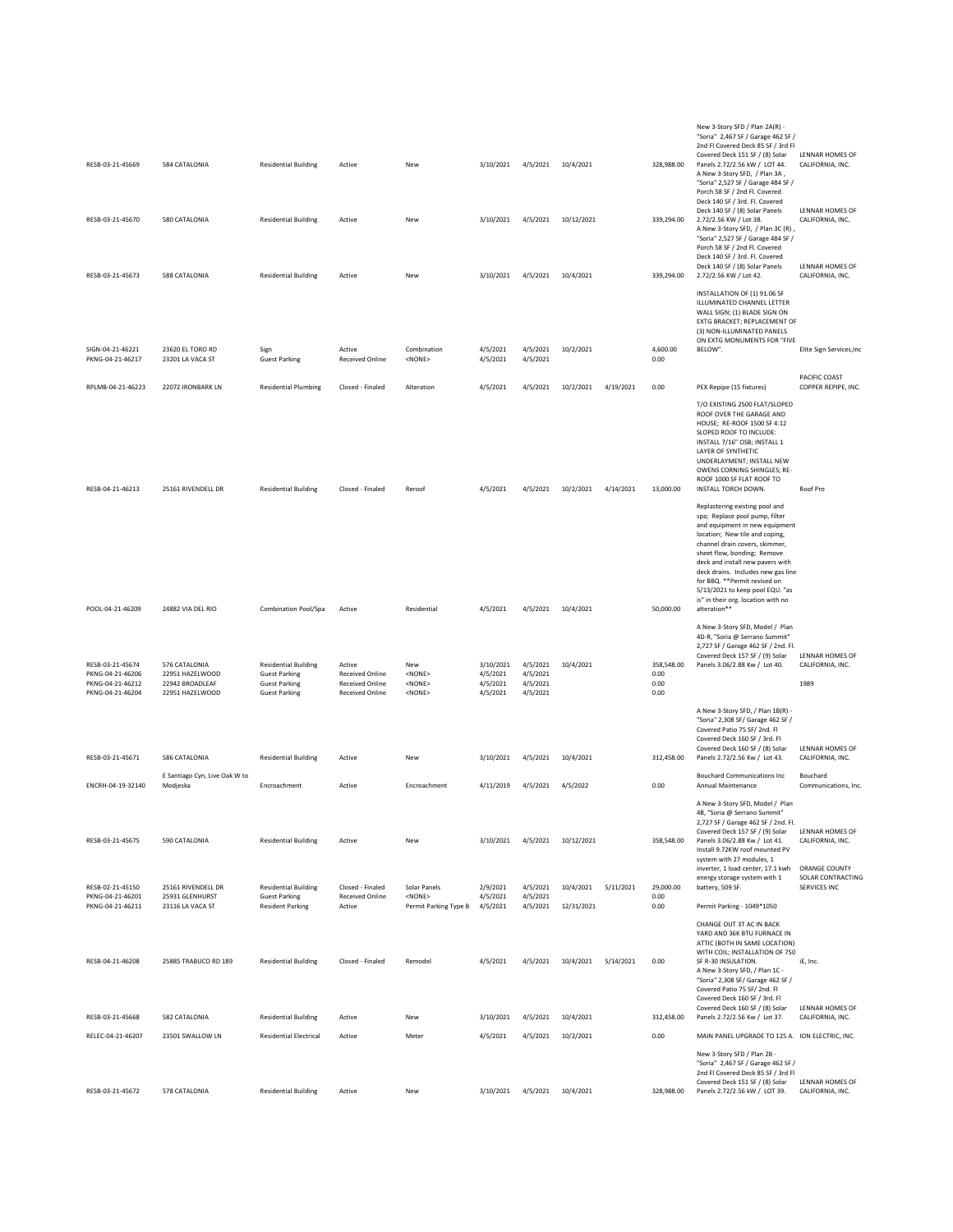| ENCRH-04-21-46227                                                             | Rancho @ Corridor Center                                              | Encroachment                                                                                        | Active                                                                                         | Construction                                                    | 4/5/2021                                     | 4/5/2021                                     | 10/21/2021 |           | 0.00                         | Install a temporary signal at the<br>entrance for the Nakase<br>Development.                                                                                                                                        | Toll Brothers, Inc.                                             |
|-------------------------------------------------------------------------------|-----------------------------------------------------------------------|-----------------------------------------------------------------------------------------------------|------------------------------------------------------------------------------------------------|-----------------------------------------------------------------|----------------------------------------------|----------------------------------------------|------------|-----------|------------------------------|---------------------------------------------------------------------------------------------------------------------------------------------------------------------------------------------------------------------|-----------------------------------------------------------------|
| PKNG-04-21-46205                                                              | 22951 HAZELWOOD                                                       | <b>Guest Parking</b>                                                                                | <b>Received Online</b>                                                                         | <none></none>                                                   | 4/5/2021                                     | 4/5/2021                                     |            |           | 0.00                         | PEX Repipe (15 fixtures plus 2                                                                                                                                                                                      |                                                                 |
| RPLMB-04-21-46215                                                             | 21041 KENSINGTON LN                                                   | <b>Residential Plumbing</b>                                                                         | Closed - Finaled                                                                               | Alteration                                                      | 4/5/2021                                     | 4/5/2021                                     | 10/2/2021  | 4/26/2021 | 0.00                         | hose bibbs)                                                                                                                                                                                                         | Repipe 1                                                        |
| RESB-04-21-46247                                                              | 21055 BARCLAY LN                                                      | <b>Residential Building</b>                                                                         | Active                                                                                         | Remodel                                                         | 4/6/2021                                     | 4/6/2021                                     | 10/3/2021  |           | 6,700.00                     | 2ND FLOOR MASTER BATHROOM<br>REMODEL TO INCLUDE: R/R 1<br>SHOWER/1 TUB, WITH NEW TILE<br>WALLS; R/R 1 TOILET, 2 SINKS,; 4<br>REC, 3 LIGHTS, 2 SW, 1 NEW<br><b>EXHAUST FAN</b>                                       | MEYTAL MARKETING                                                |
| PKNG-04-21-46258                                                              | 22941 HAZELWOOD                                                       | <b>Guest Parking</b>                                                                                | <b>Received Online</b>                                                                         | <none></none>                                                   | 4/6/2021                                     | 4/6/2021                                     |            |           | 0.00                         | FLAT ROOF OVERLAY WITH 1                                                                                                                                                                                            | City of Lake Forest                                             |
| COMB-04-21-46242<br>PKNG-04-21-46269                                          | 27211 BURBANK<br>23272 SKY DR                                         | <b>Commercial Building</b><br><b>Guest Parking</b>                                                  | Closed - Finaled<br><b>Received Online</b>                                                     | Reroof<br><none></none>                                         | 4/6/2021<br>4/6/2021                         | 4/6/2021<br>4/6/2021                         | 10/3/2021  | 4/19/2021 | 24,000.00<br>0.00            | LAYER OF ACRYLIC COOL ROOF<br>COATING, T-24 (8800 SF).                                                                                                                                                              | MOZUR INC DBA<br>ROOF INTEGRITY                                 |
| RMECH-04-21-46250<br>PKNG-04-21-46263                                         | 23465 DURYEA DR<br>22935 BROADLEAF                                    | <b>Residential Mechanical</b><br><b>Guest Parking</b>                                               | Active<br><b>Received Online</b>                                                               | Air Conditioner<br><none></none>                                | 4/6/2021<br>4/6/2021                         | 4/6/2021<br>4/6/2021                         | 10/3/2021  |           | 0.00<br>0.00                 | CHANGE OUT 4T AC IN BACKYARD<br>AND 80K BTU FURNACE IN ATTIC<br>(BOTH IN SAME LOCATION) WITH<br>COIL AND DISCONNECT.                                                                                                | Aura Operations, Inc.                                           |
|                                                                               |                                                                       |                                                                                                     |                                                                                                |                                                                 |                                              |                                              |            |           |                              | Enclose 1st Floor Patio (391 SF) to<br>become Recreation Room and<br>Enclose 2nd Floor Patio (391 SF)<br>to become Gym; Addition of Gas<br>Fireplace to 1st Floor; 1-Gas Line;<br>Ductwork. (No electrical per      |                                                                 |
| RESB-02-21-45149                                                              | 26 SORREL                                                             | <b>Residential Building</b>                                                                         | Active                                                                                         | Addition                                                        | 2/9/2021                                     | 4/6/2021                                     | 10/3/2021  |           | 50,000.00                    | architect/applicant).<br>C/O 3-TON A/C UNIT IN BACK<br>YARD AND 60K BTU FURNACE<br>LOCATED IN ATTIC (BOTH SAME                                                                                                      | STUD CONSTRUCTION                                               |
| RMECH-04-21-46248<br>PKNG-04-21-46264                                         | 21391 VINTAGE WAY<br>22935 BROADLEAF                                  | <b>Residential Mechanical</b><br><b>Guest Parking</b>                                               | Active<br><b>Received Online</b>                                                               | Air Conditioner<br><none></none>                                | 4/6/2021<br>4/6/2021                         | 4/6/2021<br>4/6/2021                         | 10/3/2021  |           | 0.00<br>0.00                 | LOCATIONS).<br>CHANGE OUT 3.5 T AC UNIT IN                                                                                                                                                                          | iE, INC.                                                        |
| RMECH-04-21-46244                                                             | 24142 BIRDROCK DR                                                     | <b>Residential Mechanical</b>                                                                       | Closed - Finaled                                                                               | Air Conditioner                                                 | 4/6/2021                                     | 4/6/2021                                     | 10/3/2021  | 4/20/2021 | 0.00                         | BACK YARD (SAME LOCATION)<br>WITH COIL AND DUCTWORK.<br>2'D FLOOR BATHROOM REMODEL:<br>1 BATH TUB, 2 SINKS, 1 SHOWER, Sea Pointe                                                                                    | MEYTAL MARKETING                                                |
| RESB-04-21-46253                                                              | 17 LA PERLA                                                           | <b>Residential Building</b>                                                                         | Active                                                                                         | Remodel                                                         | 4/6/2021                                     | 4/6/2021                                     | 10/3/2021  |           | 21,000.00                    | 1 TOILET, 1 VENT. FAN, 2 REC, 5<br>LIGHTS.<br>C/O 2.5 TON HEAT PUMP<br>LOCATED IN PATIO AND 50K BTU                                                                                                                 | Construction and<br>Development                                 |
| RMECH-04-21-46254                                                             | 19431 RUE DE VALORE 2G                                                | <b>Residential Mechanical</b>                                                                       | Active                                                                                         | Air Conditioner                                                 | 4/6/2021                                     | 4/6/2021                                     | 10/3/2021  |           | 0.00                         | WALL MOUNTED AIR HANDLER IN<br>BATHROOM (BOTH SAME<br>LOCATION).                                                                                                                                                    | iE, INC.                                                        |
| PKNG-04-21-46260<br>PKNG-04-21-46255                                          | 22941 HAZELWOOD<br>22941 HAZELWOOD                                    | <b>Guest Parking</b><br><b>Guest Parking</b>                                                        | <b>Received Online</b><br><b>Received Online</b>                                               | <none><br/><none></none></none>                                 | 4/6/2021<br>4/6/2021                         | 4/6/2021<br>4/6/2021                         |            |           | 0.00<br>0.00                 |                                                                                                                                                                                                                     | City of Lake Forest<br>City of Lake Forest<br>INTEGRITY REPIPE, |
| RPLMB-04-21-46234<br>PKNG-04-21-46257<br>PKNG-04-21-46271<br>PKNG-04-21-46256 | 21051 CHAMPLAIN<br>22941 HAZELWOOD<br>23272 SKY DR<br>22941 HAZELWOOD | <b>Residential Plumbing</b><br><b>Guest Parking</b><br><b>Guest Parking</b><br><b>Guest Parking</b> | Closed - Finaled<br><b>Received Online</b><br><b>Received Online</b><br><b>Received Online</b> | Alteration<br><none><br/><none><br/><none></none></none></none> | 4/6/2021<br>4/6/2021<br>4/6/2021<br>4/6/2021 | 4/6/2021<br>4/6/2021<br>4/6/2021<br>4/6/2021 | 10/3/2021  | 4/13/2021 | 0.00<br>0.00<br>0.00<br>0.00 | PEX REPIPE: 12 FIXTURES.                                                                                                                                                                                            | INC.<br>City of Lake Forest<br>City of Lake Forest              |
| RPLMB-04-21-46233                                                             | 23882 DANBY DR                                                        | <b>Residential Plumbing</b>                                                                         | Closed - Finaled                                                                               | Alteration                                                      | 4/6/2021                                     | 4/6/2021                                     | 10/3/2021  | 4/19/2021 | 0.00                         | PEX REPIPE: 7 FIXTURES, 3 HOSE<br>BIBS.                                                                                                                                                                             | Repipe 1                                                        |
| PKNG-04-21-46261<br>RPLMB-04-21-46235                                         | 22941 HAZELWOOD<br>24822 WINTERWOOD DR                                | <b>Guest Parking</b><br><b>Residential Plumbing</b>                                                 | <b>Received Online</b><br>Active                                                               | <none><br/>Alteration</none>                                    | 4/6/2021<br>4/6/2021                         | 4/6/2021<br>4/6/2021                         | 10/3/2021  |           | 0.00<br>0.00                 | PEX REPIPE: 10 FIXTURES, 3 HOSE<br>BIBS.                                                                                                                                                                            | Home<br>Repipe 1                                                |
|                                                                               |                                                                       |                                                                                                     |                                                                                                |                                                                 |                                              |                                              |            |           |                              | Temp. wall banner for Game Stop.<br>Banner will be located on the<br>building facing the parking lot                                                                                                                | Gordon Brothers                                                 |
| BAN-04-21-46267<br>PKNG-04-21-46236                                           | 23632 EL TORO RD C<br>22811 HICKORY HILLS AV                          | Banner<br><b>Guest Parking</b>                                                                      | Active<br><b>Received Online</b>                                                               | <none><br/><none></none></none>                                 | 4/6/2021<br>4/6/2021                         | 4/6/2021<br>4/6/2021                         | 5/9/2021   |           | 0.00<br>0.00                 | from 4/9/21to 5/9/21.<br>C/O 2-TON ROOF TOP A/C UNIT                                                                                                                                                                | <b>Retail Partners LLC</b><br><b>ROCKLIN HEATING</b>            |
| RMECH-04-21-46231<br>PKNG-04-21-46259                                         | 24471 COPPER CLIFF CT<br>22941 HAZELWOOD                              | <b>Residential Mechanical</b><br><b>Guest Parking</b>                                               | Closed - Finaled<br><b>Received Online</b>                                                     | Air Conditioner<br><none></none>                                | 4/6/2021<br>4/6/2021                         | 4/6/2021<br>4/6/2021                         | 10/4/2021  | 5/5/2021  | 0.00<br>0.00                 | AND 40K BTU FURNACE IN<br>CLOSET (BOTH SAME LOCATION)<br>WITH COIL.                                                                                                                                                 | AND<br>AIRCONDITIONING<br>COMPANY INC                           |
| PKNG-04-21-46270                                                              | 23272 SKY DR                                                          | <b>Guest Parking</b>                                                                                | <b>Received Online</b>                                                                         | <none></none>                                                   | 4/6/2021                                     | 4/6/2021                                     |            |           | 0.00                         | <b>INSTALL TANKLESS WATER</b><br>HEATER IN GARAGE (SAME                                                                                                                                                             | City of Lake Forest                                             |
| RPLMB-04-21-46262                                                             | 9 ALTA VISTA                                                          | <b>Residential Plumbing</b>                                                                         | Closed - Finaled                                                                               | Water Heater                                                    | 4/6/2021                                     | 4/6/2021                                     | 10/3/2021  | 4/12/2021 | 0.00                         | LOCATION).<br>INSTALL 6.225 KW ROOF<br>MOUNTED PV SYSTEM WITH 15                                                                                                                                                    | Pristine Plumbing, Inc.                                         |
| RESB-04-21-46129                                                              | 46 AVIGNON AV                                                         | <b>Residential Building</b>                                                                         | Active                                                                                         | Solar Panels                                                    | 4/1/2021                                     | 4/6/2021                                     | 10/3/2021  |           | 22,000.00                    | MODULES, MICROINVERTERS, 1<br>LOAD CENTER, 300 SF.<br>C/O 50 GAL WATER HEATER IN                                                                                                                                    | Precis Solar                                                    |
| RPLMB-04-21-46152<br>PKNG-04-21-46265                                         | 25 BLAZEWOOD<br>22935 BROADLEAF                                       | <b>Residential Plumbing</b><br><b>Guest Parking</b>                                                 | Closed - Finaled<br><b>Received Online</b>                                                     | Water Heater<br><none></none>                                   | 4/2/2021<br>4/6/2021                         | 4/6/2021<br>4/6/2021                         | 10/3/2021  | 4/19/2021 | 0.00<br>0.00                 | GARAGE (SAME LOCATION).                                                                                                                                                                                             | TruTeam of CA                                                   |
| RELEC-03-21-45536                                                             | 19462 JASPER HILL RD                                                  | <b>Residential Electrical</b>                                                                       | Active                                                                                         | Remodel                                                         | 3/3/2021                                     | 4/6/2021                                     | 10/3/2021  |           | 0.00                         | INSTALLATION OF 27 KWH<br><b>ENERGY STORAGE SYSTEMS WITH</b><br>2 POWER WALLS; 1 LOAD CENTER,<br>1 BACK UP GATEWAY, MAIN<br>PANEL UPGRADE TO 200A.                                                                  | iE, INC.                                                        |
| PKNG-04-21-46275                                                              | 25542 ASHBROOK                                                        | <b>Resident Parking</b>                                                                             | Active                                                                                         | Permit Parking Type A                                           | 4/7/2021                                     | 4/7/2021                                     | 12/31/2021 |           | 0.00                         | Parking Permit - 1051                                                                                                                                                                                               | <b>GREAT PARK</b>                                               |
| RPLMB-04-21-46282<br>PKNG-04-21-46274                                         | 26365 MOUNTAIN GROVE CIR<br>25931 GLENHURST                           | <b>Residential Plumbing</b><br><b>Guest Parking</b>                                                 | Closed - Finaled<br><b>Received Online</b>                                                     | Alteration<br><none></none>                                     | 4/7/2021<br>4/7/2021                         | 4/7/2021<br>4/7/2021                         | 10/4/2021  | 4/20/2021 | 0.00<br>0.00                 | PEX REPIPE: 13 FIXTURES.                                                                                                                                                                                            | PLUMBING<br><b>GREAT PARK</b>                                   |
| RPLMB-04-21-46280                                                             | 26406 MOUNTAIN GROVE CIR                                              | <b>Residential Plumbing</b>                                                                         | Closed - Finaled                                                                               | Alteration                                                      | 4/7/2021                                     | 4/7/2021                                     | 10/4/2021  | 4/15/2021 | 0.00                         | PEX REPIPE: 13 FIXTURES.                                                                                                                                                                                            | PLUMBING<br><b>GREAT PARK</b>                                   |
| RPLMB-04-21-46281                                                             | 26342 SPRING CREEK CIR                                                | <b>Residential Plumbing</b>                                                                         | Closed - Finaled                                                                               | Alteration                                                      | 4/7/2021                                     | 4/7/2021                                     | 10/4/2021  | 5/7/2021  | 0.00                         | PEX REPIPE: 13 FIXTURES.                                                                                                                                                                                            | PLUMBING                                                        |
| RESB-04-21-46277                                                              | 44 FUCHSIA                                                            |                                                                                                     | Active                                                                                         | Remodel                                                         | 4/7/2021                                     | 4/7/2021 10/4/2021                           |            |           | 52,000.00                    | 710 SF 1ST FL FIRE DAMAGE<br>REPAIR TO INCLUDE: REPLACE<br>DRYWALL/INSULATION (INSIDE<br>ONLY) IN KITCHEN, LIVING ROOM,<br>ENTRY AND PLAYROOM, RE-<br>INSTALL KITCHEN SINK AND<br>DISHWASHER. ** NO<br>ELEC/MECH**. | SERVICEFIRST<br><b>RESTORATION INC</b>                          |
|                                                                               |                                                                       | <b>Residential Building</b>                                                                         |                                                                                                |                                                                 |                                              |                                              |            |           |                              |                                                                                                                                                                                                                     |                                                                 |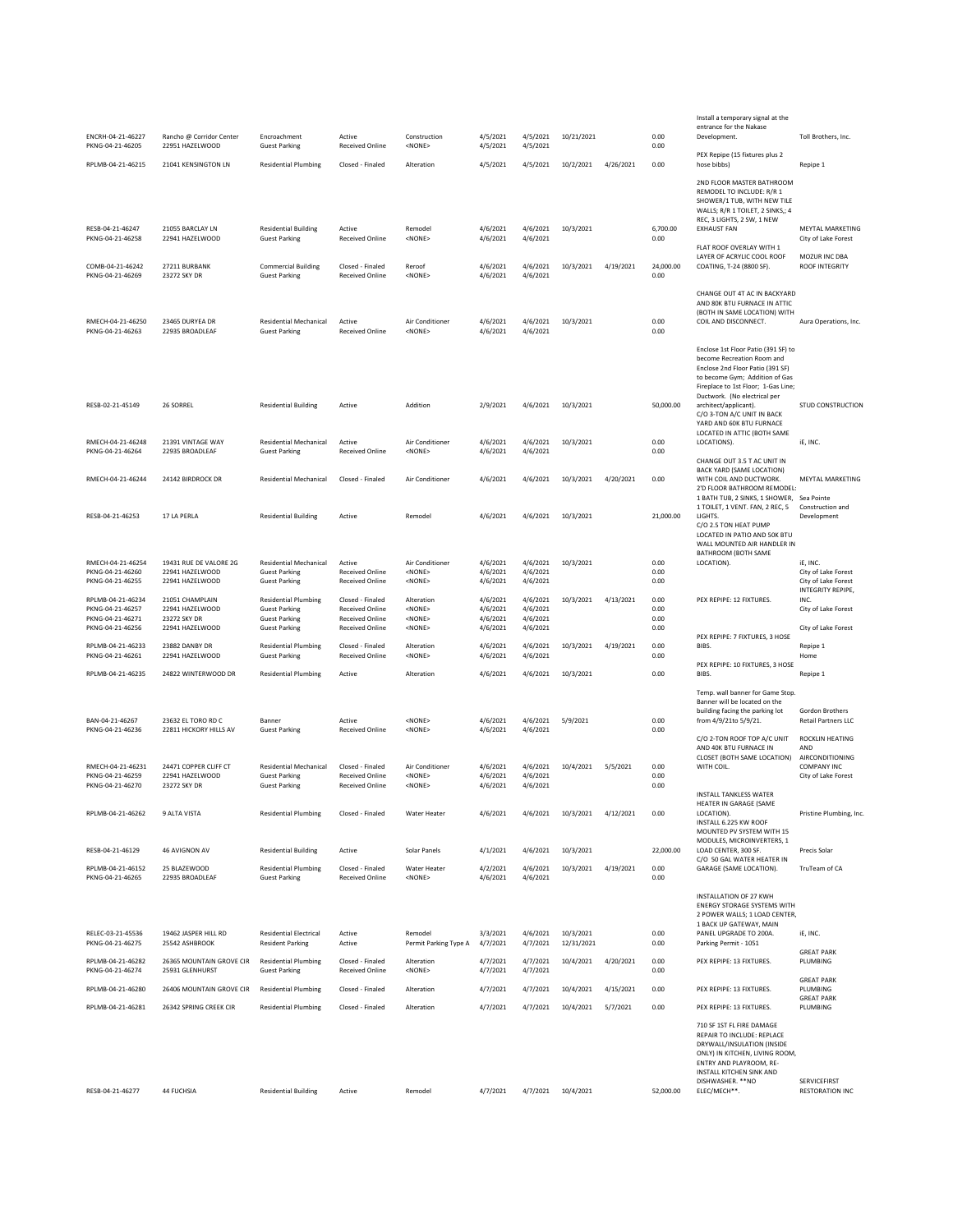| RESB-04-21-46279                                         | 24162 KATHY AV                                                   | <b>Residential Building</b>                                             | Closed - Finaled                                           | Remodel                                                   | 4/7/2021                         | 4/7/2021                         | 10/11/2021 5/7/2021     |           | 8,500.00                 | 2ND FLR HALLWAY BATHROOM<br>REMODEL TO INCLUDE: R/R BATH<br>TUB WITH NEW TILE WALLS, 2<br>LIGHTS, 2 REC, 1 SW, 1 NEW<br>EXHAUST FAN.                                                                                        | <b>TARGET HOME</b><br><b>DESIGN INC</b>          |
|----------------------------------------------------------|------------------------------------------------------------------|-------------------------------------------------------------------------|------------------------------------------------------------|-----------------------------------------------------------|----------------------------------|----------------------------------|-------------------------|-----------|--------------------------|-----------------------------------------------------------------------------------------------------------------------------------------------------------------------------------------------------------------------------|--------------------------------------------------|
|                                                          |                                                                  |                                                                         |                                                            |                                                           |                                  |                                  |                         |           |                          | C/O 3-TON A/C IN REAR AND 3.5<br>TON A/C IN SIDE YARD AND 40K<br>BTU FURNACE IN ATTIC AND 80K<br>BTU FURNACE IN GARAGE (ALL<br>SAME LOCATIONS), WITH 2 COILS,                                                               |                                                  |
| RMECH-04-21-46278                                        | 4 COROZAL                                                        | Residential Mechanical                                                  | Active                                                     | Air Conditioner                                           | 4/7/2021                         | 4/7/2021                         | 10/4/2021               |           | 0.00                     | 2 DISCONNECTS AND DUCTWORK White Mechanical,<br>(8 DUCTS).                                                                                                                                                                  | Inc.                                             |
| TRAN-04-21-46210<br>PKNG-04-21-46273<br>PKNG-04-21-46272 | 25931 GLENHURST<br>25931 GLENHURST                               | Transportation<br><b>Guest Parking</b><br><b>Guest Parking</b>          | Active<br><b>Received Online</b><br><b>Received Online</b> | Single Trip<br><none><br/><none></none></none>            | 4/5/2021<br>4/7/2021<br>4/7/2021 | 4/7/2021<br>4/7/2021<br>4/7/2021 | 4/9/2021                |           | 0.00<br>0.00<br>0.00     | Transport Manufactured Housing The Permit Company<br>1-AC Changeout (3 tons, 14 SEER,                                                                                                                                       |                                                  |
| RMECH-04-21-46276                                        | 26315 LOCH GLEN                                                  | <b>Residential Mechanical</b>                                           | Active                                                     | Air Conditioner                                           | 4/7/2021                         | 4/7/2021                         | 10/4/2021               |           | 0.00                     | in same front yard location); 1-<br>Coil.                                                                                                                                                                                   | iE, Inc.                                         |
|                                                          |                                                                  |                                                                         |                                                            |                                                           |                                  |                                  |                         |           |                          | Tear-off and dispose of all existing<br>tile roofing; Replace wood<br>sheathing, as needed; Install two<br>layers of 40 lb. felt underlayment<br>(slope = 5:12); Install new Eagle<br>lightweight tile (Eaglelite Bel Air - |                                                  |
| RESB-04-21-46283                                         | 24312 TOLEDO LN                                                  | <b>Residential Building</b>                                             | Closed - Finaled                                           | Reroof                                                    | 4/7/2021                         | 4/7/2021                         | 10/4/2021               | 4/27/2021 | 14,000.00                | 7.2 lbs/sf - IAPMO ER #1900).<br>INSTALL AN EV WALL CHARGER                                                                                                                                                                 | Prestige Roofing                                 |
| RELEC-04-21-46294                                        | 22932 BRIARCROFT                                                 | <b>Residential Electrical</b>                                           | Closed - Finaled                                           | Remodel                                                   | 4/8/2021                         | 4/8/2021                         | 10/5/2021               | 4/9/2021  | 0.00                     | INSIDE THE GARAGE.                                                                                                                                                                                                          |                                                  |
| SIGN-04-21-46291<br>PKNG-04-21-46302<br>PKNG-04-21-46326 | 24601 RAYMOND WAY 6<br>22951 HAZELWOOD<br>22892 CEDARSPRING      | Sign<br><b>Guest Parking</b><br><b>Guest Parking</b>                    | Active<br>Received Online<br>Received Online               | Channel Letter<br><none><br/><none></none></none>         | 4/8/2021<br>4/8/2021<br>4/8/2021 | 4/8/2021<br>4/8/2021<br>4/8/2021 | 10/5/2021               |           | 4,500.00<br>0.00<br>0.00 | INSTALLATION OF 21.75<br>ILUUMINATED CHANNEL LETTER<br>FOR "INDIA SUPER MART".                                                                                                                                              | ALL KINDS OF SIGNS,<br>INC.                      |
| RESB-04-21-46159                                         | 25872 CHAPEL HILL DR                                             | <b>Residential Building</b>                                             | Active                                                     | Solar Panels                                              | 4/2/2021                         | 4/8/2021                         | 10/5/2021               |           | 5,720.00                 | ADDITION TO EXISTING PV<br>SYSTEM: INSTALL 2.6 KW ROOF<br>MOUNTED PV SYSTEM WITH 8<br>MODULES, 1 INVERTER, 1<br>COMBINER BOX, 145 SF. (457 SF<br><b>TOTAL ARRAY)</b>                                                        | <b>VIVINT SOLAR</b>                              |
|                                                          |                                                                  |                                                                         |                                                            |                                                           |                                  |                                  |                         |           |                          | INSTALL 13.325 KW ROOF<br>MOUNTED PV SYSTEM WITH 41<br>MODULES, 2 INVERTERS, 1<br>COMBINER PANEL, 753 SF ** THIS<br>PERMIT INCLUDES A STRUCTURAL<br>UPGRADE TO ROOF TO                                                      |                                                  |
| RESB-04-21-46156                                         | 25561 TOLEDO WAY                                                 | <b>Residential Building</b>                                             | Closed - Finaled                                           | Solar Panels                                              | 4/2/2021                         | 4/8/2021                         | 10/5/2021               | 5/13/2021 | 29,315.00                | ACCOMMODATE SOLAR PANELS** VIVINT SOLAR<br>Urgent work needed for abnormal                                                                                                                                                  |                                                  |
| ENCRH-04-21-46305                                        | Bake S/O Orchard                                                 | Encroachment                                                            | Active                                                     | Construction                                              | 4/8/2021                         | 4/8/2021                         | 10/29/2021              |           | 0.00                     | circuit.<br>INSTALL 3.4 KW ROOF MOUNTED<br>PV SYSTEM WITH 10 MODULES,                                                                                                                                                       | SCE - Claudene Duke                              |
| RESB-03-21-45903                                         | 80 FUCHSIA                                                       | <b>Residential Building</b>                                             | Active                                                     | Solar Panels                                              | 3/23/2021                        | 4/8/2021                         | 10/5/2021               |           | 11,000.00                | MICROINVERTERS, 1 COMBINER<br>BOX, 181 SF.<br>INSTALL 12.05 KW ROOF<br>MOUNTED PV SYSTEM WITH 37<br>MODULES, 2 INVERTERS, 1<br>COMBINER BOX, MAIN PANEL                                                                     | MOMENTUM SOLAR                                   |
| RESB-04-21-46143<br>PKNG-04-21-46284                     | 22512 AUBURN DALE DR<br>25452 MINA CT                            | <b>Residential Building</b><br><b>Guest Parking</b>                     | Active<br><b>Received Online</b>                           | Solar Panels<br><none></none>                             | 4/2/2021<br>4/8/2021             | 4/8/2021<br>4/8/2021             | 10/5/2021               |           | 26,455.00<br>0.00        | UPGRADE TO 225 A, 685 SF.<br>INSTALL 13.5 KWH ENERGY<br>STORAGE SYSTEM WITH 1                                                                                                                                               | <b>VIVINT SOLAR</b>                              |
| RELEC-03-21-45905                                        | 25491 BUCKWOOD                                                   | <b>Residential Electrical</b>                                           | Closed - Finaled                                           | Remodel                                                   | 3/23/2021                        | 4/8/2021                         | 10/5/2021               | 4/14/2021 | 0.00                     | BATTERY (CONNECTED TO AN<br>EXISTING PV SYSTEM).<br><b>CONSTRUCTION OF 370 SF</b>                                                                                                                                           | Precis Solar                                     |
| RESB-04-21-46252<br>PKNG-04-21-46303                     | 21482 CAMINO TREBOL<br>22951 HAZELWOOD                           | <b>Residential Building</b><br><b>Guest Parking</b>                     | Active<br><b>Received Online</b>                           | Patio Cover (Over 200<br>sq. ft.)<br><none></none>        | 4/6/2021<br>4/8/2021             | 4/8/2021<br>4/8/2021             | 10/5/2021               |           | 3,520.00<br>0.00         | ATTACHED OPEN LATTICE<br>ALUMINUM PATIO COVER.                                                                                                                                                                              | RMM Concrete<br>Construction, Inc.               |
| PKNG-04-21-46325<br>RESB-04-21-46160                     | 23272 SKY DR<br>24232 LARKWOOD LN                                | <b>Guest Parking</b><br><b>Residential Building</b>                     | <b>Received Online</b><br>Closed - Finaled                 | <none><br/>Solar Panels</none>                            | 4/8/2021<br>4/2/2021             | 4/8/2021<br>4/8/2021             | 10/5/2021               | 5/7/2021  | 0.00<br>12,870.00        | INSTALL 5.85 KW ROOF<br>MOUNTED PV SYSTEM WITH 18<br>MODULES, 1 INVERTER, 347 SF.                                                                                                                                           | <b>VIVINT SOLAR</b>                              |
| PKNG-04-21-46320<br>PKNG-04-21-46299                     | 25905 GREENBANK<br>22832 LARKIN ST                               | <b>Guest Parking</b><br><b>Guest Parking</b>                            | <b>Received Online</b><br>Received Online                  | $<$ NONF><br><none></none>                                | 4/8/2021<br>4/8/2021             | 4/8/2021<br>4/8/2021             |                         |           | 0.00<br>0.00             |                                                                                                                                                                                                                             |                                                  |
|                                                          |                                                                  |                                                                         |                                                            |                                                           |                                  |                                  |                         |           |                          | T/O EXISTING 2700 SF 4:12<br>SLOPED ROOF: WOOD REPAIR AS<br>NEEDED, INSTALL 2 LAYERS OF<br>#30 FELT, INSTALL SAXONY 600<br>SPLIT SHAKE CONCRETE TILES (5.7                                                                  |                                                  |
| RESB-04-21-46314<br>PKNG-04-21-46323                     | 20936 COVENTRY LN<br>22851 HICKORY HILLS AV                      | <b>Residential Building</b><br><b>Guest Parking</b>                     | Active<br><b>Received Online</b>                           | Reroof<br><none></none>                                   | 4/8/2021<br>4/8/2021             | 4/8/2021<br>4/8/2021             | 10/5/2021               |           | 14,500.00<br>0.00        | PSF PER IAPMO ER - 412).                                                                                                                                                                                                    | Adam's Roofing, Inc.                             |
| RMECH-04-21-46285                                        | 21902 SHENANDOAH DR                                              | <b>Residential Mechanical</b>                                           | Active                                                     | Alteration                                                | 4/8/2021                         | 4/8/2021                         | 10/5/2021               |           | 0.00                     | 1-AC Changeout (4 ton, 28 SEER,<br>in same backyard location); 1-<br>Coil; 1-FAU Changeout (80,000<br>BTU, in same hall closet location). Air Conditioning, Inc.                                                            | 1st Choice Heating &                             |
| PKNG-04-21-46322<br>PKNG-04-21-46298<br>PKNG-04-21-46309 | 22851 HICKORY HILLS AV<br>22782 LARKIN ST<br>23422 RED ROBIN WAY | <b>Guest Parking</b><br><b>Resident Parking</b><br><b>Guest Parking</b> | <b>Received Online</b><br>Active<br>Active                 | <nonf><br/>Permit Parking Type A<br/><none></none></nonf> | 4/8/2021<br>4/8/2021<br>4/8/2021 | 4/8/2021<br>4/8/2021<br>4/8/2021 | 12/31/2021              |           | 0.00<br>0.00<br>0.00     | 1052 1053 1054<br><b>Guest Parking</b>                                                                                                                                                                                      |                                                  |
|                                                          |                                                                  |                                                                         |                                                            |                                                           |                                  |                                  |                         |           |                          | (2) 2ND FLOOR BATHROOM<br>REMODEL TO INCLUDE: R/R 1<br>TUB/1 SHOWER WITH NEW TILE<br>WALLS, 4 SINKS, 2 TOILETS, 4 REC,                                                                                                      |                                                  |
| RESB-04-21-46290<br>PKNG-04-21-46295                     | 21981 BELLCROFT DR<br>22891 SPRINGWATER                          | <b>Residential Building</b><br><b>Resident Parking</b>                  | Active<br>Active                                           | Remodel<br>Permit Parking Type A                          | 4/8/2021<br>4/8/2021             | 4/8/2021<br>4/8/2021             | 10/5/2021<br>12/31/2021 |           | 0.00<br>0.00             | 2 LIGHTS, 4 SW, 3 FANS.<br>Parking Permits 1018                                                                                                                                                                             | 12:24 Construction<br>Title<br>INTEGRITY REPIPE, |
| RPLMB-04-21-46296<br>PKNG-04-21-46327                    | 24151 ANGELA ST<br>23162 LA VACA ST                              | <b>Residential Plumbing</b><br><b>Guest Parking</b>                     | Closed - Finaled<br><b>Received Online</b>                 | Alteration<br><none></none>                               | 4/8/2021<br>4/8/2021             | 4/8/2021<br>4/8/2021             | 10/5/2021               | 4/19/2021 | 0.00<br>0.00             | PEX REPIPE: 12 FIXTURES.<br>NEW ELECTRIC LINE FROM                                                                                                                                                                          | INC.                                             |
| RELEC-04-21-46310<br>PKNG-04-21-46301                    | 524 CATALONIA<br>22951 HAZELWOOD                                 | <b>Residential Electrical</b><br><b>Guest Parking</b>                   | Active<br><b>Received Online</b>                           | Remodel<br><none></none>                                  | 4/8/2021<br>4/8/2021             | 4/8/2021<br>4/8/2021             | 10/5/2021               |           | 0.00<br>0.00             | EXISTING BACKYARD EXTERIOR<br>OUTLET WITH 2 NEW REC.                                                                                                                                                                        | MULLANEY<br>CONSTRUCTION                         |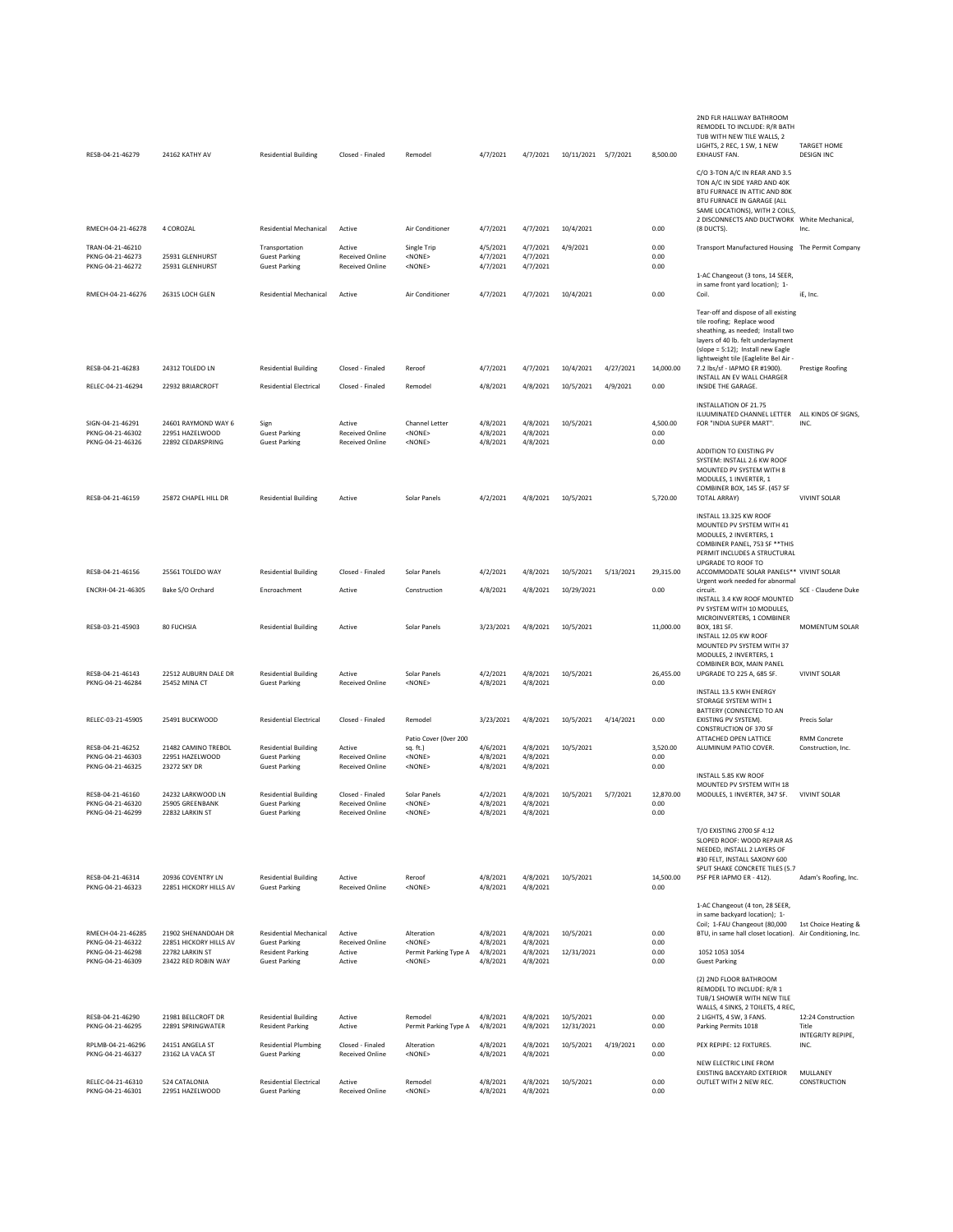| COMB-09-20-42376<br>PKNG-04-21-46324<br>PKNG-04-21-46321  | 27021 BURBANK<br>23272 SKY DR<br>22851 HICKORY HILLS AV                          | <b>Commercial Building</b><br><b>Guest Parking</b><br><b>Guest Parking</b>     | Active<br><b>Received Online</b><br><b>Received Online</b> | Tenant Improvement<br>$<$ NONE $>$<br>$<$ NONE $>$  | 9/28/2020<br>4/8/2021<br>4/8/2021 | 4/8/2021<br>4/8/2021<br>4/8/2021 | 10/5/2021               |           | 900,000.00<br>0.00<br>0.00 | "Foothill Ranch Maintenance<br>Corporation (FRMC) - Community<br>Pool Facility Renovation":<br>Replaster, new tile & coping of<br>exist. pool / spa / wader; Expand<br>pool deck area & all new paving &<br>drains; Add 4 cabanas (160 SF ea.)<br>& 1 entry trellis (50 SF); New BBQ<br>& firepit areas; Extend 2nd Floor<br>Deck on exist. Clubhouse (314 SF)<br>with new stairs; Replace windows<br>& doors at 1st & 2nd floor of<br>Clubhouse north elevation only;<br>Renovate pool restrooms &<br>exterior showers; New retaining<br>walls (1,954 SF); Upgrade ext. &<br>int. lighting; Voluntary access<br>upgrades & accessible parking. 1-<br>Gas 7-Sinks 1-Sewer 4-Showers 7-<br>Toilet 2-Urinal 1-Drink Fount; 121- IDEATE DESIGN-<br>Lights 7-Switches; 3-Ex.Fans. | BUILD, INC.                                   |
|-----------------------------------------------------------|----------------------------------------------------------------------------------|--------------------------------------------------------------------------------|------------------------------------------------------------|-----------------------------------------------------|-----------------------------------|----------------------------------|-------------------------|-----------|----------------------------|-------------------------------------------------------------------------------------------------------------------------------------------------------------------------------------------------------------------------------------------------------------------------------------------------------------------------------------------------------------------------------------------------------------------------------------------------------------------------------------------------------------------------------------------------------------------------------------------------------------------------------------------------------------------------------------------------------------------------------------------------------------------------------|-----------------------------------------------|
| RESB-04-21-46317                                          | 21066 SHARMILA                                                                   | <b>Residential Building</b>                                                    | Closed - Finaled                                           | Remodel                                             | 4/8/2021                          | 4/8/2021                         | 10/5/2021               | 5/5/2021  | 0.00                       | C/O 4T A/C IN SIDE YARD (SAME<br>LOCATION); RELOCATE 80K BTU<br>FURNANCE AND 1 COIL TO ATTIC<br>WITH DUCTWORK; NEW ELEC FOR<br>FAU; 1 LIGHT, 1 SW, 1 REC,<br>EXTENSION TO GAS LINE.                                                                                                                                                                                                                                                                                                                                                                                                                                                                                                                                                                                           | VIGIL AIR                                     |
|                                                           |                                                                                  |                                                                                |                                                            |                                                     |                                   |                                  |                         |           |                            | T/O 2400 SF 4:12 SLOPED ROOF;<br>WOOD REPAIR AS NEEDED;<br>INSTALL 1 LAYER OF SYNTHETIC                                                                                                                                                                                                                                                                                                                                                                                                                                                                                                                                                                                                                                                                                       |                                               |
| RESB-04-21-46293                                          | 25202 CAMPO ROJO                                                                 | <b>Residential Building</b>                                                    | Active                                                     | Reroof                                              | 4/8/2021                          | 4/8/2021                         | 10/5/2021               | 5/6/2021  | 8,500.00                   | UNDERLAYMENT; INSTALL NEW<br>OWENS CORNING SHINGLES.<br>SCE to relocate street light 5'                                                                                                                                                                                                                                                                                                                                                                                                                                                                                                                                                                                                                                                                                       | FITZHAUER<br>CONSTRUCTION INC                 |
| ENCRH-04-21-46300                                         | Towne Centre Dr Alton Pkwy                                                       | Encroachment                                                                   | Active                                                     | Construction                                        | 4/8/2021                          | 4/8/2021                         | 10/29/2021              |           | 0.00                       | north of this location.                                                                                                                                                                                                                                                                                                                                                                                                                                                                                                                                                                                                                                                                                                                                                       | SCE - Claudene Duke                           |
| RESB-04-21-46340                                          | 22236 ANTHONY DR                                                                 | <b>Residential Building</b>                                                    | Active                                                     | Remodel                                             | 4/9/2021                          | 4/9/2021                         | 10/6/2021               |           | 34,500.00                  | Remodel Kitchen (220 SF) and<br>Laundry Area (30 SF): Remove<br>peninsula and add island with<br>under-cabinet microwave; New<br>cabinets and countertops and tile;<br>1-Sink 1-Water Line for ice<br>maker; 12-Rec 10-Lights 7-<br>Switches; 1-Exhaust Fan.                                                                                                                                                                                                                                                                                                                                                                                                                                                                                                                  | Sea Pointe<br>Construction and<br>Development |
| RESB-04-21-46312                                          | 26351,26353,26355,26357,2636<br>1,26363,26365,26367 SPRING<br>CREEK CIR BLDG #10 | <b>Residential Building</b>                                                    | Active                                                     | Reroof                                              | 4/8/2021                          | 4/9/2021                         | 10/6/2021               |           | 22,101.00                  | REROOF BLDG. #10 (8-UNIT<br>BLDG): Tear-off existing sloped<br>roof and flat roof; Replace<br>plywood deck & fascia board, as<br>needed. SLOPED ROOF (3,780 SF):<br>Install GAF Shingle Mate<br>underlayment, 26-gauge<br>galvanized sheet metal, 2"x2" drip<br>edge metal for eaves, GAF<br>TimberCrest 10" Cool for hip and<br>ridge, and Timberline HDZ RS<br>Shingles. FLAT ROOF (3,170 SF):<br>Install BUR-GAF NB5G/P6 System -<br>one layer of red rosin sheathing<br>paper; one ply GAF #75 base<br>sheet; hot mop four plies GAF<br>Flexply 6 ply sheet with Type III<br>asphalt; and hot mop (apply flood<br>coat of Type III asphalt at rate of<br>60 lbs / 100 SF and broadcast new<br>Gravel Aggregate - 4/5 Granite<br>into hot asphalt at 400 lbs / 100<br>SF). | Fontaine<br>Weatherproofing, Inc.             |
|                                                           | 26312, 26314, 26316, 26318                                                       |                                                                                |                                                            |                                                     |                                   |                                  |                         |           |                            | REROOF BLDG. #13 (4-UNIT<br>BLDG): Tear-off existing sloped<br>roof and flat roof; Replace<br>plywood deck & fascia board, as<br>needed. SLOPED ROOF (2,370 SF):<br>Install GAF Shingle Mate<br>underlayment, 26-gauge<br>galvanized sheet metal, 2"x2" drip<br>edge metal for eaves, GAF<br>TimberCrest 10" Cool for hip and<br>ridge, and Timberline HDZ RS<br>Shingles. FLAT ROOF (1,520 SF):<br>Install BUR-GAF NB5G/P6 System -<br>one layer of red rosin sheathing<br>paper; one ply GAF #75 base<br>sheet; hot mop four plies GAF<br>Flexply 6 ply sheet with Type III<br>asphalt; and hot mop (apply flood<br>coat of Type III asphalt at rate of<br>60 lbs / 100 SF and broadcast new<br>Gravel Aggregate - 4/5 Granite<br>into hot asphalt at 400 lbs / 100         |                                               |
| RESB-04-21-46313                                          | SPRING CREEK CIR BLDG #13                                                        | <b>Residential Building</b>                                                    | Active                                                     | Reroof                                              | 4/8/2021                          | 4/9/2021                         | 10/6/2021               |           | 12,370.00                  | SF).<br>PEX REPIPE: 12 FIXTURES, 3 HOSE Ultimate Builders, Inc.                                                                                                                                                                                                                                                                                                                                                                                                                                                                                                                                                                                                                                                                                                               | Fontaine<br>Weatherproofing, Inc.             |
| RPLMB-04-21-46330<br>PKNG-04-21-46328<br>PKNG-04-21-46341 | 21452 MIDCREST DR<br>25382 ESROSE CT<br>22881 SPRINGWATER                        | <b>Residential Plumbing</b><br><b>Resident Parking</b><br><b>Guest Parking</b> | Closed - Finaled<br>Active<br><b>Received Online</b>       | Alteration<br>Permit Parking Type A<br>$<$ NONE $>$ | 4/9/2021<br>4/9/2021<br>4/9/2021  | 4/9/2021<br>4/9/2021<br>4/9/2021 | 10/6/2021<br>12/31/2022 | 4/27/2021 | 0.00<br>0.00<br>0.00       | BIBS.<br>Parking Permit 1056                                                                                                                                                                                                                                                                                                                                                                                                                                                                                                                                                                                                                                                                                                                                                  | (Repipe 1)                                    |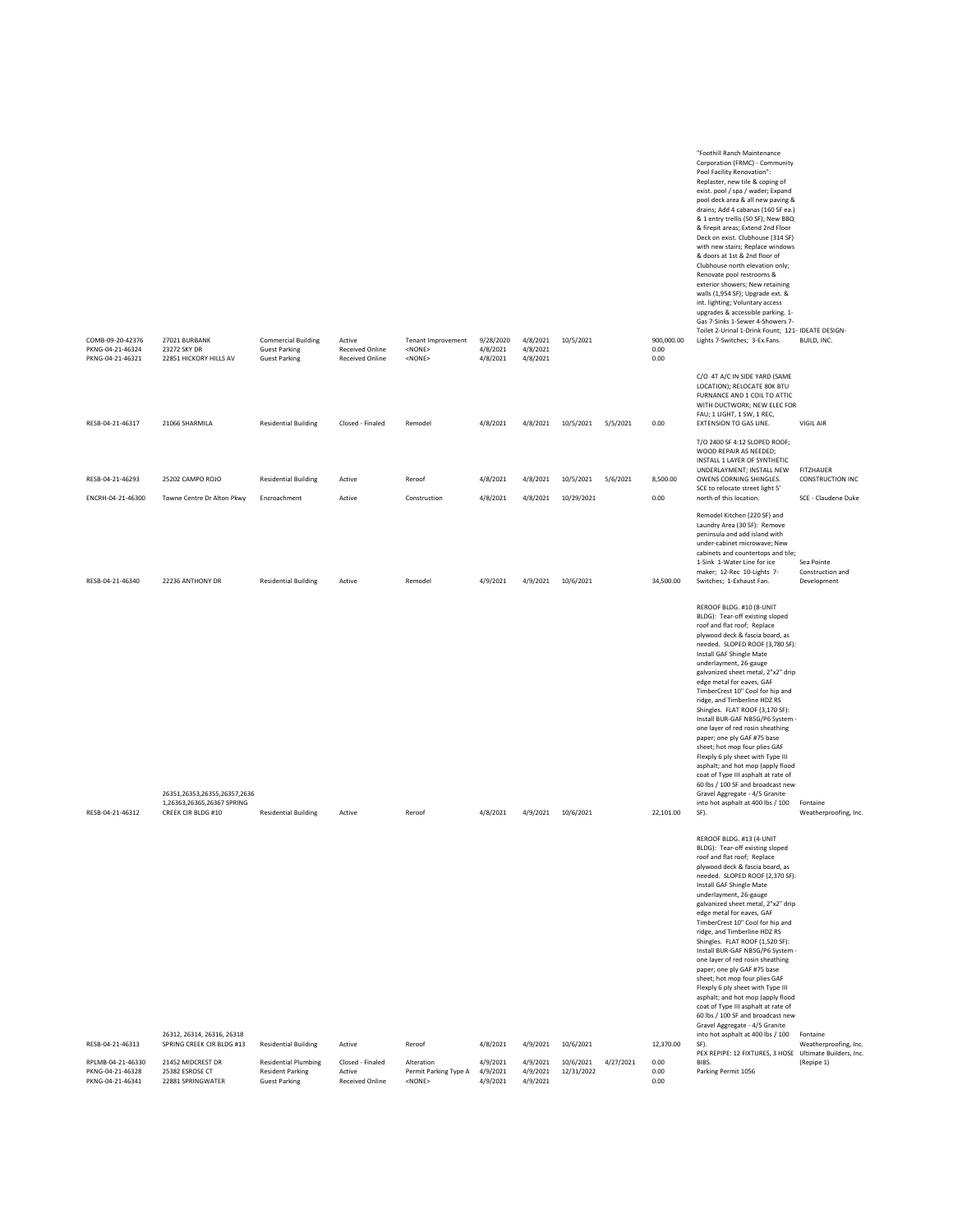|                                                           |                                                           |                                                                               |                                                     |                                            |                                  |                                  |                        |                        |                        | REROOF BLDG. #11 (4-UNIT<br>BLDG): Tear-off existing sloped<br>roof and flat roof; Replace<br>plywood deck & fascia board, as<br>needed. SLOPED ROOF (2,370 SF):<br>Install GAF Shingle Mate<br>underlayment, 26-gauge<br>galvanized sheet metal, 2"x2" drip<br>edge metal for eaves, GAF<br>TimberCrest 10" Cool for hip and<br>ridge, and Timberline HDZ RS<br>Shingles. FLAT ROOF (1,520 SF):<br>Install BUR-GAF NB5G/P6 System -<br>one layer of red rosin sheathing<br>paper; one ply GAF #75 base<br>sheet; hot mop four plies GAF<br>Flexply 6 ply sheet with Type III<br>asphalt; and hot mop (apply flood<br>coat of Type III asphalt at rate of<br>60 lbs / 100 SF and broadcast new<br>Gravel Aggregate - 4/5 Granite                                              |                                                  |
|-----------------------------------------------------------|-----------------------------------------------------------|-------------------------------------------------------------------------------|-----------------------------------------------------|--------------------------------------------|----------------------------------|----------------------------------|------------------------|------------------------|------------------------|-------------------------------------------------------------------------------------------------------------------------------------------------------------------------------------------------------------------------------------------------------------------------------------------------------------------------------------------------------------------------------------------------------------------------------------------------------------------------------------------------------------------------------------------------------------------------------------------------------------------------------------------------------------------------------------------------------------------------------------------------------------------------------|--------------------------------------------------|
| RESB-04-21-46316                                          | 26362, 26364, 26366, 26368<br>SPRING CREEK CIR BLDG #11   | <b>Residential Building</b>                                                   | Active                                              | Reroof                                     | 4/8/2021                         |                                  | 4/9/2021 10/6/2021     |                        | 12,370.00              | into hot asphalt at 400 lbs / 100<br>SF).<br>REMOVE 1800 SF EXISTING TILES<br>ON 5:12 SLOPED ROOF AND<br>STACK EXISTING TILES, INSTALL                                                                                                                                                                                                                                                                                                                                                                                                                                                                                                                                                                                                                                        | Fontaine<br>Weatherproofing, Inc.                |
| RESB-04-21-46337<br>RESB-04-21-46339                      | 19451 DORADO DR<br>23092 EL CABALLO ST                    | <b>Residential Building</b><br><b>Residential Building</b>                    | Closed - Finaled<br>Closed - Finaled                | Reroof<br>Reroof                           | 4/9/2021<br>4/9/2021             | 4/9/2021<br>4/9/2021             | 10/6/2021<br>10/6/2021 | 4/27/2021<br>4/15/2021 | 12,000.00<br>10,000.00 | #30 - 2 LAYERS UNDERLAYMENT,<br>RE-INSTALL EXISTING/STACKED<br>TILES, NEW FLASHING.<br>REROOF 2500 SF 5:12 SLOPED<br>ROOF: GO OVER 1 LAYER OF<br>EXISTING COMP SHINGLES,<br>INSTALL 1 LAYER #30 FELT<br>UNDERLAYMENT AND INSTALL<br>GAF TIMBERLINE HD SHINGLES.                                                                                                                                                                                                                                                                                                                                                                                                                                                                                                               | PACIFIC CREST<br>ROOFING<br>ABC<br>WATERPROOFING |
|                                                           |                                                           |                                                                               |                                                     |                                            |                                  |                                  |                        |                        |                        | <b>CONSTRUCTION OF NEW</b><br>SWIMMING POOL (218 SF) AND<br>NEW SPA (50 SF) WITH<br>EQUIPMENT; INCLUDES ONE (1)<br>GAS LINE TO FUTURE BBQ AND<br>NEW FIRE PIT AND ELECT LINE TO<br>FUTURE BBQ. ** 5/7/21 PERMIT<br>REVISED TO INCREASE SIZE OF<br>SWIMMING POOL TO 272 SF,<br>POOL LOCATION MODIFIED, FIRE                                                                                                                                                                                                                                                                                                                                                                                                                                                                    |                                                  |
| POOL-04-21-46331                                          | 3 CANTORA                                                 | Combination Pool/Spa                                                          | Active                                              | Residential                                | 4/9/2021                         |                                  | 4/9/2021 10/6/2021     |                        | 22,000.00              | PIT LOCATION MODIFIED.**<br>INSTALL 27 KWH ENERGY<br>STORAGE SYSTEM WITH 2 POWER                                                                                                                                                                                                                                                                                                                                                                                                                                                                                                                                                                                                                                                                                              | Swan Pools                                       |
| RELEC-04-21-46230<br>PKNG-04-21-46334<br>PKNG-04-21-46335 | 21192 CRANBRIDGE DR<br>22851 LARKIN ST<br>22851 LARKIN ST | <b>Residential Electrical</b><br><b>Guest Parking</b><br><b>Guest Parking</b> | Active<br>Received Online<br><b>Received Online</b> | Remodel<br><none><br/><none></none></none> | 4/5/2021<br>4/9/2021<br>4/9/2021 | 4/9/2021<br>4/9/2021<br>4/9/2021 | 10/6/2021              |                        | 0.00<br>0.00<br>0.00   | WALLS, 1 LOAD CENTER, NEW<br><b>BACKUP GATEWAY.</b><br>EPOXY LINING (21 FIXTURES -                                                                                                                                                                                                                                                                                                                                                                                                                                                                                                                                                                                                                                                                                            | SEMPER SOLARIS                                   |
| RPLMB-04-21-46287                                         | 24912 TIMBERWOOD WAY                                      | <b>Residential Plumbing</b>                                                   | Active                                              | Alteration                                 | 4/8/2021                         | 4/9/2021                         | 10/6/2021              |                        | 0.00                   | POTABLE HOT & COLD<br>PRESSURIZED WATER PIPES).                                                                                                                                                                                                                                                                                                                                                                                                                                                                                                                                                                                                                                                                                                                               | Pipe Restoration, Inc.<br>PRISTINE PLUMBING      |
| RPLMB-04-21-46338                                         | 25481 OSAGE WAY                                           | <b>Residential Plumbing</b>                                                   | Closed - Finaled                                    | Alteration                                 | 4/9/2021                         | 4/9/2021                         | 10/6/2021              | 4/14/2021              | 0.00                   | PEX REPIPE: WHOLE HOUSE.<br>EPOXY LINING (15 FIXTURES -                                                                                                                                                                                                                                                                                                                                                                                                                                                                                                                                                                                                                                                                                                                       | INC                                              |
| RPLMB-04-21-46289                                         | 21748 LAKE VISTA DR                                       | <b>Residential Plumbing</b>                                                   | Active                                              | Alteration                                 | 4/8/2021                         | 4/9/2021                         | 10/6/2021              |                        | 0.00                   | POTABLE HOT & COLD<br>PRESSURIZED WATER PIPES).                                                                                                                                                                                                                                                                                                                                                                                                                                                                                                                                                                                                                                                                                                                               | Pipe Restoration, Inc.                           |
| RESB-04-21-46315                                          | 26336. 26338. 26342. 26344<br>SPRING CREEK CIR BLDG #12   | <b>Residential Building</b>                                                   | Active                                              | Reroof                                     | 4/8/2021                         |                                  | 4/9/2021 10/6/2021     |                        | 12,370.00              | REROOF BLDG. #12 (4-UNIT<br>BLDG): Tear-off existing sloped<br>roof and flat roof; Replace<br>plywood deck & fascia board, as<br>needed. SLOPED ROOF (2,370 SF):<br>Install GAF Shingle Mate<br>underlayment, 26-gauge<br>galvanized sheet metal, 2"x2" drip<br>edge metal for eaves, GAF<br>TimberCrest 10" Cool for hip and<br>ridge, and Timberline HDZ RS<br>Shingles. FLAT ROOF (1,520 SF):<br>Install BUR-GAF NB5G/P6 System -<br>one layer of red rosin sheathing<br>paper; one ply GAF #75 base<br>sheet; hot mop four plies GAF<br>Flexply 6 ply sheet with Type III<br>asphalt; and hot mop (apply flood<br>coat of Type III asphalt at rate of<br>60 lbs / 100 SF and broadcast new<br>Gravel Aggregate - 4/5 Granite<br>into hot asphalt at 400 lbs / 100<br>SF). | Fontaine<br>Weatherproofing, Inc.                |
|                                                           |                                                           |                                                                               |                                                     |                                            |                                  |                                  |                        |                        |                        | C/O 4 TON A/C IN SIDE YARD<br>(SAME LOCATION); RELOCATE 80K                                                                                                                                                                                                                                                                                                                                                                                                                                                                                                                                                                                                                                                                                                                   |                                                  |
| RESB-04-21-46329<br>PKNG-04-21-46336                      | 21062 MONISHA<br>22851 LARKIN ST                          | <b>Residential Building</b><br><b>Guest Parking</b>                           | Active<br><b>Received Online</b>                    | Remodel<br>$<$ NONE $>$                    | 4/9/2021<br>4/9/2021             | 4/9/2021<br>4/9/2021             | 10/6/2021              |                        | 0.00<br>0.00           | BTU FURNANCE AND 1 COIL TO<br>ATTIC WITH DUCTWORK; NEW<br>ELEC FOR FAU; 1 LIGHT, 1 SW, 1<br>REC, EXTENSION TO GAS LINE.                                                                                                                                                                                                                                                                                                                                                                                                                                                                                                                                                                                                                                                       | VIGIL AIR                                        |
| RESB-04-21-46304                                          | 20931 SHARMILA                                            | <b>Residential Building</b>                                                   | Active                                              | Remodel                                    | 4/8/2021                         | 4/9/2021                         | 10/6/2021              |                        | 11,000.00              | Master Bath Remodel - Remove<br>& replace in same locations: 1-<br>Toilet 1-Tub/Shower (with<br>tile/waterproofing) 2-Sinks; 2-<br>Lights 1-Rec; 1-Exhaust Fan<br>(w/humidity control). Includes re-<br>tile of floors, replacing vanities,<br>and replacing countertops.                                                                                                                                                                                                                                                                                                                                                                                                                                                                                                     |                                                  |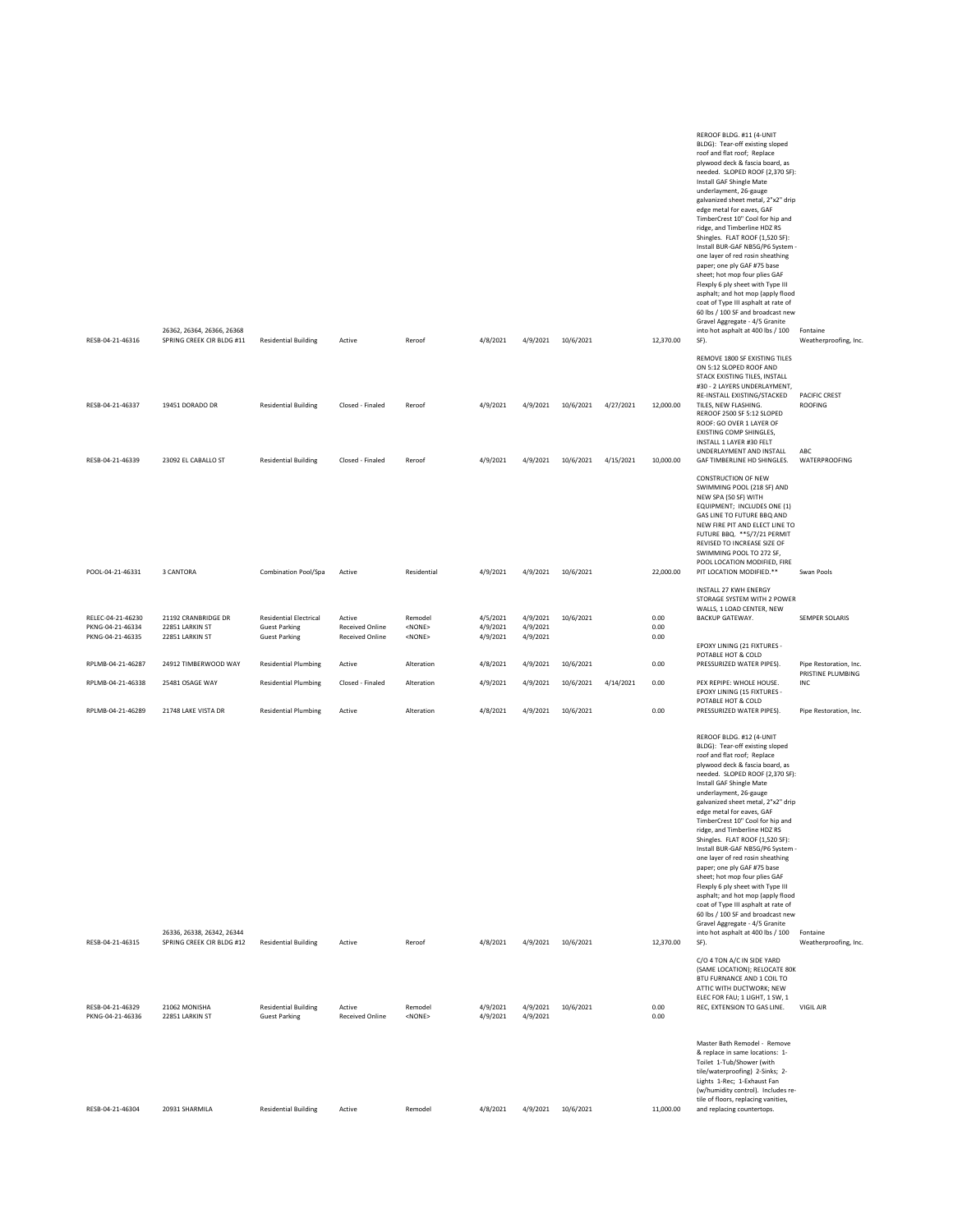| COMB-03-21-45837                                                                                                                                                                                     | 1 SADDLEBACK CHURCH RD                                                                                                                                                                                          | <b>Commercial Building</b>                                                                                                                                                                                                                   | Active                                                                                                                                                                                                                                                           | <b>Tenant Improvement</b>                                                                                                                                                       | 3/19/2021                                                                                                                      | 4/9/2021                                                                                                                       | 10/6/2021                                                      |           | 79,000.00                                                                    | (ROLL PLANS) 5028 SF INT. T/I<br>FOR "SADDLEBACK CHURCH" AT<br>MINISTRY CENTER BLDG TO<br>INCLUDE: MODIFICATION TO<br>OFFICE AREA; 13 REC, 18 LIGHTS, Sauers Lopez<br>10 SW, 6 J. BOXES, 2 SUB PANELS. Construction, Inc.                                                                                                                                              |                                              |
|------------------------------------------------------------------------------------------------------------------------------------------------------------------------------------------------------|-----------------------------------------------------------------------------------------------------------------------------------------------------------------------------------------------------------------|----------------------------------------------------------------------------------------------------------------------------------------------------------------------------------------------------------------------------------------------|------------------------------------------------------------------------------------------------------------------------------------------------------------------------------------------------------------------------------------------------------------------|---------------------------------------------------------------------------------------------------------------------------------------------------------------------------------|--------------------------------------------------------------------------------------------------------------------------------|--------------------------------------------------------------------------------------------------------------------------------|----------------------------------------------------------------|-----------|------------------------------------------------------------------------------|------------------------------------------------------------------------------------------------------------------------------------------------------------------------------------------------------------------------------------------------------------------------------------------------------------------------------------------------------------------------|----------------------------------------------|
| PKNG-04-21-46349<br>PKNG-04-21-46345<br>PKNG-04-21-46352<br>PKNG-04-21-46342                                                                                                                         | 25712 COLDBROOK<br>22892 BROADLEAF<br>19201 RED BLUFF DR<br>22892 CEDARSPRING                                                                                                                                   | <b>Guest Parking</b><br><b>Guest Parking</b><br><b>Guest Parking</b><br><b>Guest Parking</b>                                                                                                                                                 | <b>Received Online</b><br><b>Received Online</b><br><b>Received Online</b><br><b>Received Online</b>                                                                                                                                                             | <none><br/><none><br/><none><br/><none></none></none></none></none>                                                                                                             | 4/10/2021<br>4/10/2021<br>4/10/2021<br>4/10/2021                                                                               | 4/10/2021<br>4/10/2021<br>4/10/2021<br>4/10/2021                                                                               |                                                                |           | 0.00<br>0.00<br>0.00<br>0.00                                                 | Afternoon guests                                                                                                                                                                                                                                                                                                                                                       | ATI Forged Products                          |
| PKNG-04-21-46350<br>PKNG-04-21-46351<br>PKNG-04-21-46347<br>PKNG-04-21-46344<br>PKNG-04-21-46346<br>PKNG-04-21-46343<br>PKNG-04-21-46348<br>PKNG-04-21-46356<br>PKNG-04-21-46354<br>PKNG-04-21-46353 | 22942 BROADLEAF<br>19201 RED BLUFF DR<br>22811 HICKORY HILLS AV<br>22762 JUBILO PL<br>25431 ESROSE CT<br>22892 CEDARSPRING<br>23151 LA VACA ST<br>25461 ESROSE CT<br>22851 HICKORY HILLS AV<br>25832 SOUTHBROOK | <b>Guest Parking</b><br><b>Guest Parking</b><br><b>Guest Parking</b><br><b>Guest Parking</b><br><b>Guest Parking</b><br><b>Guest Parking</b><br><b>Guest Parking</b><br><b>Guest Parking</b><br><b>Guest Parking</b><br><b>Guest Parking</b> | <b>Received Online</b><br><b>Received Online</b><br><b>Received Online</b><br><b>Received Online</b><br><b>Received Online</b><br><b>Received Online</b><br><b>Received Online</b><br><b>Received Online</b><br><b>Received Online</b><br><b>Received Online</b> | <none><br/><none><br/><none><br/><none><br/><none><br/><none><br/><none><br/><none><br/><none><br/><none></none></none></none></none></none></none></none></none></none></none> | 4/10/2021<br>4/10/2021<br>4/10/2021<br>4/10/2021<br>4/10/2021<br>4/10/2021<br>4/10/2021<br>4/11/2021<br>4/11/2021<br>4/11/2021 | 4/10/2021<br>4/10/2021<br>4/10/2021<br>4/10/2021<br>4/10/2021<br>4/10/2021<br>4/10/2021<br>4/11/2021<br>4/11/2021<br>4/11/2021 |                                                                |           | 0.00<br>0.00<br>0.00<br>0.00<br>0.00<br>0.00<br>0.00<br>0.00<br>0.00<br>0.00 |                                                                                                                                                                                                                                                                                                                                                                        | 1989                                         |
| PKNG-04-21-46357<br>PKNG-04-21-46355                                                                                                                                                                 | 25461 ESROSE CT<br>22851 HICKORY HILLS AV                                                                                                                                                                       | <b>Guest Parking</b><br><b>Guest Parking</b>                                                                                                                                                                                                 | <b>Received Online</b><br><b>Received Online</b>                                                                                                                                                                                                                 | <none><br/><none></none></none>                                                                                                                                                 | 4/11/2021<br>4/11/2021                                                                                                         | 4/11/2021<br>4/11/2021                                                                                                         |                                                                |           | 0.00<br>0.00                                                                 |                                                                                                                                                                                                                                                                                                                                                                        | RELIABLE PERMIT                              |
| TRAN-04-21-46318<br>PKNG-04-21-46366                                                                                                                                                                 | 19201 RED BLUFF DR                                                                                                                                                                                              | Transportation<br><b>Resident Parking</b>                                                                                                                                                                                                    | Active<br>Ready to Issue                                                                                                                                                                                                                                         | Single Trip<br>Permit Parking Type A                                                                                                                                            | 4/8/2021<br>4/12/2021                                                                                                          | 4/12/2021 4/16/2021                                                                                                            | 4/12/2021 12/31/2021                                           |           | 0.00<br>0.00                                                                 | <b>Parking Permits</b><br>C/O 5 TON A/C ON SIDE YARD<br>AND 80K BTU AIR HANDLING<br>UNIT IN CLOSET (BOTH SAME                                                                                                                                                                                                                                                          | SOLUTIONS                                    |
| RMECH-04-21-46381                                                                                                                                                                                    | 4 VERONA LN                                                                                                                                                                                                     | <b>Residential Mechanical</b>                                                                                                                                                                                                                | Active                                                                                                                                                                                                                                                           | Air Conditioner                                                                                                                                                                 | 4/12/2021                                                                                                                      | 4/12/2021 10/9/2021                                                                                                            |                                                                |           | 0.00                                                                         | LOCATION ) WITH COIL.                                                                                                                                                                                                                                                                                                                                                  | iE, INC.                                     |
| RESB-04-21-46363                                                                                                                                                                                     | 24646 COLEFORD ST                                                                                                                                                                                               | <b>Residential Building</b>                                                                                                                                                                                                                  | Closed - Finaled                                                                                                                                                                                                                                                 | Reroof                                                                                                                                                                          | 4/12/2021                                                                                                                      | 4/12/2021 10/9/2021                                                                                                            |                                                                | 4/26/2021 | 0.00                                                                         | T/O EXISTING 2500 SF 5:12<br>SLOPED ROOF; REPAIR<br>SHEATHING AS NEEDED, INSTALL<br>1 LAYER #30 SYNTHETIC<br>UNDERLAYMENT, INSTALL NEW<br>ASPHALT SHINGLES, GARAGE<br>INLCUDED (LIKE FOR LIKE).<br><b>INSTALL 5.04 KW ROOF</b><br>MOUNTED PV SYSTEM WITH 14                                                                                                            | <b>PREMIUM ROOFING</b><br>SYSTEMS            |
| RESB-03-21-45751                                                                                                                                                                                     | 21492 VIA SERPIENTE                                                                                                                                                                                             | <b>Residential Building</b>                                                                                                                                                                                                                  | Closed - Finaled                                                                                                                                                                                                                                                 | Solar Panels                                                                                                                                                                    | 3/16/2021                                                                                                                      | 4/12/2021 10/9/2021                                                                                                            |                                                                | 4/26/2021 | 14,000.00                                                                    | MODULES, MICROINVERTERS, 1<br>LOAD CENTER, 210 SF.                                                                                                                                                                                                                                                                                                                     | <b>ELEVATION SOLAR</b>                       |
| PKNG-04-21-46383<br>ENCRH-04-21-46138                                                                                                                                                                | 22921 BRIARCROFT<br><b>Bake &amp; Muirlands</b>                                                                                                                                                                 | <b>Resident Parking</b><br>Encroachment                                                                                                                                                                                                      | Ready to Issue<br>Closed - Finaled                                                                                                                                                                                                                               | Permit Parking Type B<br>Encroachment                                                                                                                                           | 4/12/2021<br>4/1/2021                                                                                                          | 4/12/2021 7/11/2021                                                                                                            | 4/12/2021 12/31/2021                                           | 4/12/2021 | 0.00<br>0.00                                                                 | <b>Parking Permits</b><br><b>Tree Trimming</b>                                                                                                                                                                                                                                                                                                                         | Jose Martinez Tree<br>Services, Inc.         |
| SIGN-04-21-46360                                                                                                                                                                                     | 25472 TRABUCO RD                                                                                                                                                                                                | Sign                                                                                                                                                                                                                                         | Active                                                                                                                                                                                                                                                           | Wall Sign                                                                                                                                                                       | 4/12/2021                                                                                                                      | 4/12/2021 10/9/2021                                                                                                            |                                                                |           | 1,500.00                                                                     | INSTALLATION OF 45 SF ACRYLIC<br>WALL SIGN FOR "THE CHILDREN'S ADVANTAGE SIGN<br>COURTYARD".                                                                                                                                                                                                                                                                           | SERVICE                                      |
| RESB-03-21-45785                                                                                                                                                                                     | 23251 LOS ALISOS BLVD #129 /<br>#130                                                                                                                                                                            | <b>Residential Building</b>                                                                                                                                                                                                                  | Active                                                                                                                                                                                                                                                           | Repair                                                                                                                                                                          | 3/17/2021                                                                                                                      | 4/12/2021 10/9/2021                                                                                                            |                                                                |           | 12,000.00                                                                    | Tree Damage Repair (approx. 200<br>SF) to two apartments (Apt #129<br>& Apt #130) in "Canyonwoods<br>Apartments" - Repair work<br>includes remove & replace<br>damaged roofing, roof sheathing,<br>roof framing, wall framing, stucco,<br>siding, drywall, and insulation.<br>Also remove / replace damaged<br>electrical and add smoke /carbon<br>monoxide detectors. | Pro Tech Construction                        |
|                                                                                                                                                                                                      |                                                                                                                                                                                                                 |                                                                                                                                                                                                                                              |                                                                                                                                                                                                                                                                  |                                                                                                                                                                                 |                                                                                                                                |                                                                                                                                |                                                                |           |                                                                              | Rebuild existing rear property line<br>block wall (5'9" max height with                                                                                                                                                                                                                                                                                                |                                              |
| FCWL-04-21-46376<br>RELEC-04-21-46359                                                                                                                                                                | 21062 MONISHA<br>25671 LE PARC 61                                                                                                                                                                               | Fence/Wall<br><b>Residential Electrical</b>                                                                                                                                                                                                  | Active<br>Closed - Finaled                                                                                                                                                                                                                                       | Retaining Wall 3 to 6 ft 4/12/2021<br>Remodel                                                                                                                                   | 4/12/2021                                                                                                                      | 4/12/2021 10/9/2021                                                                                                            | 4/12/2021 10/11/2021 5/12/2021                                 |           | 30,000.00<br>0.00                                                            | 1'6" max retaining height).<br>14-Lights and Electrical for 1-<br>Exhaust Fan                                                                                                                                                                                                                                                                                          | JL Golav Electric                            |
|                                                                                                                                                                                                      | 21772 LAKE FOREST DR                                                                                                                                                                                            |                                                                                                                                                                                                                                              |                                                                                                                                                                                                                                                                  |                                                                                                                                                                                 |                                                                                                                                |                                                                                                                                |                                                                |           |                                                                              | INSTALLATION OF 44.5 SF ACRYLIC<br>WALL SIGN FOR "THE CHILDREN'S ADVANTAGE SIGN                                                                                                                                                                                                                                                                                        |                                              |
| SIGN-04-21-46361                                                                                                                                                                                     |                                                                                                                                                                                                                 | Sign                                                                                                                                                                                                                                         | Active                                                                                                                                                                                                                                                           | Wall Sign                                                                                                                                                                       | 4/12/2021                                                                                                                      | 4/12/2021 10/9/2021                                                                                                            |                                                                |           | 1,500.00                                                                     | COURTYARD".<br>T/O 2100 SF 6:12 SLOPED TILE<br>ROOF; REPLACE SHEATHING AS<br>NEEDED, INSTALL 2-LAYERS OF<br>#30 UNDERLAYMENT. INSTALL<br>NEW BOREL CONCRETE SAXONY<br>600 SLATE TILES (5.9 PSF PER                                                                                                                                                                     | <b>SERVICE</b><br><b>Westminster Roofing</b> |
| RFSB-04-21-46367<br>PKNG-04-21-46385<br>PKNG-04-21-46384                                                                                                                                             | 22236 CURRANT CREEK<br>23061 STEARN CIR<br>23061 STEARN CIR                                                                                                                                                     | <b>Residential Building</b><br><b>Guest Parking</b><br><b>Guest Parking</b>                                                                                                                                                                  | Closed - Finaled<br>Received Online<br><b>Received Online</b>                                                                                                                                                                                                    | Reroof<br><none><br/><math>&lt;</math>NONE<math>&gt;</math></none>                                                                                                              | 4/12/2021<br>4/12/2021                                                                                                         | 4/12/2021<br>4/12/2021                                                                                                         | $4/12/2021 \qquad 4/12/2021 \qquad 10/9/2021 \qquad 4/23/2021$ |           | 9.000.00<br>0.00<br>0.00                                                     | IAPMO ER-412).<br>INSTALL NEW 2.5 TON ROOF TOP                                                                                                                                                                                                                                                                                                                         | Co., Inc                                     |
| RMECH-04-21-46147                                                                                                                                                                                    | 21578 LOST RIVER CT                                                                                                                                                                                             | <b>Residential Mechanical</b>                                                                                                                                                                                                                | Active                                                                                                                                                                                                                                                           | Air Conditioner                                                                                                                                                                 | 4/2/2021                                                                                                                       | 4/12/2021                                                                                                                      | 10/9/2021                                                      |           | 0.00                                                                         | A/C UNIT WITH REQUIRED<br>ELECTRICAL.                                                                                                                                                                                                                                                                                                                                  | iE, INC.                                     |
| PKNG-04-21-46374<br>RMECH-04-21-46380                                                                                                                                                                | 25432 ESROSE CT<br>24615 OVERLAKE DR                                                                                                                                                                            | <b>Resident Parking</b><br><b>Residential Mechanical</b>                                                                                                                                                                                     | Active<br>Closed - Finaled                                                                                                                                                                                                                                       | Permit Parking Type A<br>Alteration                                                                                                                                             | 4/12/2021<br>4/12/2021                                                                                                         | 4/12/2021                                                                                                                      | 12/31/2021<br>4/12/2021 10/11/2021 5/7/2021                    |           | 0.00<br>0.00                                                                 | 0538<br>REPLACE 9 DUCTS.                                                                                                                                                                                                                                                                                                                                               | iE, INC.                                     |
| RESB-04-21-46266                                                                                                                                                                                     | 21986 HEIDI AV                                                                                                                                                                                                  | <b>Residential Building</b>                                                                                                                                                                                                                  | Active                                                                                                                                                                                                                                                           | Solar Panels                                                                                                                                                                    | 4/6/2021                                                                                                                       |                                                                                                                                | 4/13/2021 10/10/2021                                           |           | 10,000.00                                                                    | ADDITION TO AN EXISTING PV<br>SYSTEM: INSTALL 4.55 KW ROOF<br>MOUNTED PV SYSTEM WITH 14<br>MODULES, 1 INVERTER, 255 SF<br>(TOTAL 540 SF ARRAY).                                                                                                                                                                                                                        | VIVINT SOLAR, INC.                           |
| RESB-04-21-46358                                                                                                                                                                                     | 28551 BROOKHILL RD                                                                                                                                                                                              | <b>Residential Building</b>                                                                                                                                                                                                                  | Active                                                                                                                                                                                                                                                           | Remodel                                                                                                                                                                         | 4/12/2021                                                                                                                      |                                                                                                                                | 4/13/2021 10/10/2021                                           |           | 0.00                                                                         | 1'ST & 2'D FL BATHROOMS<br>REMODEL TO INCLUDE: R/R 1<br>SHOWER/1 BATH TUB WITH NEW HORIZON<br>TILE WALLS, 3 SINKS, 2 TOILETS, 2 CONSTRUCTION &<br>FANS; 4 REC, 8 LIGHTS, 4 SW.                                                                                                                                                                                         | REMODELING                                   |
| PKNG-04-21-46426<br>TRAN-04-21-46333                                                                                                                                                                 | 22701 JUBILO PL                                                                                                                                                                                                 | <b>Guest Parking</b><br>Transportation                                                                                                                                                                                                       | <b>Received Online</b><br>Active                                                                                                                                                                                                                                 | <none><br/>Annual</none>                                                                                                                                                        | 4/13/2021<br>4/9/2021                                                                                                          | 4/13/2021                                                                                                                      | 4/13/2021 4/13/2022                                            |           | 0.00<br>0.00                                                                 | Annual                                                                                                                                                                                                                                                                                                                                                                 | <b>Empire Equipment</b><br>Service, Inc      |
| PKNG-04-21-46390                                                                                                                                                                                     | 25381 ESROSE CT                                                                                                                                                                                                 | <b>Resident Parking</b>                                                                                                                                                                                                                      | Active                                                                                                                                                                                                                                                           | Permit Parking Type A                                                                                                                                                           | 4/13/2021                                                                                                                      |                                                                                                                                | 4/13/2021 12/31/2021                                           |           | 0.00                                                                         | 1055 1057<br>INSTALL 8.16 KW ROOF<br>MOUNTED PV SYSTEM WITH 24                                                                                                                                                                                                                                                                                                         |                                              |
| RESB-04-21-46219<br>TRAN-04-21-46226                                                                                                                                                                 | 25191 CALLE BUSCA                                                                                                                                                                                               | <b>Residential Building</b><br>Transportation                                                                                                                                                                                                | Active<br>Active                                                                                                                                                                                                                                                 | Solar Panels<br>Annual                                                                                                                                                          | 4/5/2021<br>4/5/2021                                                                                                           | 4/13/2021 4/12/2022                                                                                                            | 4/13/2021 10/10/2021                                           |           | 16,000.00<br>0.00                                                            | MODULES, 1 INVERTER, 472 SF.<br>Annual                                                                                                                                                                                                                                                                                                                                 | TESLA<br><b>Quality Permits</b>              |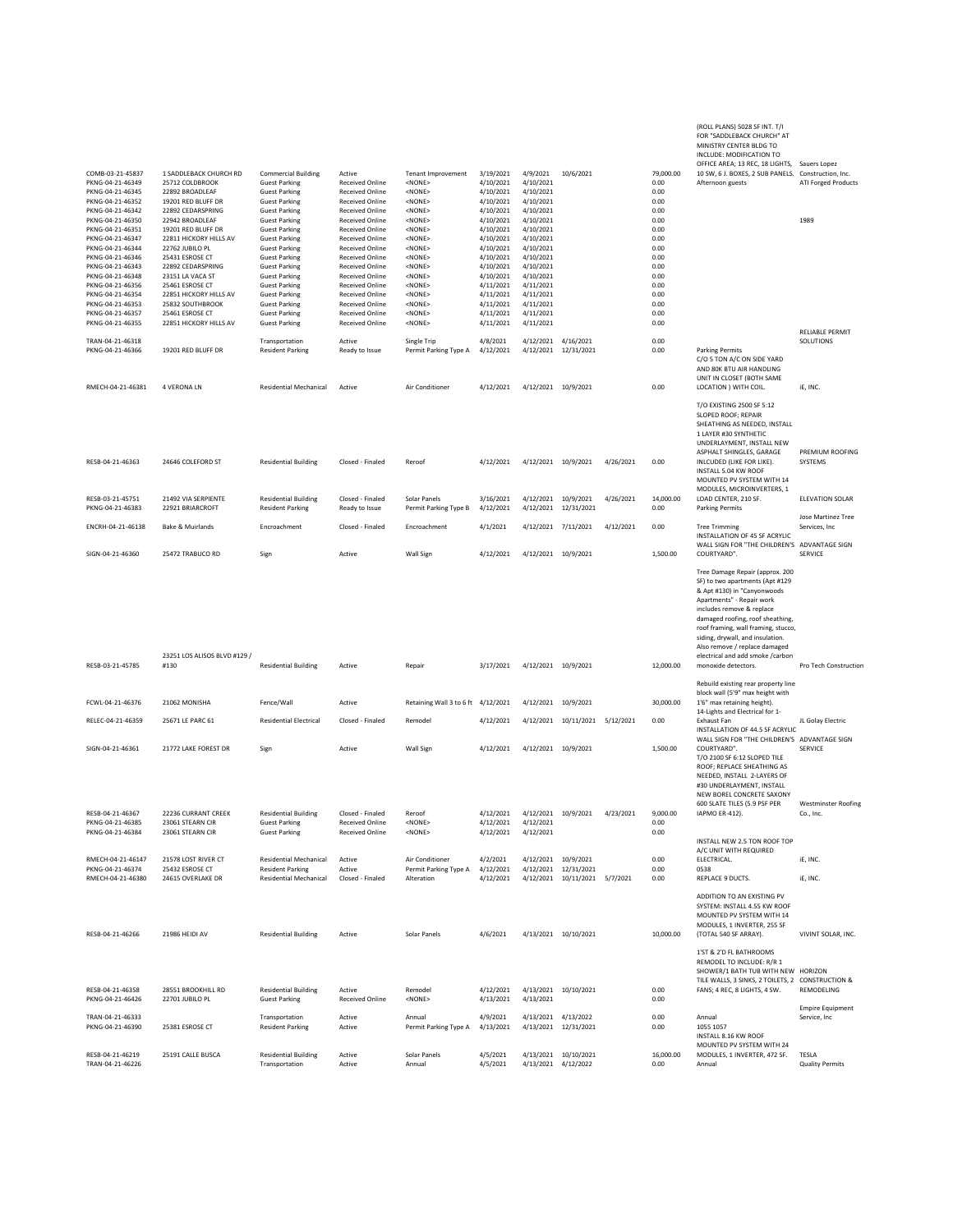| RESB-04-21-46218                                                             | 82 MONSERRAT PI                                                              | <b>Residential Building</b>                                                                         | Closed - Finaled                                                                     | Solar Panels                                                 | 4/5/2021                                         |                                     | 4/13/2021 10/11/2021 5/14/2021              |           | 31,000.00                    | INSTALL 8.16 KW ROOF<br>MOUNTED PV SYSTEM WITH 24<br>MODULES, 1 INVERTER, 1 LOAD<br>CENTER, 1 BACK UP GATEWAY; 27<br>KWH ENERGY STORAGE SYSTEM<br>WITH 2 POWERWALLS, 472 SF.                                                                                                                                                                                                                                                                                                                                                     | TESLA                                             |
|------------------------------------------------------------------------------|------------------------------------------------------------------------------|-----------------------------------------------------------------------------------------------------|--------------------------------------------------------------------------------------|--------------------------------------------------------------|--------------------------------------------------|-------------------------------------|---------------------------------------------|-----------|------------------------------|----------------------------------------------------------------------------------------------------------------------------------------------------------------------------------------------------------------------------------------------------------------------------------------------------------------------------------------------------------------------------------------------------------------------------------------------------------------------------------------------------------------------------------|---------------------------------------------------|
| PKNG-04-21-46413<br>RPLMB-04-21-46395                                        | 22701 JUBILO PL<br>26198 HILLSFORD PL                                        | <b>Guest Parking</b><br><b>Residential Plumbing</b>                                                 | <b>Received Online</b><br>Closed - Finaled                                           | <none><br/><b>Water Heater</b></none>                        | 4/13/2021<br>4/13/2021                           | 4/13/2021                           | 4/13/2021 10/10/2021 4/14/2021              |           | 0.00<br>0.00                 | C/O 40 GAL WATER HEATER<br>LOCATED IN KITCHEN CABINET<br>(LIKE FOR LIKE).                                                                                                                                                                                                                                                                                                                                                                                                                                                        |                                                   |
| PKNG-04-21-46418                                                             | 22701 JUBILO PL                                                              | <b>Guest Parking</b>                                                                                | <b>Received Online</b>                                                               | <none></none>                                                | 4/13/2021                                        | 4/13/2021                           |                                             |           | 0.00                         | 1-Water Heater Changeout (40<br>gal, in same inside laundry room                                                                                                                                                                                                                                                                                                                                                                                                                                                                 | <b>CARON PLUMBING &amp;</b>                       |
| RPLMB-04-21-46386<br>PKNG-04-21-46414                                        | 24111 JERONIMO LN<br>22701 JUBILO PL                                         | <b>Residential Plumbing</b><br><b>Guest Parking</b>                                                 | Active<br><b>Received Online</b>                                                     | Water Heater<br><none></none>                                | 4/13/2021<br>4/13/2021                           | 4/13/2021                           | 4/13/2021 10/10/2021                        |           | 0.00<br>0.00                 | location)<br>INSTALL NEMA 14-50 OUTLET                                                                                                                                                                                                                                                                                                                                                                                                                                                                                           | <b>DRAINS</b>                                     |
| RELEC-04-21-46388                                                            | 11 RUE FONTAINE                                                              | <b>Residential Electrical</b>                                                                       | Closed - Finaled                                                                     | Alteration                                                   | 4/13/2021                                        | 4/13/2021                           | 10/10/2021                                  | 4/23/2021 | 0.00                         | INSIDE THE GARAGE.<br>ALL EXTRA LEGAL LOADS CAL-                                                                                                                                                                                                                                                                                                                                                                                                                                                                                 | A-Home Services inc.<br>MARCO TRANSPORT,          |
| TRAN-03-21-45928<br>PKNG-04-21-46415                                         | 22701 JUBILO PL                                                              | Transportation<br><b>Guest Parking</b>                                                              | Active<br><b>Received Online</b>                                                     | Annual<br><none></none>                                      | 3/24/2021<br>4/13/2021                           | 4/13/2021<br>4/13/2021              | 4/12/2022                                   |           | 0.00<br>0.00                 | TRANS COMBOS UP TO 9 AXLES<br>CONSTRUCTION OF 84 SF NEW<br>INGROUND SPA AT "LAKE FOREST<br><b>BEACH &amp; TENNIS CLUB".</b><br>**INTERIOR AND EXTERIOR<br><b>IMPROVEMENTS UNDER PERMIT</b>                                                                                                                                                                                                                                                                                                                                       | INC.                                              |
| POOL-11-20-43527<br>PKNG-04-21-46423                                         | 22921 RIDGE ROUTE DR<br>22701 JUBILO PL                                      | Combination Pool/Spa<br><b>Guest Parking</b>                                                        | Active<br><b>Received Online</b>                                                     | Commercial<br><none></none>                                  | 11/30/2020 4/13/2021 10/11/2021<br>4/13/2021     | 4/13/2021                           |                                             |           | 80,000.00<br>0.00            | #37458**<br>EXTENSION TO GAS LINE AND<br>ELECTRIC LINE FROM EXISTING                                                                                                                                                                                                                                                                                                                                                                                                                                                             | SOUTHERN CROSS                                    |
| RESB-04-21-46393<br>PKNG-04-21-46419<br>PKNG-04-21-46417<br>PKNG-04-21-46431 | 21942 SAGEBRUSH CIR<br>22701 JUBILO PL<br>22701 JUBILO PL<br>22941 BROADLEAF | <b>Residential Building</b><br><b>Guest Parking</b><br><b>Guest Parking</b><br><b>Guest Parking</b> | Active<br><b>Received Online</b><br><b>Received Online</b><br><b>Received Online</b> | Remodel<br><none><br/><none><br/><none></none></none></none> | 4/13/2021<br>4/13/2021<br>4/13/2021<br>4/13/2021 | 4/13/2021<br>4/13/2021<br>4/13/2021 | 4/13/2021 10/11/2021                        |           | 0.00<br>0.00<br>0.00<br>0.00 | OUTLETS TO NEW BBQ.<br>FIRE DAMAGE REPAIR TO                                                                                                                                                                                                                                                                                                                                                                                                                                                                                     |                                                   |
| RESB-02-21-45050                                                             |                                                                              |                                                                                                     |                                                                                      |                                                              |                                                  |                                     |                                             |           |                              | INCLUDE: REPLACE THE ROOF<br>FRAMING IN BEDROOM #3;<br>REPLACE DRYWALLS IN WHOLE<br>HOUSE; NO M-E-P INCLUDED.                                                                                                                                                                                                                                                                                                                                                                                                                    | Freeman & Son Fire<br><b>Restoration Services</b> |
| PKNG-04-21-46427<br>ENCRH-03-21-45887                                        | 25122 CAROLWOOD<br>22701 JUBILO PL<br>Via Del Rio Trabuco Rd                 | <b>Residential Building</b><br><b>Guest Parking</b><br>Encroachment                                 | Active<br><b>Received Online</b><br>Closed - Finaled                                 | Repair<br><none><br/>Construction</none>                     | 2/5/2021<br>4/13/2021<br>3/22/2021               | 4/13/2021                           | 4/13/2021 10/10/2021<br>4/13/2021 7/12/2021 | 4/28/2021 | 25,000.00<br>0.00<br>0.00    | Left Turn Lane Closure                                                                                                                                                                                                                                                                                                                                                                                                                                                                                                           | <b>Premier Paving</b>                             |
|                                                                              |                                                                              |                                                                                                     |                                                                                      |                                                              |                                                  |                                     |                                             |           |                              | Cal Trans Project. SCE to remove 1<br>vault and 1 manhole. SCE to                                                                                                                                                                                                                                                                                                                                                                                                                                                                |                                                   |
| ENCRH-03-21-45792<br>PKNG-04-21-46420                                        | <b>Multiple Addresses</b><br>22701 JUBILO PL                                 | Encroachment<br><b>Guest Parking</b>                                                                | Active<br><b>Received Online</b>                                                     | Construction<br><none></none>                                | 3/18/2021<br>4/13/2021                           | 4/13/2021                           | 4/13/2021 10/31/2021                        |           | 0.00<br>0.00                 | install 4 new vaults and ducts.                                                                                                                                                                                                                                                                                                                                                                                                                                                                                                  | SCE - Claudene Duke                               |
| COMB-02-21-45397<br>PKNG-04-21-46416<br>PKNG-04-21-46412                     | 1 SADDLEBACK CHURCH RD<br>22701 JUBILO PL<br>22701 JUBILO PL                 | <b>Commercial Building</b><br><b>Guest Parking</b><br><b>Guest Parking</b>                          | Active<br><b>Received Online</b><br>Received Online                                  | <b>Tenant Improvement</b><br><none><br/><none></none></none> | 2/23/2021<br>4/13/2021<br>4/13/2021              | 4/13/2021<br>4/13/2021              | 4/13/2021 10/11/2021                        |           | 1,000,000.00<br>0.00<br>0.00 | (ROLL PLANS) 37,565 SF INT/EXT<br>T/I AT "SADDLEBACK CHURCH<br>WORSHIP CENTER" TO<br>REMOVE/REPLACE EXISTING FIX<br><b>GLAS CURTAIN WALLS ON</b><br>NORTH/SOUTH SIDES BY NEW<br>OPERABLE ROLL UP GLASS<br><b>CURTAIN WALLS;</b><br>REMOVE/REPLACE EXISTING<br>METAL BLEACHERS WITH NEW<br>FOAM AND CONCRETE RISER<br>ASSEMBLY WITH FIXED SEATING,<br>23 REC, 3 SW, 21 LIGHTS, 12 J<br>BOXES, 8 DOOR MOTORS (5 HP<br>EACH), NEW 200A SUB PANEL,<br>DUCTWORK WITH 12 AIR<br>INLETS/OUTLETS. ** DEMOLITION<br>UNDER PERMIT #44987** | SADDLEBACK CHURCH                                 |
| RESB-04-21-46389<br>PKNG-04-21-46432                                         | 24422 REDLEN ST<br>23061 STEARN CIR                                          | <b>Residential Building</b><br><b>Guest Parking</b>                                                 | Active<br><b>Received Online</b>                                                     | Reroof<br><none></none>                                      | 4/13/2021<br>4/13/2021                           | 4/13/2021<br>4/13/2021              | 10/10/2021 4/27/2021                        |           | 17,700.00<br>0.00            | Tear-off existing comp. shingles;<br>Replace sheathing, as necessary;<br>Install one layer of synthetic<br>underlayment (slope = 4:12);<br>Install new Owens Corning<br>Duration Cool comp. shingles.                                                                                                                                                                                                                                                                                                                            | All Service Roofing                               |
| RESB-04-21-46229<br>PKNG-04-21-46391<br>PKNG-04-21-46421                     | 21991 HEIDI AV<br>22951 HAZELWOOD<br>22701 JUBILO PL                         | <b>Residential Building</b><br><b>Guest Parking</b><br><b>Guest Parking</b>                         | Active<br><b>Received Online</b><br><b>Received Online</b>                           | Solar Panels<br>$<$ NONF><br><none></none>                   | 4/5/2021<br>4/13/2021<br>4/13/2021               | 4/13/2021<br>4/13/2021              | 4/13/2021 10/10/2021                        |           | 10,000.00<br>0.00<br>0.00    | ADDITION TO AN EXISTING PV<br>SYSTEM: INSTALL 4.55 KW ROOF<br>MOUNTED PV SYSTEM WITH 14<br>MODULES, 1 INVERTER, 251.3 SF<br>(TOTAL 698 SF ARRAY).                                                                                                                                                                                                                                                                                                                                                                                | VIVINT SOLAR, INC.                                |
| PKNG-04-21-46424<br>RPLMB-04-21-46392                                        | 22701 JUBILO PL<br>21828 TICONDEROGA LN                                      | <b>Guest Parking</b><br><b>Residential Plumbing</b>                                                 | <b>Received Online</b><br>Void                                                       | $<$ NONE $>$<br>Alteration                                   | 4/13/2021<br>4/13/2021                           | 4/13/2021<br>4/13/2021              | 10/11/2021 4/30/2021                        |           | 0.00<br>0.00                 | PEX REPIPE: 11 FIXTURES, 3 HOSE Ultimate Builders, Inc.<br>BIBBS.                                                                                                                                                                                                                                                                                                                                                                                                                                                                | (Repipe 1)                                        |
| PKNG-04-21-46425<br>TRAN-04-21-46332                                         | 22701 JUBILO PL                                                              | <b>Guest Parking</b><br>Transportation                                                              | <b>Received Online</b><br>Active                                                     | <none><br/>Annual</none>                                     | 4/13/2021<br>4/9/2021                            | 4/13/2021                           | 4/13/2021 4/13/2022                         |           | 0.00<br>0.00                 | Annual                                                                                                                                                                                                                                                                                                                                                                                                                                                                                                                           | <b>Empire Equipment</b><br>Service, Inc           |
| PKNG-04-21-46442<br>RMECH-04-21-46435                                        | 22946 SPRINGWATER<br>26671 HEATHER BROOK                                     | <b>Resident Parking</b><br><b>Residential Mechanical</b>                                            | Active<br>Active                                                                     | Permit Parking Type A<br>Air Conditioner                     | 4/14/2021<br>4/14/2021                           | 4/14/2021                           | 12/31/2021<br>4/14/2021 10/11/2021          |           | 0.00<br>0.00                 | Parking Permit 1058<br>1-AC Changeout (5 ton, in same<br>left side yard location).                                                                                                                                                                                                                                                                                                                                                                                                                                               | IE, INC.                                          |
| PKNG-04-21-46443                                                             | 25222 CAMPO ROJO                                                             | <b>Guest Parking</b>                                                                                | <b>Received Online</b>                                                               | <none></none>                                                | 4/14/2021                                        | 4/14/2021                           |                                             |           | 0.00                         |                                                                                                                                                                                                                                                                                                                                                                                                                                                                                                                                  | RYAN'S SPECIALIZED                                |
| TRAN-04-21-46422<br>RPLMB-04-21-46433                                        | 22096 SUMMIT HILL DR                                                         | Transportation<br><b>Residential Plumbing</b>                                                       | Active<br>Active                                                                     | Annual<br>Alteration                                         | 4/13/2021<br>4/14/2021                           |                                     | 4/14/2021 4/13/2022<br>4/14/2021 10/11/2021 |           | 0.00<br>0.00                 | Annual<br>PEX REPIPE: 13 FIXTURES.                                                                                                                                                                                                                                                                                                                                                                                                                                                                                               | TRANSPORT<br><b>GREAT PARK</b><br>PLUMBING        |
| RMECH-04-21-46434                                                            | 25436 YOUNTVILLE                                                             | <b>Residential Mechanical</b>                                                                       | Active                                                                               | Alteration                                                   | 4/14/2021                                        |                                     | 4/14/2021 10/11/2021                        |           | 0.00                         | 1-AC Changeout (2.5 ton, in same<br>back yard location); 1-Coil; 1-FAU<br>Changeout (40,000 BTU, in same<br>attic location). ** CONTRACTOR<br>SHOULD BE AVAILABLE AT SITE<br>AND MUST HAVE LADDER OF<br>APPROPRIATE SIZE AND<br>STRENGTH SETUP FOR ATTIC<br>ACCESS AT THE TIME OF<br>INSPECTION**                                                                                                                                                                                                                                | IE, INC.                                          |
|                                                                              |                                                                              |                                                                                                     |                                                                                      |                                                              |                                                  |                                     |                                             |           |                              |                                                                                                                                                                                                                                                                                                                                                                                                                                                                                                                                  |                                                   |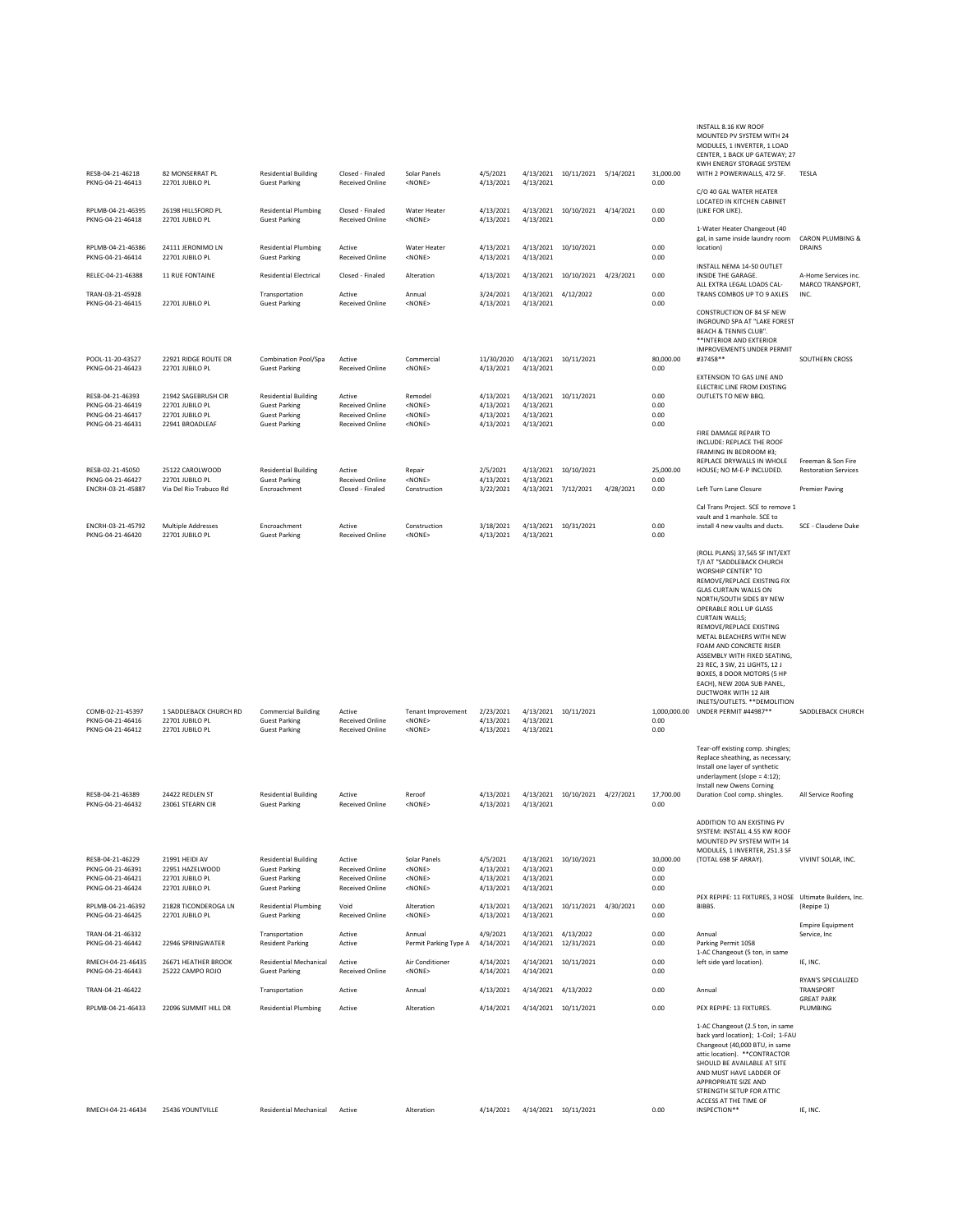| PKNG-04-21-46445                                         | 22851 LARKIN ST                                                       | <b>Guest Parking</b>                                                        | <b>Received Online</b>                                     | <none></none>                                                        | 4/14/2021                           | 4/14/2021                           |                                              | 0.00                      |                                                                                                                                                                                                                                                                                                                                                                                                                                                                                                                                                                                                                                                                                                                 |                                                                        |
|----------------------------------------------------------|-----------------------------------------------------------------------|-----------------------------------------------------------------------------|------------------------------------------------------------|----------------------------------------------------------------------|-------------------------------------|-------------------------------------|----------------------------------------------|---------------------------|-----------------------------------------------------------------------------------------------------------------------------------------------------------------------------------------------------------------------------------------------------------------------------------------------------------------------------------------------------------------------------------------------------------------------------------------------------------------------------------------------------------------------------------------------------------------------------------------------------------------------------------------------------------------------------------------------------------------|------------------------------------------------------------------------|
|                                                          |                                                                       |                                                                             |                                                            |                                                                      |                                     |                                     |                                              |                           | 270 SF 1'ST FL ROOM ADDITION<br>TO BE USED AS NEW BEDROOM<br>WITH CLOSET; 6 REC, 1 LIGHT, 1                                                                                                                                                                                                                                                                                                                                                                                                                                                                                                                                                                                                                     |                                                                        |
| RESB-03-21-45611<br>PKNG-04-21-46473<br>PKNG-04-21-46475 | 24242 TWIG ST<br>23201 LA VACA ST<br>22851 LARKIN ST                  | <b>Residential Building</b><br><b>Guest Parking</b><br><b>Guest Parking</b> | Active<br><b>Received Online</b><br><b>Received Online</b> | Addition<br><none><br/><math>&lt;</math>NONE<math>&gt;</math></none> | 3/8/2021<br>4/15/2021<br>4/15/2021  | 4/14/2021<br>4/15/2021<br>4/15/2021 | 10/11/2021                                   | 30,000.00<br>0.00<br>0.00 | SW, DUCTWORK.                                                                                                                                                                                                                                                                                                                                                                                                                                                                                                                                                                                                                                                                                                   |                                                                        |
| ENCRH-04-21-46465<br>PKNG-04-21-46446                    | Auto Center Dr<br>22851 LARKIN ST                                     | Encroachment<br><b>Guest Parking</b>                                        | Active<br><b>Received Online</b>                           | Construction<br><none></none>                                        | 4/15/2021<br>4/15/2021              | 4/15/2021                           | 4/15/2021 7/14/2021                          | 0.00<br>0.00              | Request for parking on Auto<br>Center Dr for resurfacing                                                                                                                                                                                                                                                                                                                                                                                                                                                                                                                                                                                                                                                        | El Paseo HOA                                                           |
| RESB-04-21-46459                                         | 24782 ELDAMAR AV                                                      | <b>Residential Building</b>                                                 | Active                                                     | Remodel                                                              | 4/15/2021                           |                                     | 4/15/2021 10/12/2021                         | 25,000.00                 | Remodel (approx. 500 SF) to<br>include kitchen, master bathroom<br>and master bedroom. Kitchen:<br>Add island, new cabinets, new<br>countertops. Master Bath:<br>Convert existing closet into toilet<br>room, add solartube skylight<br>(Code Compliance Research<br>Report CCRR-0131 based on ICC-<br>ES AC16) in toilet room, replace 2<br>existing windows. Master<br>Bedroom: Add new wall to create<br>walk-in closet, replace existing<br>patio doors with a new slider<br>(same size and location). 3-Sinks<br>1-Shower (w/tile & lath) 1-Toilet;<br>2-Rec 20-Lights 5-Switches 1-<br>Fixed Appl. (Oven); 2-Humidistat<br>Fans. ** Permit revised on 4/16/21<br>too add PEX repipe with 12<br>fixtures** | <b>Permit Management</b><br>Solutions                                  |
|                                                          |                                                                       |                                                                             |                                                            |                                                                      |                                     |                                     |                                              |                           | (ROLL PLANS) 1st & 2nd Floor<br>Addition (433 SF total) - Add 215<br>SF to 1st Floor for new foyer with<br>new entry door; Add 218 SF to<br>2nd Floor for new bedroom with<br>closet. 9-Rec 11-Lights 6-<br>Switches 2-Smoke Detectors and<br>1-Carbon Monoxide (all<br>hardwired); 1-Mech Alt.                                                                                                                                                                                                                                                                                                                                                                                                                 |                                                                        |
| RESB-02-21-45453<br>PKNG-04-21-46472                     | 6 SAN ANGELO<br>23201 LA VACA ST                                      | <b>Residential Building</b><br><b>Guest Parking</b>                         | Active<br><b>Received Online</b>                           | Addition<br><none></none>                                            | 2/26/2021<br>4/15/2021              | 4/15/2021                           | 4/15/2021 10/12/2021                         | 50,000.00<br>0.00         | (Ductwork).<br>Five Below, 4X20 "Grand                                                                                                                                                                                                                                                                                                                                                                                                                                                                                                                                                                                                                                                                          | ELITE SIGN SERVICES,                                                   |
| BAN-04-21-46220<br>PKNG-04-21-46476                      | 23620 EL TORO RD<br>22851 LARKIN ST                                   | Banner<br><b>Guest Parking</b>                                              | Initiated<br><b>Received Online</b>                        | <none><br/><none></none></none>                                      | 4/5/2021<br>4/15/2021               | 4/15/2021<br>4/15/2021              | 6/15/2021                                    | 0.00<br>0.00              | Opening" Banner<br>SCE to pull cable in and switch                                                                                                                                                                                                                                                                                                                                                                                                                                                                                                                                                                                                                                                              | INC                                                                    |
| ENCRH-04-21-46467<br>RESB-04-21-46430                    | Dimension & Commercentre Dr Encroachment<br>19431 RUE DE VALORE 1 G/H | <b>Residential Building</b>                                                 | Active<br>Active                                           | Construction<br>Remodel                                              | 4/15/2021<br>4/13/2021              |                                     | 4/15/2021 10/15/2021<br>4/15/2021 10/12/2021 | 0.00<br>31,500.00         | service<br>Exterior 2nd floor entry deck<br>waterproofing and related<br>rehabilitation of damaged deck<br>and stairs exclusively serving two<br>(2) dwelling units at "Tuscany at<br>Foothill Ranch".                                                                                                                                                                                                                                                                                                                                                                                                                                                                                                          | SCE - Claudene Duke<br>Harth Architecture,<br>Inc.                     |
| PKNG-04-21-46460<br>RMECH-04-21-46447                    | 22832 LARKIN ST<br>64 TOULON AV                                       | <b>Guest Parking</b><br><b>Residential Mechanical</b>                       | <b>Received Online</b><br>Active                           | <none><br/>Air Conditioner</none>                                    | 4/15/2021<br>4/15/2021              | 4/15/2021                           | 4/15/2021 10/12/2021                         | 0.00<br>0.00              | C/O 4T A/C LOCATED IN<br>BACKYARD AND 60K BTU<br>FURNACE IN ATTIC (BOTH IN<br>SAME LOCATION), COIL AND<br>DISCONNECT.                                                                                                                                                                                                                                                                                                                                                                                                                                                                                                                                                                                           | ROCKLIN HEATING<br>AND<br><b>AIRCONDITIONING</b><br><b>COMPANY INC</b> |
| PKNG-04-21-46470<br>TRAN-04-21-46441                     | 25241 CAMPO ROJO                                                      | <b>Resident Parking</b><br>Transportation                                   | Active<br>Active                                           | Permit Parking Type B<br>Single Trip                                 | 4/15/2021<br>4/14/2021              | 4/15/2021<br>4/15/2021 4/16/2021    | 12/31/2021                                   | 0.00<br>0.00              | 1059 1060<br>dalton trucking                                                                                                                                                                                                                                                                                                                                                                                                                                                                                                                                                                                                                                                                                    | west coast services llc                                                |
|                                                          |                                                                       |                                                                             |                                                            |                                                                      |                                     |                                     |                                              |                           | <b>CONSTRUCTION OF 342 SF</b><br>ATTACHED ADU UNIT TO INCLUDE<br>1 BEDROOM, 1 BATHROOM AND<br>OPEN KITCHEN/LIVING ROOM; 9K<br>BTU WALL MOUNTED MINI SPLIT<br>UNIT, 1 HOOD, 1 VENT. FAN, 1<br>CLOTHES WASHER, 2 SINKS, 1<br>SHOWER, 1 TOILET, 1 TANLESS<br>WATERHEATER OUTSIDE,<br><b>EXTENSION TO GAS LINE/SEWER</b><br>LINE/WATER LINE; 13 REC, 7<br>LIGHTS, 7 SW, 1 DISPOSAL, 1<br>HOOD, 1 DRYER, 1 SUB PANEL<br>** ORG. HOUSE ADDRESS IS 22572 ONSCOPE SERVICES                                                                                                                                                                                                                                              |                                                                        |
| RESB-03-21-45771<br>PKNG-04-21-46468<br>PKNG-04-21-46469 | 22570 CHARWOOD<br>19202 RED BLUFF DR<br>25452 MINA CT                 | <b>Residential Building</b><br><b>Guest Parking</b><br><b>Guest Parking</b> | Active<br><b>Received Online</b><br><b>Received Online</b> | ADU<br><none><br/><none></none></none>                               | 3/17/2021<br>4/15/2021<br>4/15/2021 | 4/15/2021<br>4/15/2021              | 4/15/2021 10/12/2021                         | 50,000.00<br>0.00<br>0.00 | CHARWOOD WITH 2073 SF.**<br>Day parking for guest                                                                                                                                                                                                                                                                                                                                                                                                                                                                                                                                                                                                                                                               | <b>INC</b>                                                             |
| RPLMB-04-21-46458                                        | 21825 RUSHFORD DR                                                     | <b>Residential Plumbing</b>                                                 | Closed - Finaled                                           | Alteration                                                           | 4/15/2021                           |                                     | 4/15/2021 10/12/2021 5/7/2021                | 0.00                      | PEX REPIPE: 9 FIXTURES, 3 HOSE<br>BIBBS.                                                                                                                                                                                                                                                                                                                                                                                                                                                                                                                                                                                                                                                                        |                                                                        |
| RESB-01-21-44449                                         | 24112 BROOKFIELD CIR                                                  | <b>Residential Building</b>                                                 | Active                                                     | Addition                                                             | 1/5/2021                            |                                     | 4/15/2021 10/12/2021                         | 30,000.00                 | (ROLL PLANS) Demo existing game<br>room (133 SF). Addition of 290 SF<br>to create a new bedroom with<br>closet and desk area. Addition of<br>30 SE for an additional bathroom<br>(with toilet & sink) and outdoor<br>shower in patio area. 1-Shower<br>(outdoor) 1-Sinks 1-Toilet 1-<br>Sewer; 7-Rec 8-Lights 6-Switches<br>1-Smoke Detector; 1-Vent Fan 1-<br>Mech. Alt. (Ductwork / Registers).<br>C/O (1) 3.5T AND (1) 2T A/C IN<br>RIGHT SIDE YARD AND (1) 80K<br>AND (1) 40K BTU FURNACES IN<br>THE ATTIC (ALL SAME<br>LOCATIONS), 2 COILS, 2                                                                                                                                                              | ADVANCED PERMIT                                                        |
| RMECH-04-21-46461                                        | 21266 VALEWOOD                                                        | <b>Residential Mechanical</b>                                               | Active                                                     | Air Conditioner                                                      | 4/15/2021                           |                                     | 4/15/2021 10/12/2021                         | 0.00                      | DISCONNECTS.                                                                                                                                                                                                                                                                                                                                                                                                                                                                                                                                                                                                                                                                                                    | SERVICES, INC.                                                         |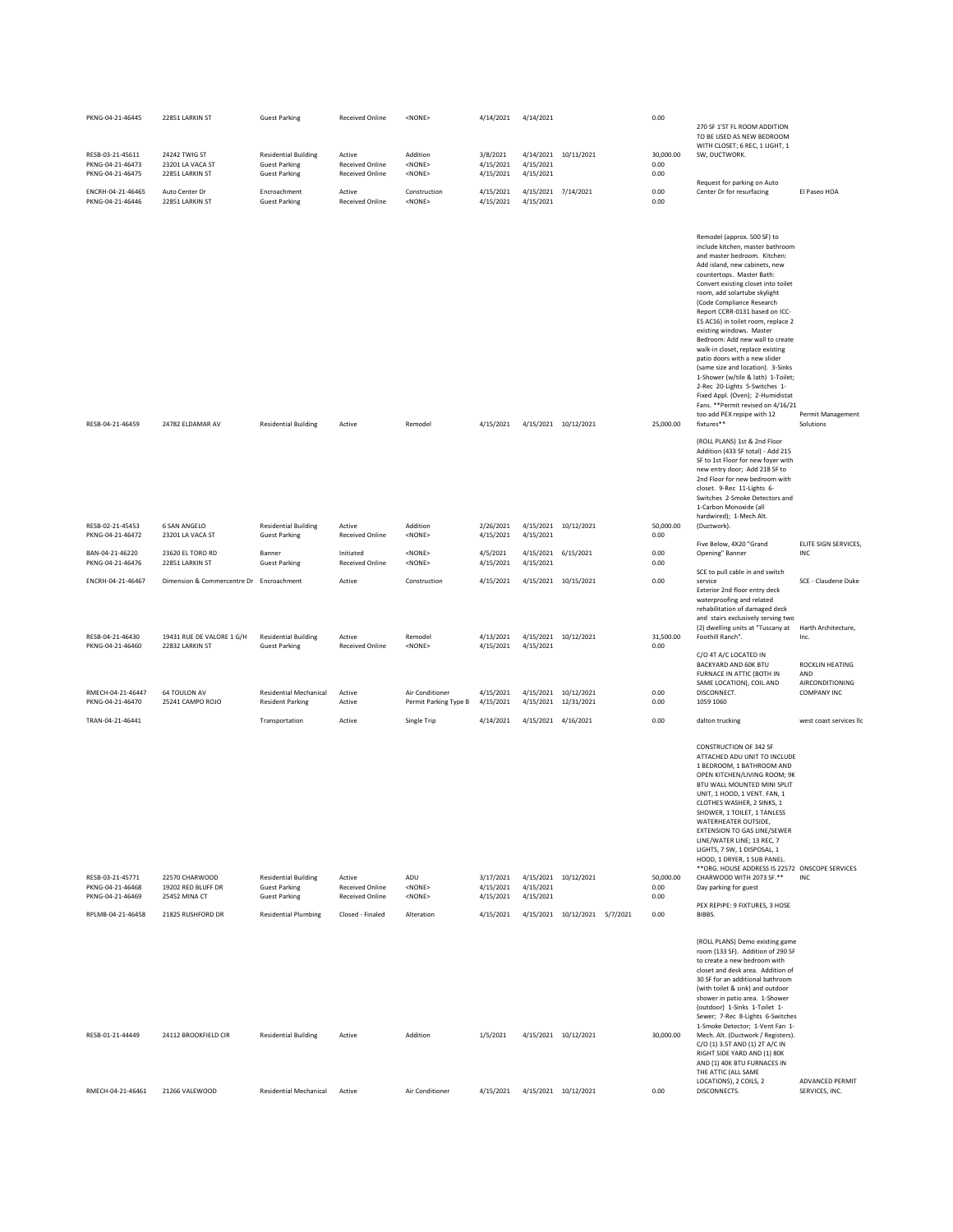| RMECH-04-21-46451                     | 26293 LILY GLEN                            | Residential Mechanical                                   | Active                                           | Air Conditioner                          | 4/15/2021              | 4/15/2021 10/12/2021             |                                                       | 0.00              | C/O 2.5T A/C IN BACKYARD AND<br>40K BTU FURNANCE IN GARAGE<br>(BOTH SAME LOCATION), 1 COIL.<br>C/O 3.5T A/C LOCATED IN<br>BACKYARD AND 60K BTU<br>FURNACE IN ATTIC (BOTH IN                                                          | <b>DYNAMIC AIR</b><br>SERVICES INC             |
|---------------------------------------|--------------------------------------------|----------------------------------------------------------|--------------------------------------------------|------------------------------------------|------------------------|----------------------------------|-------------------------------------------------------|-------------------|--------------------------------------------------------------------------------------------------------------------------------------------------------------------------------------------------------------------------------------|------------------------------------------------|
| RMECH-04-21-46449<br>PKNG-04-21-46474 | 22095 NEWBRIDGE WAY<br>25931 GLENHURST     | <b>Residential Mechanical</b><br><b>Guest Parking</b>    | Closed - Finaled<br><b>Received Online</b>       | Air Conditioner<br><none></none>         | 4/15/2021<br>4/15/2021 | 4/15/2021                        | 4/15/2021 10/12/2021 4/28/2021                        | 0.00<br>0.00      | SAME LOCATION), COIL AND 8<br>DUCTS.                                                                                                                                                                                                 | ABSOLUTE AIRFLOW                               |
| RESB-03-21-46087<br>PKNG-04-21-46487  | 21452 SPRUCEWOOD<br>22991 SPRINGWATER      | <b>Residential Building</b><br><b>Guest Parking</b>      | Closed - Finaled<br><b>Received Online</b>       | Solar Panels<br><none></none>            | 3/31/2021<br>4/16/2021 | 4/16/2021<br>4/16/2021           | 10/13/2021 5/7/2021                                   | 34,000.00<br>0.00 | INSTALL 11.52 KW ROOF<br>MOUNTED PV SYSTEM WITH 32<br>MODULES AND MICROINVERTERS,<br>1 COMBINER BOX, 632 SF.                                                                                                                         | Cira Energy, Inc.                              |
|                                       |                                            |                                                          |                                                  |                                          |                        |                                  |                                                       |                   | C/O 4T A/C IN SIDE YARD AND 80K                                                                                                                                                                                                      |                                                |
| RMECH-04-21-46478                     | 7 AVANCE LN                                | <b>Residential Mechanical</b>                            | Closed - Finaled                                 | Air Conditioner                          | 4/16/2021              |                                  | 4/16/2021 10/13/2021 5/12/2021                        | 0.00              | BTU FURANCE IN ATTIC (BOTH<br>SAME LOCATIONS), 1 COIL.<br>DEMO. EXISTING PATIO COVER;<br>INSTALLATION OF 960 SF                                                                                                                      | 1st Choice Heating &<br>Air Conditioning, Inc. |
| RESB-04-21-46297                      | 22961 BELQUEST DR                          | <b>Residential Building</b>                              | Active                                           | Patio Cover (Over 200<br>sq. ft.)        | 4/8/2021               | 4/16/2021 10/13/2021             |                                                       | 18,500.00         | ATTACHED SOLID ROOF PATIO<br><b>COVER</b><br>(ROLL PLANS) 207 SF ROOM<br>ADDITION OVER THE EXISTING<br>GARAGE TO BE USED AS A NEW<br>DEN/SITTING AREA: 90 SF 2'D FL<br>REMODEL TO CREATE A NEW<br>WIC; 14 REC, 17 LIGHTS, 5 SW, 1 J. |                                                |
| RESB-03-21-46068<br>PKNG-04-21-46497  | 24931 EL CABALLO ST<br>28554 MALABAR RD    | <b>Residential Building</b><br><b>Guest Parking</b>      | Active<br><b>Received Online</b>                 | Addition<br><none></none>                | 3/30/2021<br>4/16/2021 | 4/16/2021<br>4/16/2021           | 10/13/2021                                            | 28,000.00<br>0.00 | BOX; DUCTWORK.                                                                                                                                                                                                                       |                                                |
| PKNG-04-21-46489                      | 22801 CEDARSPRING                          | <b>Resident Parking</b>                                  | Active                                           | Permit Parking Type B                    | 4/16/2021              |                                  | 4/16/2021 12/31/2021                                  | 0.00              | 1061<br>2'D FL MASTER BATHROOM                                                                                                                                                                                                       |                                                |
| RESB-04-21-46491<br>PKNG-04-21-46494  | 22235 VISTA VERDE DR<br>21382 MIDCREST DR  | <b>Residential Building</b><br><b>Resident Parking</b>   | Active<br>Active                                 | Remodel<br>Permit Parking Type A         | 4/16/2021<br>4/16/2021 |                                  | 4/16/2021 10/13/2021<br>4/16/2021 12/31/2021          | 0.00<br>0.00      | REMODEL TO R/R BATHTUB WITH<br>NFW TILF WALLS.<br>1064 1065 1066<br>INSTALL NEMA 10-30 OUTLET<br>INSIDE THE GARAGE FOR AN EV                                                                                                         |                                                |
| RELEC-04-21-46485<br>PKNG-04-21-46482 | 57 BLUEBELL<br>22901 SPRINGWATER           | <b>Residential Electrical</b><br><b>Guest Parking</b>    | Active<br><b>Received Online</b>                 | Alteration<br><none></none>              | 4/16/2021<br>4/16/2021 | 4/16/2021<br>4/16/2021           | 10/13/2021                                            | 0.00<br>0.00      | CHARGER<br>workers                                                                                                                                                                                                                   | A-Home Services inc.                           |
| SV-04-21-46481                        | Lake Forest Dr Rockfield Blvd              | Sidewalk Vending                                         | Active                                           | Sidewalks                                | 4/16/2021              | 4/16/2021                        | 4/16/2022                                             | 0.00              | Sidewalk vending at Lake Forest<br>Dr & Rockfield Blvd.                                                                                                                                                                              |                                                |
| PKNG-04-21-46498<br>PKNG-04-21-46488  | 25492 BUCKWOOD<br>22991 SPRINGWATER        | <b>Guest Parking</b><br><b>Guest Parking</b>             | Received Online<br><b>Received Online</b>        | <none><br/><none></none></none>          | 4/16/2021<br>4/16/2021 | 4/16/2021<br>4/16/2021           |                                                       | 0.00<br>0.00      | INSTALL AN EV WALL CHARGER                                                                                                                                                                                                           |                                                |
| RELEC-04-21-46486<br>PKNG-04-21-46495 | 19352 SLEEPING OAK DR<br>22946 SPRINGWATER | <b>Residential Electrical</b><br><b>Guest Parking</b>    | Closed - Finaled<br><b>Received Online</b>       | Alteration<br><none></none>              | 4/16/2021<br>4/16/2021 | 4/16/2021<br>4/16/2021           | 10/13/2021 4/27/2021                                  | 0.00<br>0.00      | INSIDE THE GARAGE.                                                                                                                                                                                                                   | A-Home Services inc.                           |
|                                       |                                            |                                                          |                                                  |                                          |                        |                                  |                                                       |                   | C/O 3T A/C IN BACKYARD AND<br>36K BTU FURNACE IN ATTIC<br>(BOTH SAME LOCATION), 1 COIL                                                                                                                                               | <b>AURA ENERGY</b>                             |
| RMECH-04-21-46484<br>PKNG-04-21-46493 | 19110 SYCAMORE GLEN DR<br>24092 JAGGER ST  | <b>Residential Mechanical</b><br><b>Resident Parking</b> | Active<br>Active                                 | Air Conditioner<br>Permit Parking Type A | 4/16/2021<br>4/16/2021 | 4/16/2021<br>4/16/2021           | 10/13/2021<br>12/31/2021                              | 0.00<br>0.00      | AND DISCONNECT.<br>1062 1063<br>C/O 60K BTU FURNANCE IN ATTIC                                                                                                                                                                        | COMPLIANCE                                     |
| RMECH-04-21-46490                     | 25728 VIEW POINTE                          | <b>Residential Mechanical</b>                            | Closed - Finaled                                 | Furnace Change Out                       | 4/16/2021              | 4/16/2021                        | 10/13/2021 5/17/2021                                  | 0.00              | (SAME LOCATION).                                                                                                                                                                                                                     | PERMIT RUNNER                                  |
| PKNG-04-21-46504<br>PKNG-04-21-46501  | 22865 HAZELWOOD<br>22942 BROADLEAF         | <b>Guest Parking</b><br><b>Guest Parking</b>             | <b>Received Online</b><br><b>Received Online</b> | <none><br/><none></none></none>          | 4/17/2021<br>4/17/2021 | 4/17/2021<br>4/17/2021           |                                                       | 0.00<br>0.00      |                                                                                                                                                                                                                                      | 1989                                           |
| PKNG-04-21-46505                      | 22865 HAZELWOOD                            | <b>Guest Parking</b>                                     | <b>Received Online</b>                           | <none></none>                            | 4/17/2021              | 4/17/2021                        |                                                       | 0.00              |                                                                                                                                                                                                                                      |                                                |
| PKNG-04-21-46502<br>PKNG-04-21-46500  | 22881 SPRINGWATER<br>22942 BROADLEAF       | <b>Guest Parking</b><br><b>Guest Parking</b>             | <b>Received Online</b><br><b>Received Online</b> | <none><br/><none></none></none>          | 4/17/2021<br>4/17/2021 | 4/17/2021<br>4/17/2021           |                                                       | 0.00<br>0.00      |                                                                                                                                                                                                                                      | 1989                                           |
| PKNG-04-21-46503                      | 22762 JUBILO PL                            | <b>Guest Parking</b>                                     | <b>Received Online</b>                           | <none></none>                            | 4/17/2021              | 4/17/2021                        |                                                       | 0.00              |                                                                                                                                                                                                                                      |                                                |
| PKNG-04-21-46499<br>PKNG-04-21-46511  | 22892 CEDARSPRING<br>22875 CEDARSPRING     | <b>Guest Parking</b><br><b>Guest Parking</b>             | <b>Received Online</b><br><b>Received Online</b> | <none><br/><none></none></none>          | 4/17/2021<br>4/18/2021 | 4/17/2021<br>4/18/2021           |                                                       | 0.00<br>0.00      |                                                                                                                                                                                                                                      |                                                |
| PKNG-04-21-46510                      | 22892 CEDARSPRING                          | <b>Guest Parking</b>                                     | <b>Received Online</b>                           | <none></none>                            | 4/18/2021              | 4/18/2021                        |                                                       | 0.00              |                                                                                                                                                                                                                                      |                                                |
| PKNG-04-21-46508<br>PKNG-04-21-46506  | 22892 CEDARSPRING<br>22892 CEDARSPRING     | <b>Guest Parking</b><br><b>Guest Parking</b>             | <b>Received Online</b><br><b>Received Online</b> | <none><br/><none></none></none>          | 4/18/2021<br>4/18/2021 | 4/18/2021<br>4/18/2021           |                                                       | 0.00<br>0.00      |                                                                                                                                                                                                                                      |                                                |
|                                       |                                            |                                                          |                                                  |                                          |                        |                                  |                                                       |                   | AN EXTRALEGAL LOAD AS<br>DEFINED IN SECTION 320.5 OF                                                                                                                                                                                 |                                                |
| TRAN-04-21-46148<br>PKNG-04-21-46509  | 22892 CEDARSPRING                          | Transportation<br><b>Guest Parking</b>                   | Active<br><b>Received Online</b>                 | Annual<br><none></none>                  | 4/2/2021<br>4/18/2021  | 4/18/2021<br>4/18/2021           | 4/17/2022                                             | 0.00<br>0.00      | THE CVC UNIT 303                                                                                                                                                                                                                     | the permit company                             |
| PKNG-04-21-46507                      | 22892 CEDARSPRING                          | <b>Guest Parking</b>                                     | <b>Received Online</b>                           | <none></none>                            | 4/18/2021              | 4/18/2021                        |                                                       | 0.00              |                                                                                                                                                                                                                                      |                                                |
| PKNG-04-21-46512<br>PKNG-04-21-46514  | 24091 JAGGER ST<br>22941 BROADLEAF         | <b>Guest Parking</b><br><b>Guest Parking</b>             | <b>Received Online</b><br><b>Received Online</b> | <none><br/><none></none></none>          | 4/18/2021<br>4/18/2021 | 4/18/2021<br>4/18/2021           |                                                       | 0.00<br>0.00      |                                                                                                                                                                                                                                      |                                                |
| PKNG-04-21-46513                      | 24091 JAGGER ST                            | <b>Guest Parking</b>                                     | <b>Received Online</b>                           | <none></none>                            | 4/18/2021              | 4/18/2021                        |                                                       | 0.00              |                                                                                                                                                                                                                                      |                                                |
|                                       |                                            |                                                          |                                                  |                                          |                        |                                  |                                                       |                   | AN EXTRALEGAL LOAD AS<br>DEFINED IN SECTION 320.5 OF                                                                                                                                                                                 |                                                |
| TRAN-04-21-46149<br>PKNG-04-21-46515  | 22991 ASHWOOD                              | Transportation<br><b>Guest Parking</b>                   | Active<br>Received Online                        | Annual<br><none></none>                  | 4/2/2021<br>4/18/2021  | 4/18/2021 4/17/2022<br>4/18/2021 |                                                       | 0.00<br>0.00      | THE CVC UNIT 302<br>guest pass<br>A New SFD "Amara" Plan 3A /<br>2,698 sq. ft. / Garage 421 sq. ft. /<br>Porch 26 sq. ft. / Outdoor Room<br>192 sq. Ft. / Deck 154 Sq. Ft. / (9)                                                     | the permit company                             |
| RESB-03-21-45776                      | 661 CARDONA                                | <b>Residential Building</b>                              | Active                                           | New                                      | 3/17/2021              |                                  | 4/19/2021 10/18/2021                                  | 340,537.00        | Solar Panels 2.88/3.06 Kw / Lot<br>87.                                                                                                                                                                                               | LENNAR HOMES OF<br>CA, INC.                    |
| RESB-03-21-45778                      | 667 CARDONA                                | <b>Residential Building</b>                              | Active                                           | New                                      | 3/17/2021              | 4/19/2021 10/18/2021             |                                                       | 341,222.00        | A New SFD "Amara @ Serrano<br>Summit" Plan 1B(R) / 2,639 sq. ft.<br>/ Garage 460 sq. ft. / Porch 57 sq.<br>ft. / Outdoor Room 161 SF / View<br>Deck 161 SF / (9) Solar Panels<br>2.88/3.06 Kw / Lot 88.                              | LENNAR HOMES OF<br>CA, INC.                    |
|                                       |                                            |                                                          |                                                  |                                          |                        |                                  |                                                       |                   | A New MFD Duplex Townhome<br>"Oreste" Plan 3C(R) - 4C(R) / 4597<br>SF / Garage 896 SF / 226 SF Front<br>Porch / 282 SF 2nd. & 3rd. Floor<br>Deck / 25 SF Utility Closet / Home LENNAR HOMES OF                                       |                                                |
| RESB-03-21-45755                      | 259/261 SIENA                              | <b>Residential Building</b>                              | Active                                           | New                                      | 3/16/2021              |                                  | 4/19/2021 10/18/2021                                  | 615,800.00        | Site # 23-24 (Duplex - Phase 9)<br>CHANGE OUT 3T HEAT PUMP IN<br>FRONT YARD AND 40K BTU AIR                                                                                                                                          | CALIFORNIA, INC.                               |
| RMECH-04-21-46534<br>PKNG-04-21-46531 | 10 CAMERON CIR<br>22931 HAZELWOOD          | <b>Residential Mechanical</b><br><b>Guest Parking</b>    | Active<br><b>Received Online</b>                 | Air Conditioner<br><none></none>         | 4/19/2021<br>4/19/2021 | 4/19/2021                        | 4/19/2021 10/16/2021                                  | 0.00<br>0.00      | HANDLER UNIT IN ATTIC (BOTH IN<br>SAME LOCATION) WITH COIL.                                                                                                                                                                          | iE, Inc.                                       |
| RPLMB-04-21-46520                     | 19516 MISTY RIDGE LN                       | <b>Residential Plumbing</b>                              | Closed - Finaled                                 | Alteration                               | 4/19/2021              |                                  |                                                       | 0.00              | PEX Repipe (12 fixtures plus 2<br>hose bibbs)                                                                                                                                                                                        | Ultimate Builders, Inc.                        |
| RELEC-04-21-46517                     | 24662 PASEO VENDAVAL                       | <b>Residential Electrical</b>                            | Active                                           | Alteration                               | 4/19/2021              |                                  | 4/19/2021 10/18/2021 5/7/2021<br>4/19/2021 10/16/2021 | 0.00              | 1-Panel Upgrade to 200 amps                                                                                                                                                                                                          | (Repipe 1)                                     |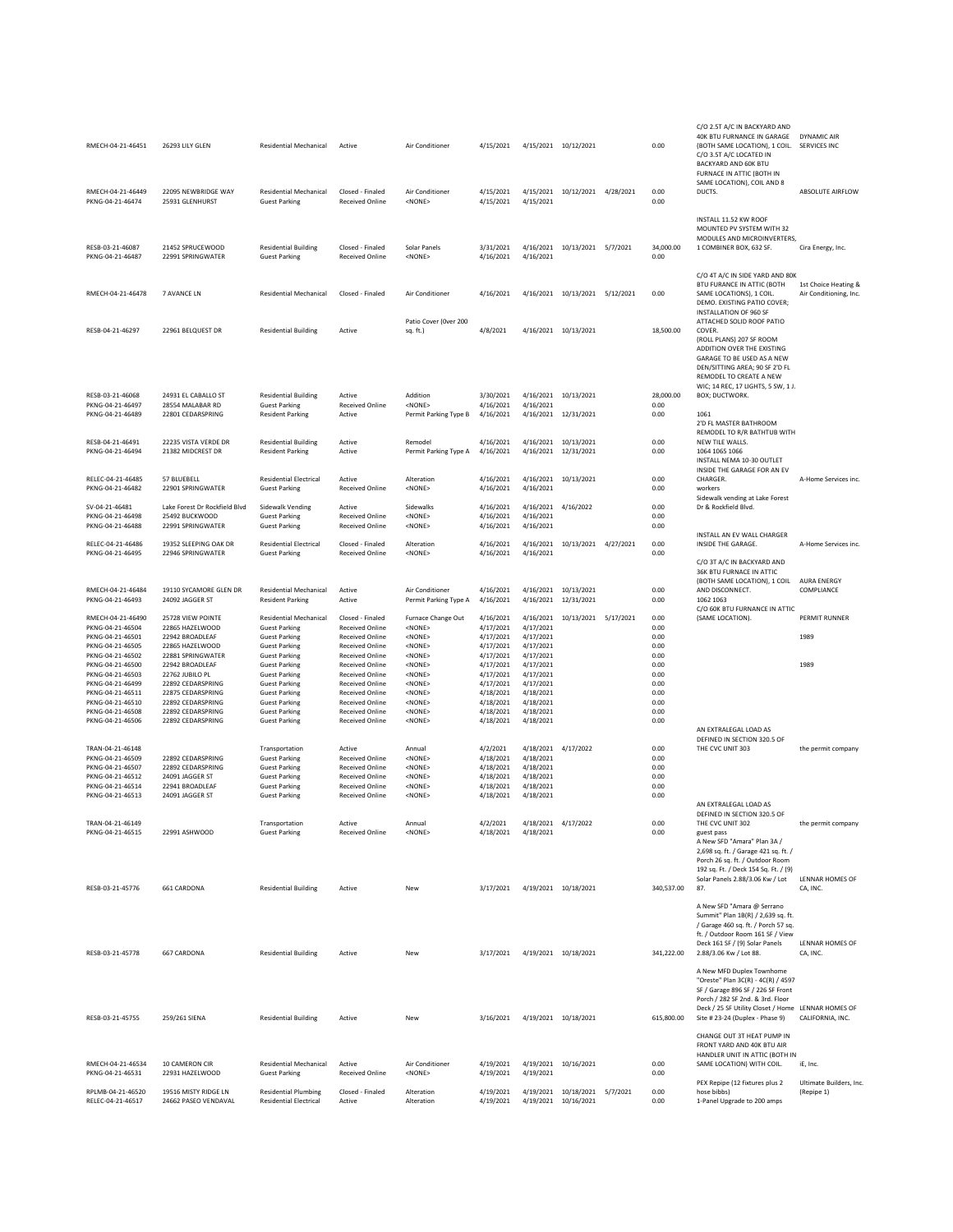| RFSB-03-21-45762<br>RPLMB-04-21-46522 | <b>668 CARDONA</b><br>22241 NEWBRIDGE WAY | <b>Residential Building</b><br><b>Residential Plumbing</b> | Active<br>Closed - Finaled                 | New<br>Alteration               | 3/16/2021<br>4/19/2021 |           | 4/19/2021 10/18/2021<br>4/19/2021 10/16/2021 4/27/2021 |           | 340,537.00<br>0.00 | A New SFD "Amara" Plan 3C /<br>2,685 sq. ft. / Garage 421 sq. ft. /<br>Porch 18 sq. ft. / Outdoor Room<br>192 sq. Ft. / Deck 154 Sq. Ft. / (9)<br>Solar Panels 2.88/3.06 Kw / Lot<br>68.<br>PEX REPIPE: 13 FIXTURES.                                                                                                                | LENNAR HOMES OF<br>CA, INC.<br><b>GREAT PARK</b><br>PLUMBING     |
|---------------------------------------|-------------------------------------------|------------------------------------------------------------|--------------------------------------------|---------------------------------|------------------------|-----------|--------------------------------------------------------|-----------|--------------------|-------------------------------------------------------------------------------------------------------------------------------------------------------------------------------------------------------------------------------------------------------------------------------------------------------------------------------------|------------------------------------------------------------------|
|                                       |                                           |                                                            |                                            |                                 |                        |           |                                                        |           |                    | Demo existing 2nd Floor Deck<br>(147 SF). Addition of new 2nd<br>Floor Deck (215 SF) with a solid<br>gabled roof; New California Room<br>(191 SF) under new deck; Add<br>new exterior metal spiral stairway                                                                                                                         |                                                                  |
| RESB-02-21-45459                      | 19572 ALISO VIEW CIR                      | <b>Residential Building</b>                                | Active                                     | Deck                            | 2/26/2021              |           | 4/19/2021 10/18/2021                                   |           | 50,000.00          | to new 2nd floor deck. 2-Rec 8-<br>Lights 6-Switches 2-Fans.<br>A New SFD "Amara @ Serrano<br>Summit" Plan 2B/ 2,639 sq. ft. /<br>Garage 424 sq. ft. / Porch 41 sq.<br>ft. / Outdoor Room 134 SF / Deck                                                                                                                             | <b>McClintock Building</b><br>Company                            |
| RESB-03-21-45765                      | 674 CARDONA                               | <b>Residential Building</b>                                | Active                                     | New                             | 3/16/2021              |           | 4/19/2021 10/18/2021                                   |           | 333,504.00         | 134 SF / (9) Solar Panels 2.88/3.06 LENNAR HOMES OF<br>Kw / Lot 67.<br>1-AC Changeout (4 ton, in same<br>backyard location) with<br>Disconnect; 1-Coil; 1-FAU                                                                                                                                                                       | CA, INC.                                                         |
| RMECH-04-21-46530                     | 21931 APACHE DR                           | <b>Residential Mechanical</b>                              | Closed - Finaled                           | Alteration                      | 4/19/2021              |           | 4/19/2021 10/18/2021 5/3/2021                          |           | 0.00               | Changeout (80,000 BTU, in same<br>interior closet location).<br>A New MFD Duplex Townhome<br>"Oreste" Plan 1C(R)-2C(R) / 3,887<br>SF / Garage 900 SF / 25 SF<br>Covered Entry / 114 SF Covered                                                                                                                                      | <b>AURA ENERGY</b><br>COMPLIANCE                                 |
| RESB-03-21-45754                      | 255/257 SIENA                             | <b>Residential Building</b>                                | Active                                     | New                             | 3/16/2021              |           | 4/19/2021 10/16/2021                                   |           | 515,554.00         | Parking / 21 SF Utility Closet /<br>Homesite # 21-22 (Duplex - Phase LENNAR HOMES OF<br>9)<br>T/O 2200 SF 4:12 SLOPED ROOF;<br>WOOD REPAIR AS NEEDED:<br>INSTALL 1 LAYER OF SYNTHETIC                                                                                                                                               | CA, INC.                                                         |
| RESB-04-21-46516<br>PKNG-04-21-46539  | 24672 BELGREEN PL<br>22822 NOLAN ST       | <b>Residential Building</b><br><b>Resident Parking</b>     | Closed - Finaled<br>Active                 | Reroof<br>Permit Parking Type A | 4/19/2021<br>4/19/2021 |           | 4/19/2021 10/16/2021 4/22/2021<br>4/19/2021 12/31/2021 |           | 11,270.00<br>0.00  | UNDERLAYMENT; INSTALL NEW<br>SHASTA WHITE SHINGLES<br>(OWENS CORNING).<br>1067                                                                                                                                                                                                                                                      | <b>MENA ROOFING</b>                                              |
| RESB-04-21-46538                      | 22612 LEAFLOCK ST                         | <b>Residential Building</b>                                | Active                                     | Remodel                         | 4/19/2021              |           | 4/19/2021 10/16/2021                                   |           | 2,500.00           | CONVERT 69 SF OF EXISTING<br>GARAGE TO STORAGE BY ADDING<br>2 NON LOAD-BEARING WALLS; 3<br>REC. 4 LIGHTS. 1 SW.<br>INSTALL 3.96 KW ROOF<br>MOUNTED PV SYSTEM WITH 11                                                                                                                                                                |                                                                  |
| RESB-04-21-46268<br>PKNG-04-21-46518  | 280 FINCH<br>22931 HAZELWOOD              | <b>Residential Building</b><br><b>Guest Parking</b>        | Active<br><b>Received Online</b>           | Solar Panels<br>$<$ NONE $>$    | 4/6/2021<br>4/19/2021  | 4/19/2021 | 4/19/2021 10/16/2021                                   |           | 12,000.00<br>0.00  | MODULES, 1 INVERTER, 216 SF.                                                                                                                                                                                                                                                                                                        | Sunrun                                                           |
| RPLMB-04-21-46535                     | 19222 RED BLUFF DR                        | <b>Residential Plumbing</b>                                | Active                                     | Water Heater                    | 4/19/2021              |           | 4/19/2021 10/16/2021                                   |           | 0.00               | 1-Water Heater Changeout (75<br>gal., in same garage location).                                                                                                                                                                                                                                                                     | <b>Water Line Plumbing</b>                                       |
| RESB-04-21-46529                      | 26622 HEATHER BROOK                       | <b>Residential Building</b>                                | Active                                     | Reroof                          | 4/19/2021              |           | 4/19/2021 10/16/2021                                   |           | 3,800.00           | Partial reroof (900 SF) for future<br>solar: Remove existing tiles and<br>store on-site; Install one layer of<br>30# felt underlayment (slope =<br>8:12); Install new Malarkey comp. Above All<br>shingles (only under solar array). Construction, Inc.                                                                             |                                                                  |
| RMECH-04-21-46533                     | 26312 LOCH GLEN                           | <b>Residential Mechanical</b>                              | Active                                     | Air Conditioner                 | 4/19/2021              |           | 4/19/2021 10/16/2021                                   |           | 0.00               | CHANGE OUT 2.5T HEAT PUMP IN<br>FRONT YARD AND 30K BTU AIR<br>HANDLER UNIT IN ATTIC (BOTH IN<br>SAME LOCATION) WITH COIL.                                                                                                                                                                                                           | iE, Inc.                                                         |
|                                       |                                           |                                                            |                                            |                                 |                        |           |                                                        |           |                    | Tear-off existing roofing (asphalt<br>shingles); Use existing sheathing;<br>Install one layer of new 30 lb. felt<br>underlayment (slope = 4:12);                                                                                                                                                                                    |                                                                  |
| RESB-04-21-46537                      | 23571 CAVANAUGH RD                        | <b>Residential Building</b>                                | Closed - Finaled                           | Reroof                          | 4/19/2021              |           | 4/19/2021 10/18/2021 5/6/2021                          |           | 8,125.00           | Install GAF Timberline HD RS<br>shingles.                                                                                                                                                                                                                                                                                           | 3 A ROOFING<br><b>GREAT PARK</b>                                 |
| RPLMB-04-21-46521<br>PKNG-04-21-46519 | 26391 MOUNTAIN GROVE CIR<br>23026 ASHWOOD | <b>Residential Plumbing</b><br><b>Guest Parking</b>        | Closed - Finaled<br><b>Received Online</b> | Alteration<br><none></none>     | 4/19/2021<br>4/19/2021 | 4/19/2021 | 4/19/2021 10/16/2021                                   | 4/26/2021 | 0.00<br>0.00       | PEX REPIPE: 13 FIXTURES.                                                                                                                                                                                                                                                                                                            | PLUMBING                                                         |
| ENCRH-04-21-46524                     | Multiple Addresses                        | Encroachment                                               | Active                                     | Construction                    | 4/19/2021              |           | 4/19/2021 10/29/2021                                   |           | 0.00               | Traffic control for neighborhood<br>park renovations                                                                                                                                                                                                                                                                                | <b>HORIZONS</b><br>CONSTRUCTION<br>COMPANY<br>INTERNATIONAL, INC |
| RPLMB-04-21-46523                     | 26311 SPRING CREEK CIR                    | <b>Residential Plumbing</b>                                | Closed - Finaled                           | Alteration                      | 4/19/2021              |           | 4/19/2021 10/16/2021 4/28/2021                         |           | 0.00               | PEX REPIPE: 13 FIXTURES.                                                                                                                                                                                                                                                                                                            | <b>GREAT PARK</b><br>PLUMBING                                    |
| RESB-03-21-45761                      | 662 CARDONA                               | <b>Residential Building</b>                                | Active                                     | New                             | 3/16/2021              |           | 4/19/2021 10/18/2021                                   |           | 333,504.00         | A New SFD "Amara @ Serrano<br>Summit" Plan 2B/ 2,639 sq. ft. /<br>Garage 424 sq. ft. / Porch 41 sq.<br>ft. / Outdoor Room 134 SF / Deck<br>134 SF / (9) Solar Panels 2.88/3.06 LENNAR HOMES OF<br>Kw / Lot 69.                                                                                                                      | CA, INC.                                                         |
| RMECH-04-21-46532                     | 19385 CASCADE DR                          | <b>Residential Mechanical</b>                              | Active                                     | Alteration                      | 4/19/2021              |           | 4/19/2021 10/16/2021                                   |           | 0.00               | 1-AC Changeout (3 ton, 16 SEER,<br>in same backyard location); 1-<br>Coil; 1-FAU Changeout (80,000<br>BTU, in same attic location) with<br>Ductwork (11 ducts).<br>** CONTRACTOR SHALL BE<br>AVAILABLE AT SITE AND MUST<br>HAVE LADDER OF APPROPRIATE<br>SIZE AND STRENGTH SETUP FOR<br>ATTIC ACCESS AT THE TIME OF<br>INSPECTION** | iE, Inc.                                                         |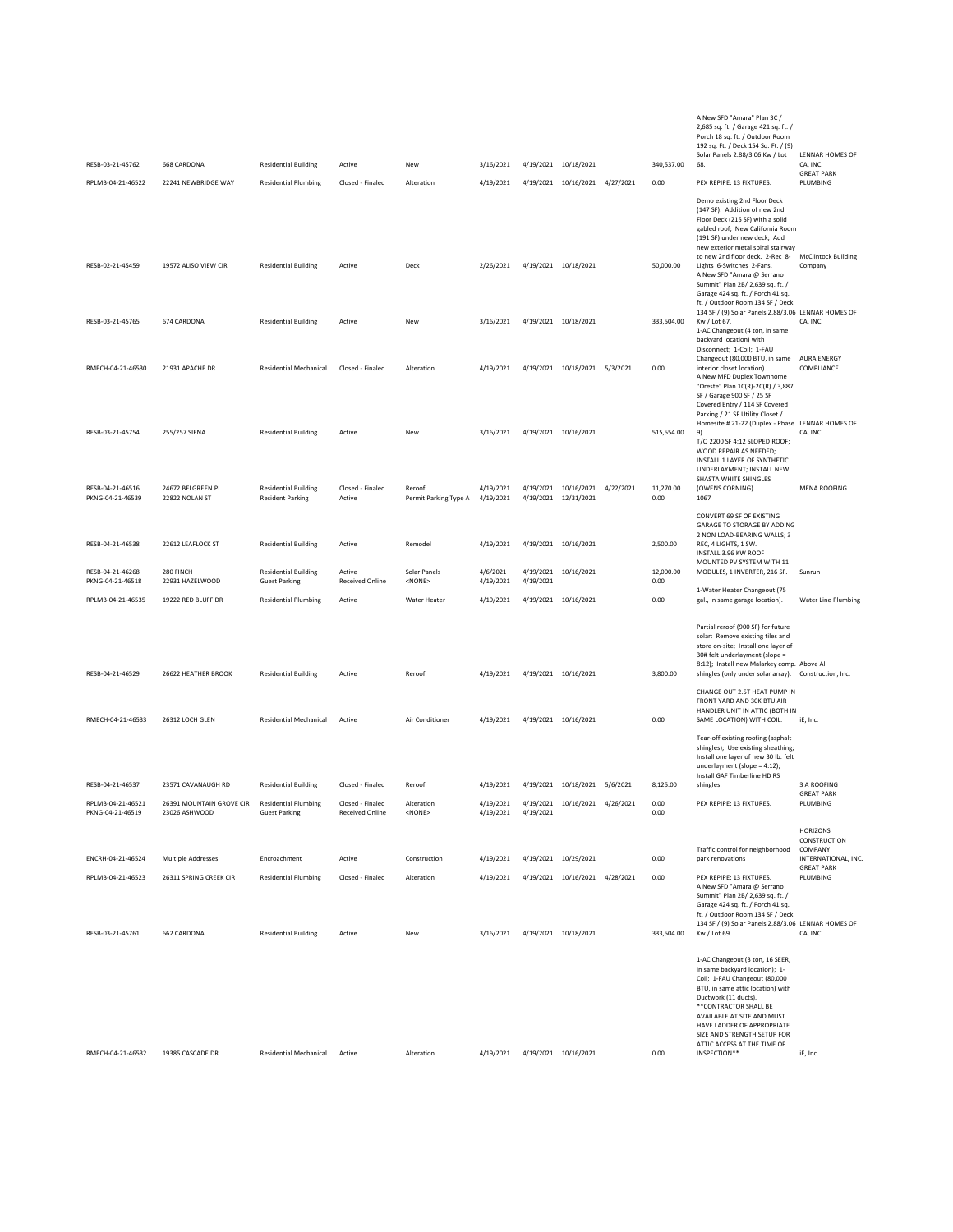| RESB-04-21-46536                      | 2 CARRIAGE DR                                      | <b>Residential Building</b>                            | Active                                     | Remodel                             | 4/19/2021              |                        | 4/19/2021 10/18/2021               |          | 0.00         | GAS LINE TO BBQ AND FIRE PIT;<br>ELECT. LINE WITH 2 OUTLETS, 1<br>SW. *** 4/23/21 - PERMIT<br>REVISED to add a new electrical<br>subpanel and revised electrical<br>lines to BBQ, firepit, and water<br>feature***                                                                                                        | ZION LANDSCAPING,<br>INC.               |
|---------------------------------------|----------------------------------------------------|--------------------------------------------------------|--------------------------------------------|-------------------------------------|------------------------|------------------------|------------------------------------|----------|--------------|---------------------------------------------------------------------------------------------------------------------------------------------------------------------------------------------------------------------------------------------------------------------------------------------------------------------------|-----------------------------------------|
| ENCRH-04-21-46251                     | TR 19124                                           | Encroachment                                           | Active                                     | Construction                        | 4/6/2021               |                        | 4/19/2021 10/31/2021               |          | 0.00         | Install 84" RCP in Rancho Pkwy to Toll Brothers - La<br>connect TR 19124 to existing RCP Strada Pipeline                                                                                                                                                                                                                  |                                         |
|                                       |                                                    |                                                        |                                            |                                     |                        |                        |                                    |          |              | 1-New AC Unit (3 tons, to be<br>located in backyard) with New<br>Electrical & Disconnect; 1-Coil; 1-<br>FAU Changeout (80,000 BTU, in<br>same location in interior closet on AJ Heating & Air                                                                                                                             |                                         |
| RMECH-04-21-46527<br>PKNG-04-21-46540 | 22841 LARKIN ST<br>22942 BROADLEAF                 | <b>Residential Mechanical</b><br><b>Guest Parking</b>  | Closed - Finaled<br><b>Received Online</b> | Alteration<br><none></none>         | 4/19/2021<br>4/19/2021 | 4/19/2021              | 4/19/2021 10/18/2021 5/7/2021      |          | 0.00<br>0.00 | 1st Floor) with Ductwork.<br>A New SFD "Amara" Plan 3A-R /<br>2,698 sq. ft. / Garage 421 sq. ft. /<br>Porch 26 sq. ft. / Outdoor Room<br>192 sq. Ft. / Deck 154 Sq. Ft. / (9)<br>Solar Panels 2.88/3.06 Kw / Lot                                                                                                          | Conditioning<br>1989<br>LENNAR HOMES OF |
| RESB-03-21-45757                      | 656 CARDONA                                        | <b>Residential Building</b>                            | Active                                     | New                                 | 3/16/2021              |                        | 4/19/2021 10/18/2021               |          | 340,537.00   | 70.<br>A New SFD "Amara @ Serrano<br>Summit" Plan 2A(R)/ 2,637 sq. ft.<br>/ Garage 424 sq. ft. / Porch 23 sq.<br>ft. / Outdoor Room 134 SF / Deck<br>134 SF / (9) Solar Panels 2.88/3.06 LENNAR HOMES OF                                                                                                                  | CA, INC.                                |
| RESB-03-21-45779                      | 673 CARDONA                                        | <b>Residential Building</b>                            | Active                                     | New                                 | 3/17/2021              |                        | 4/19/2021 10/18/2021               |          | 333,504.00   | Kw / Lot 89.                                                                                                                                                                                                                                                                                                              | CA, INC.                                |
| ENCRH-04-21-46525                     | Muirlands @ Murin Isle                             | Encroachment                                           | Active                                     | Construction                        | 4/19/2021              |                        | 4/19/2021 10/31/2021               |          | 0.00         | SCE to replace concrete panel<br>around sinking vault in sidewalk.<br>INSTALL 4.08 KW ROOF<br>MOUNTED PV SYSTEM WITH 12                                                                                                                                                                                                   | SCE - Claudene Duke                     |
| RESB-03-21-45744                      | 24285 ONTARIO LN                                   | <b>Residential Building</b>                            | Active                                     | Solar Panels                        | 3/16/2021              |                        | 4/20/2021 10/17/2021               |          | 5,000.00     | MODULES, MICROINVERTERS, 231<br>SE.                                                                                                                                                                                                                                                                                       | <b>Active Solar</b>                     |
| RMECH-04-21-46555                     | 19662 DORADO DR                                    | <b>Residential Mechanical</b>                          | Active                                     | Air Conditioner                     | 4/20/2021              |                        | 4/20/2021 10/17/2021               |          | 0.00         | C/O 3T A/C IN SIDE YARD (SAME<br>LOCATION).                                                                                                                                                                                                                                                                               | iE, INC.                                |
| RESB-04-21-46462                      | 20861, 20865, 20871<br>HEATHERVIEW                 | <b>Residential Building</b>                            | Active                                     | Reroof                              | 4/15/2021              |                        | 4/20/2021 10/17/2021               |          | 15,083.00    | REROOF 3-UNIT BLDG: Tear-off<br>existing roofing material; Replace<br>plywood deck, as needed; Install<br>leak barrier; Install GAF Tiger Paw<br>underlayment; Install GAF<br>Timberline HD RS shingles with<br>flashing components; Ridge<br>venting with Ridglass.<br>INSTALL 7.14 KW ROOF<br>MOUNTED PV SYSTEM WITH 17 | Fontaine<br>Weatherproofing, Inc.       |
| RESB-04-21-46428                      | 38 PARTERRE AV                                     | <b>Residential Building</b>                            | Closed - Finaled                           | Solar Panels                        | 4/13/2021              |                        | 4/20/2021 10/18/2021 5/7/2021      |          | 17,000.00    | MODULES, MICROINVERTERS, 1<br>COMBINER BOX, 392 SF.<br>1 wall banner for CA Taekwondo                                                                                                                                                                                                                                     | LA Solar Group                          |
| BAN-04-21-46558                       | 25421 TRABUCO RD                                   | Banner                                                 | Active                                     | <none></none>                       | 4/20/2021              | 4/20/2021 9/3/2021     |                                    |          | 0.00         | Center. Banner will be facing the<br>parking lot from 5/3/21 to 9/3/21. California Taekwondo<br>NO MORE PERMITS IN 2021.                                                                                                                                                                                                  | Center                                  |
| RPLMB-04-21-46549                     | 26373 MOUNTAIN GROVE CIR                           | <b>Residential Plumbing</b>                            | Active                                     | Alteration                          | 4/20/2021              |                        | 4/20/2021 10/17/2021               |          | 0.00         | PEX REPIPE: 13 FIXTURES.<br>C/O 4T A/C IN SIDE YARD AND 60K                                                                                                                                                                                                                                                               | <b>GREAT PARK</b><br>PLUMBING           |
| RMECH-04-21-46551                     | 21732 BELLCROFT DR                                 | <b>Residential Mechanical</b>                          | Closed - Finaled                           | Air Conditioner                     | 4/20/2021              |                        | 4/20/2021 10/18/2021 5/12/2021     |          | 0.00         | BTU FURNACE IN GARAGE (BOTH<br>SAME LOCATION), 1 COIL, 7<br>DUCTS.                                                                                                                                                                                                                                                        | Thomson Inc                             |
| RESB-04-21-46560                      | 24501 OVERLAKE DR                                  | <b>Residential Building</b>                            | Active                                     | Remodel                             | 4/20/2021              |                        | 4/20/2021 10/17/2021               |          | 0.00         | R/R 22 WINDOWS (LIKE FOR LIKE) WATSON<br>(PERMIT IS ISSUED REGARDING<br>HOA REGULATIONS).                                                                                                                                                                                                                                 | <b>CONSTRUCTION AND</b><br>SALES INC    |
| RPLMB-04-21-46546<br>PKNG-04-21-46572 | 26411 WATERFORD CIR<br>23041 STEARN CIR            | <b>Residential Plumbing</b><br><b>Guest Parking</b>    | Closed - Finaled<br><b>Received Online</b> | Alteration<br>$<$ NONE $>$          | 4/20/2021<br>4/20/2021 | 4/20/2021              | 4/20/2021 10/18/2021 4/30/2021     |          | 0.00<br>0.00 | PEX REPIPE: 13 FIXTURES.                                                                                                                                                                                                                                                                                                  | <b>GREAT PARK</b><br>PLUMBING           |
| RPLMB-04-21-46543<br>PKNG-04-21-46567 | 22125 NEWBRIDGE WAY<br>25835 SOUTHBROOK            | <b>Residential Plumbing</b><br><b>Resident Parking</b> | Closed - Finaled<br>Active                 | Alteration<br>Permit Parking Type B | 4/20/2021<br>4/20/2021 | 4/20/2021              | 4/20/2021 10/18/2021<br>12/31/2021 | 5/5/2021 | 0.00<br>0.00 | PEX REPIPE: 13 FIXTURES.<br>1070 1071                                                                                                                                                                                                                                                                                     | <b>GREAT PARK</b><br>PLUMBING           |
| PKNG-04-21-46573<br>RPLMB-04-21-46559 | 23041 STEARN CIR<br>21192 SIERRA RIDGE             | <b>Guest Parking</b><br><b>Residential Plumbing</b>    | <b>Received Online</b><br>Closed - Finaled | <none><br/>Alteration</none>        | 4/20/2021<br>4/20/2021 | 4/20/2021<br>4/20/2021 | 10/17/2021 4/26/2021               |          | 0.00<br>0.00 | PEX REPIPE: 12 FIXTURES.<br>R/R 1 SINK IN KITCHEN. RUN 1<br>NEW ELEC CONDUIT TO KITCHEN                                                                                                                                                                                                                                   | iE, INC.                                |
| RESB-04-21-46568<br>PKNG-04-21-46563  | 25326 VIA VIEJO<br>22811 HICKORY HILLS AV          | <b>Residential Building</b><br><b>Guest Parking</b>    | Active<br><b>Received Online</b>           | Remodel<br>$<$ NONE>                | 4/20/2021<br>4/20/2021 | 4/20/2021              | 4/20/2021 10/17/2021               |          | 0.00<br>0.00 | ISLAND, INSTALL 5 JUNCTION<br>BOXES, 8 REC, 1 SW.                                                                                                                                                                                                                                                                         |                                         |
| RPLMB-04-21-46548<br>PKNG-04-21-46565 | 26365 SPRING CREEK CIR<br>22811 HICKORY HILLS AV   | <b>Residential Plumbing</b><br><b>Guest Parking</b>    | Closed - Finaled<br>Received Online        | Alteration<br><none></none>         | 4/20/2021<br>4/20/2021 | 4/20/2021<br>4/20/2021 | 10/18/2021 4/30/2021               |          | 0.00<br>0.00 | PEX REPIPE: 13 FIXTURES.<br>Exterior 2nd floor entry deck<br>waterproofing and related<br>rehabilitation of damaged deck<br>and stairs exclusively serving one                                                                                                                                                            | <b>GREAT PARK</b><br>PLUMBING           |
| RESB-04-21-46455                      | 19431 RUE DE VALORE 29 B                           | <b>Residential Building</b>                            | Active                                     | Remodel                             | 4/15/2021              |                        | 4/20/2021 10/17/2021               |          | 24,150.00    | (1) dwelling unit at "Tuscany at<br>Foothill Ranch".                                                                                                                                                                                                                                                                      | Harth Architecture,<br>Inc.             |
| RESB-04-21-46440                      | 21725 BELLCROFT DR                                 | <b>Residential Building</b>                            | Active                                     | Solar Panels                        | 4/14/2021              |                        | 4/20/2021 10/18/2021               |          | 40,000.00    | INSTALL 7.664 KW ROOF<br>MOUNTED PV SYSTEM WITH 21<br>MODULES, MICROINVERTERS, 1<br>COMBINER BOX, MAIN PANEL<br>UPGRADE TO 225A, 390 SF.                                                                                                                                                                                  | SOLARMAX                                |
| RPLMB-04-21-46544                     | 22235 NEWBRIDGE WAY                                | <b>Residential Plumbing</b>                            | Closed - Finaled                           | Alteration                          | 4/20/2021              |                        | 4/20/2021 10/17/2021 4/29/2021     |          | 0.00         | PEX REPIPE: 13 FIXTURES.                                                                                                                                                                                                                                                                                                  | <b>GREAT PARK</b><br>PLUMBING           |
| RESB-04-21-46464                      | 20051, 20053, 20055, 20061,<br>20065 BLUEBIRD GLEN | <b>Residential Building</b>                            | Active                                     | Reroof                              | 4/15/2021              |                        | 4/20/2021 10/17/2021               |          | 17,550.00    | REROOF 5-UNIT BLDG: Tear-off<br>existing roofing material; Replace<br>plywood deck, as needed; Install<br>leak barrier; Install GAF Tiger Paw<br>underlayment; Install GAF<br>Timberline HD RS shingles with<br>flashing components; Ridge<br>venting with Ridglass.                                                      | Fontaine<br>Weatherproofing, Inc.       |
|                                       |                                                    |                                                        |                                            |                                     |                        |                        |                                    |          |              |                                                                                                                                                                                                                                                                                                                           |                                         |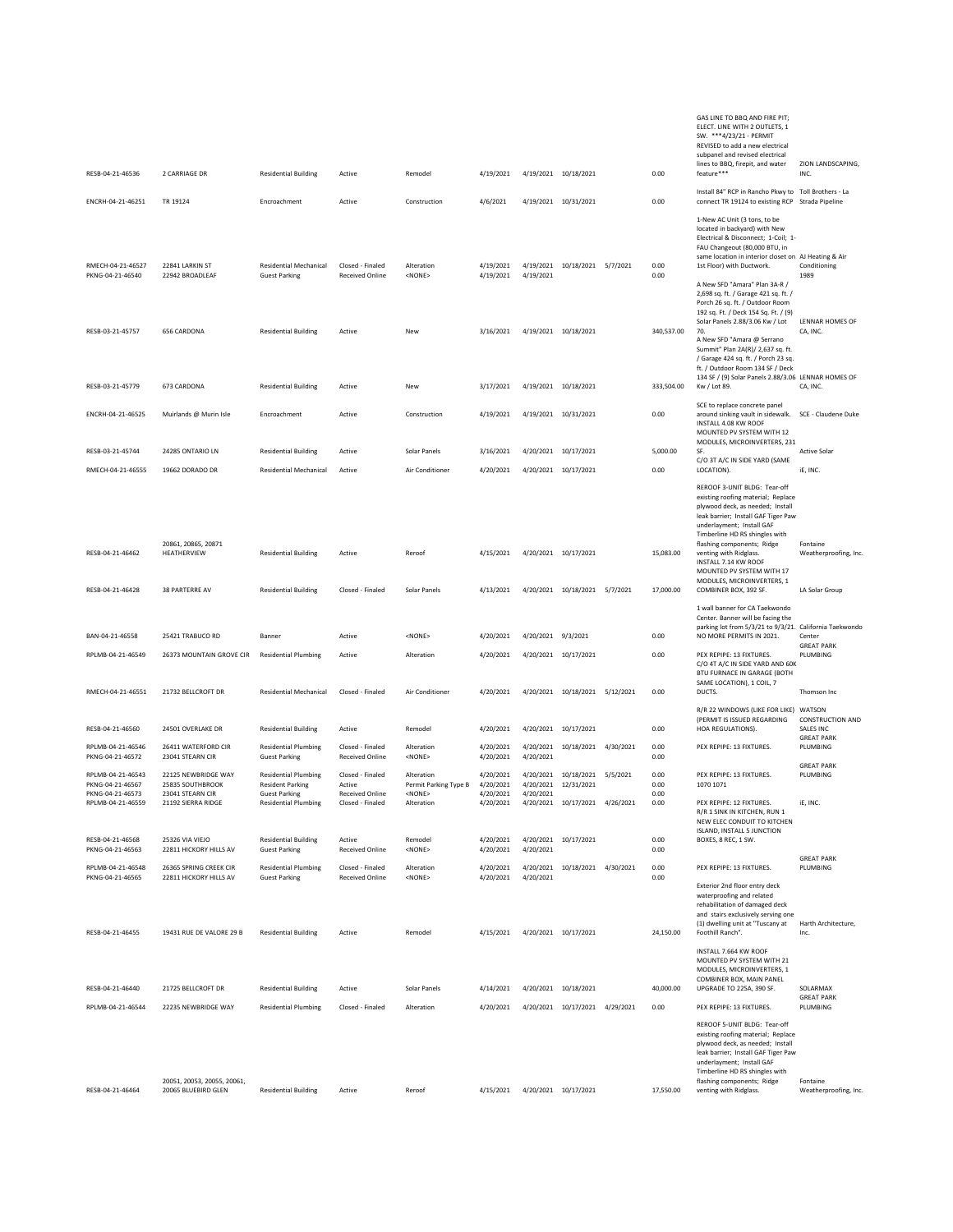|                                                                                                                                          |                                                                                                                                       |                                                                                                                                                                      |                                                                                                               |                                                                                                                                   |                                                                                         |                                                                                         |                                                        |           |                                                      | Exterior 2nd floor entry deck<br>waterproofing and related<br>rehabilitation of damaged deck<br>and stairs exclusively serving one<br>(1) dwelling unit at "Tuscany at                                                                                                                                                                                                                             | Harth Architecture,                             |
|------------------------------------------------------------------------------------------------------------------------------------------|---------------------------------------------------------------------------------------------------------------------------------------|----------------------------------------------------------------------------------------------------------------------------------------------------------------------|---------------------------------------------------------------------------------------------------------------|-----------------------------------------------------------------------------------------------------------------------------------|-----------------------------------------------------------------------------------------|-----------------------------------------------------------------------------------------|--------------------------------------------------------|-----------|------------------------------------------------------|----------------------------------------------------------------------------------------------------------------------------------------------------------------------------------------------------------------------------------------------------------------------------------------------------------------------------------------------------------------------------------------------------|-------------------------------------------------|
| RESB-04-21-46454<br>RPLMB-04-21-46547                                                                                                    | 19431 RUE DE VALORE 10 B<br>26353 SPRING CREEK CIR                                                                                    | <b>Residential Building</b><br><b>Residential Plumbing</b>                                                                                                           | Active<br>Closed - Finaled                                                                                    | Remodel<br>Alteration                                                                                                             | 4/15/2021<br>4/20/2021                                                                  |                                                                                         | 4/20/2021 10/17/2021<br>4/20/2021 10/18/2021 5/14/2021 |           | 24,150.00<br>0.00                                    | Foothill Ranch".<br>PEX REPIPE: 13 FIXTURES.                                                                                                                                                                                                                                                                                                                                                       | Inc.<br><b>GREAT PARK</b><br>PLUMBING           |
| RESB-04-21-46453                                                                                                                         | 19431 RUE DE VALORE 4 A                                                                                                               | <b>Residential Building</b>                                                                                                                                          | Active                                                                                                        | Remodel                                                                                                                           | 4/15/2021                                                                               |                                                                                         | 4/20/2021 10/17/2021                                   |           | 24,150.00                                            | Exterior 2nd floor entry deck<br>waterproofing and related<br>rehabilitation of damaged deck<br>and stairs exclusively serving one<br>(1) dwelling unit at "Tuscany at<br>Foothill Ranch".                                                                                                                                                                                                         | Harth Architecture,<br><b>Inc</b>               |
|                                                                                                                                          | 20052, 20054, 20056, 20062,                                                                                                           |                                                                                                                                                                      |                                                                                                               |                                                                                                                                   |                                                                                         |                                                                                         |                                                        |           |                                                      | REROOF 5-UNIT BLDG: Tear-off<br>existing roofing material; Replace<br>plywood deck, as needed; Install<br>leak barrier; Install GAF Tiger Paw<br>underlayment; Install GAF<br>Timberline HD RS shingles with<br>flashing components; Ridge                                                                                                                                                         | Fontaine                                        |
| RESB-04-21-46463<br>RPLMB-04-21-46557                                                                                                    | 20066 BLUEBIRD GLEN<br>26612 ROSEPATH                                                                                                 | <b>Residential Building</b><br><b>Residential Plumbing</b>                                                                                                           | Active<br>Closed - Finaled                                                                                    | Reroof<br>Alteration                                                                                                              | 4/15/2021<br>4/20/2021                                                                  |                                                                                         | 4/20/2021 10/17/2021<br>4/20/2021 10/17/2021           | 4/26/2021 | 17,550.00<br>0.00                                    | venting with Ridglass.<br>PEX REPIPE: 12 FIXTURES.                                                                                                                                                                                                                                                                                                                                                 | Weatherproofing, Inc.<br>iE, INC.<br>Brown Bulk |
| TRAN-04-21-46569<br>PKNG-04-21-46564<br>PKNG-04-21-46553<br>PKNG-04-21-46542<br>PKNG-04-21-46552<br>PKNG-04-21-46545<br>PKNG-04-21-46541 | 22811 HICKORY HILLS AV<br>22811 HICKORY HILLS AV<br>23391 RED ROBIN WAY<br>19202 RED BLUFF DR<br>22921 BRIARCROFT<br>22911 BRIARCROFT | Transportation<br><b>Guest Parking</b><br><b>Guest Parking</b><br><b>Resident Parking</b><br><b>Guest Parking</b><br><b>Resident Parking</b><br><b>Guest Parking</b> | Active<br>Received Online<br><b>Received Online</b><br>Active<br>Received Online<br>Active<br>Received Online | Annual<br><none><br/><none><br/>Permit Parking Type A<br/><none><br/>Permit Parking Type B<br/><none></none></none></none></none> | 4/20/2021<br>4/20/2021<br>4/20/2021<br>4/20/2021<br>4/20/2021<br>4/20/2021<br>4/20/2021 | 4/20/2021<br>4/20/2021<br>4/20/2021<br>4/20/2021<br>4/20/2021<br>4/20/2021<br>4/20/2021 | 4/19/2022<br>12/31/2021<br>12/31/2021                  |           | 0.00<br>0.00<br>0.00<br>0.00<br>0.00<br>0.00<br>0.00 | Annual<br>Parking Permits 1019<br><b>Guest Parking</b><br>1068 1069                                                                                                                                                                                                                                                                                                                                | Transportation, Inc.                            |
| RESB-04-21-46471                                                                                                                         | 1862 ALISO CANYON                                                                                                                     | <b>Residential Building</b>                                                                                                                                          | Active                                                                                                        | Solar Panels                                                                                                                      | 4/15/2021                                                                               |                                                                                         | 4/21/2021 10/18/2021                                   |           | 26,000.00                                            | INSTALL 6.56 KW ROOF<br>MOUNTED PV SYSTEM WITH 16<br>MODULES, MICROINVERTERS, 1<br>LOAD CENTER, 327 SF.<br>INSTALL 4.20 KW ROOF<br>MOUNTED PV SYSTEM WITH 12<br>MODULES, MICROINVERTERS, 215<br>SF.** PERMIT REVISED ON                                                                                                                                                                            | SunPower                                        |
| RESB-04-21-46396                                                                                                                         | 47 LONTANO                                                                                                                            | <b>Residential Building</b>                                                                                                                                          | Active                                                                                                        | Solar Panels                                                                                                                      | 4/13/2021                                                                               |                                                                                         | 4/21/2021 10/18/2021                                   |           | 12,000.00                                            | 5/13/21 TO UPGRADE SYSTEM TO<br>5.25 KW WITH 15 MODULES AND Sunpower<br>1 LOAD CENTER**<br>INSTALL 6.175 KW ROOF<br>MOUNTED PV SYSTEM WITH 19<br>MODULES, 1 INVERTER, 365 SF.<br>** THIS PERMIT INCLUDES A<br>STRUCTURAL UPGRADE TO ROOF                                                                                                                                                           | Corporation                                     |
| RESB-04-21-46306                                                                                                                         | 23932 QUAIL WAY                                                                                                                       | <b>Residential Building</b>                                                                                                                                          | Active                                                                                                        | Solar Panels                                                                                                                      | 4/8/2021                                                                                |                                                                                         | 4/21/2021 10/18/2021                                   |           | 13,500.00                                            | TO ACCOMMODATE SOLAR<br>PANELS.**<br>INSTALL 4.20 KW ROOF<br>MOUNTED PV SYSTEM WITH 12                                                                                                                                                                                                                                                                                                             | <b>VIVINT SOLAR</b>                             |
| RESB-04-21-46401<br>RPLMB-04-21-46575                                                                                                    | 57 LONTANO<br>21082 BERRY GLEN                                                                                                        | <b>Residential Building</b><br><b>Residential Plumbing</b>                                                                                                           | Active<br>Closed - Finaled                                                                                    | Solar Panels<br>Alteration                                                                                                        | 4/13/2021<br>4/21/2021                                                                  | 4/21/2021                                                                               | 4/21/2021 10/18/2021<br>10/18/2021                     | 4/26/2021 | 12,000.00<br>0.00                                    | MODULES, MICROINVERTERS, 215 Sunpower<br>SF.<br>PEX REPIPE: 15 FIXTURES.                                                                                                                                                                                                                                                                                                                           | Corporation<br>iE, INC.                         |
| RMECH-04-21-46576                                                                                                                        | 15 RODEO                                                                                                                              | <b>Residential Mechanical</b>                                                                                                                                        | Active                                                                                                        | Air Conditioner                                                                                                                   | 4/21/2021                                                                               |                                                                                         | 4/21/2021 10/18/2021                                   |           | 0.00                                                 | C/O 4T A/C IN SIDE YARD AND 80K<br>BTU FURNACE IN ATTIC (BOTH<br>SAME LOCATION).<br>Exterior 2nd floor entry deck<br>waterproofing and related<br>rehabilitation of damaged deck<br>and stairs exclusively serving two                                                                                                                                                                             | iE, INC.                                        |
| RESB-04-21-46456<br>PKNG-04-21-46592                                                                                                     | 19431 RUE DE VALORE 48 C/D<br>22851 HICKORY HILLS AV                                                                                  | <b>Residential Building</b><br><b>Guest Parking</b>                                                                                                                  | Active<br>Received Online                                                                                     | Remodel<br><none></none>                                                                                                          | 4/15/2021<br>4/21/2021                                                                  | 4/21/2021<br>4/21/2021                                                                  | 10/18/2021                                             |           | 47,250.00<br>0.00                                    | (2) dwelling units at "Tuscany at<br>Foothill Ranch".<br>INSTALL 4.20 KW ROOF                                                                                                                                                                                                                                                                                                                      | Ideate Design-Build,<br>Inc.                    |
| RESB-04-21-46408                                                                                                                         | 40 LONTANO                                                                                                                            | <b>Residential Building</b>                                                                                                                                          | Active                                                                                                        | Solar Panels                                                                                                                      | 4/13/2021                                                                               |                                                                                         | 4/21/2021 10/18/2021                                   |           | 12,000.00                                            | MOUNTED PV SYSTEM WITH 12<br>MODULES, MICROINVERTERS, 215 Sunpower<br>SF.                                                                                                                                                                                                                                                                                                                          | Corporation                                     |
| RMECH-04-21-46579<br>PKNG-04-21-46585                                                                                                    | 22606 ROCKFORD DR<br>25222 CAMPO ROJO                                                                                                 | <b>Residential Mechanical</b><br><b>Guest Parking</b>                                                                                                                | Active<br><b>Received Online</b>                                                                              | Alteration<br><none></none>                                                                                                       | 4/21/2021<br>4/21/2021                                                                  | 4/21/2021                                                                               | 4/21/2021 10/18/2021                                   |           | 0.00<br>0.00                                         | 1-AC Changeout (3 ton, 16 SEER,<br>in same location in left corner of<br>backyard) with Disconnect; 1-<br>Coil; 1-FAU Changeout (60,000<br>BTU, in same garage location)<br>with Ductwork (R-8 ductwork / 6<br>registers).                                                                                                                                                                         | <b>Advanced Permit</b><br>Services, Inc.        |
|                                                                                                                                          |                                                                                                                                       |                                                                                                                                                                      |                                                                                                               |                                                                                                                                   |                                                                                         |                                                                                         |                                                        |           |                                                      | 2-AC Changeouts (one 3.5 ton, 14<br>SEER and one 2 ton, 16 SEER;<br>both in same locations in middle<br>of right side yard) with<br>Disconnects; 2-Coils; 2-FAU<br>Changeouts (80,000 BTU and<br>40,000 BTU; both in same attic<br>locations). ** CONTRACTOR<br>SHALL BE AVAILABLE AT SITE AND<br>MUST HAVE LADDER OF<br>APPROPRIATE SIZE AND<br>STRENGTH SETUP FOR ATTIC<br>ACCESS AT THE TIME OF | <b>Advanced Permit</b>                          |
| RMECH-04-21-46577                                                                                                                        | 21266 VALEWOOD                                                                                                                        | <b>Residential Mechanical</b>                                                                                                                                        | Active                                                                                                        | Alteration                                                                                                                        | 4/21/2021                                                                               |                                                                                         | 4/21/2021 10/18/2021                                   |           | 0.00                                                 | INSPECTION**<br>INSTALL 4.20 KW ROOF<br>MOUNTED PV SYSTEM WITH 12<br>MODULES, MICROINVERTERS, 215 Sunpower                                                                                                                                                                                                                                                                                         | Services, Inc.                                  |
| RESB-04-21-46397                                                                                                                         | 49 LONTANO                                                                                                                            | <b>Residential Building</b>                                                                                                                                          | Active                                                                                                        | Solar Panels                                                                                                                      | 4/13/2021                                                                               |                                                                                         | 4/21/2021 10/18/2021                                   |           | 12,000.00                                            | SF.<br>INSTALL 4.20 KW ROOF<br>MOUNTED PV SYSTEM WITH 12<br>MODULES, MICROINVERTERS, 215                                                                                                                                                                                                                                                                                                           | Corporation                                     |
| RESB-04-21-46402                                                                                                                         | 44 LONTANO                                                                                                                            | <b>Residential Building</b>                                                                                                                                          | Active                                                                                                        | Solar Panels                                                                                                                      | 4/13/2021                                                                               |                                                                                         | 4/21/2021 10/18/2021                                   |           | 12,000.00                                            | SF.<br><b>CONSTRUCTION OF 400 SF</b>                                                                                                                                                                                                                                                                                                                                                               | Shea Homes, LP                                  |
| RESB-04-21-46452                                                                                                                         | 24941 AVENIDA LIBRE                                                                                                                   | <b>Residential Building</b>                                                                                                                                          | Active                                                                                                        | Patio Cover (Over 200<br>sq. ft.)                                                                                                 | 4/15/2021                                                                               |                                                                                         | 4/21/2021 10/18/2021                                   |           | 11,750.00                                            | ATTACHED SOLID ROOF<br>ALUMINUM PATIO COVER WITH 2<br>REC, 3 CEILING FANS, 8 LIGHTS.                                                                                                                                                                                                                                                                                                               | J H CONSTRUCTION                                |
| TRAN-04-21-46578                                                                                                                         |                                                                                                                                       | Transportation                                                                                                                                                       | Active                                                                                                        | Single Trip                                                                                                                       | 4/21/2021                                                                               | 4/21/2021 4/23/2021                                                                     |                                                        |           | 0.00                                                 | 3axle tractor, 2axle jeep, 2axle<br>trailer                                                                                                                                                                                                                                                                                                                                                        | SOUTHERN COUNTIES                               |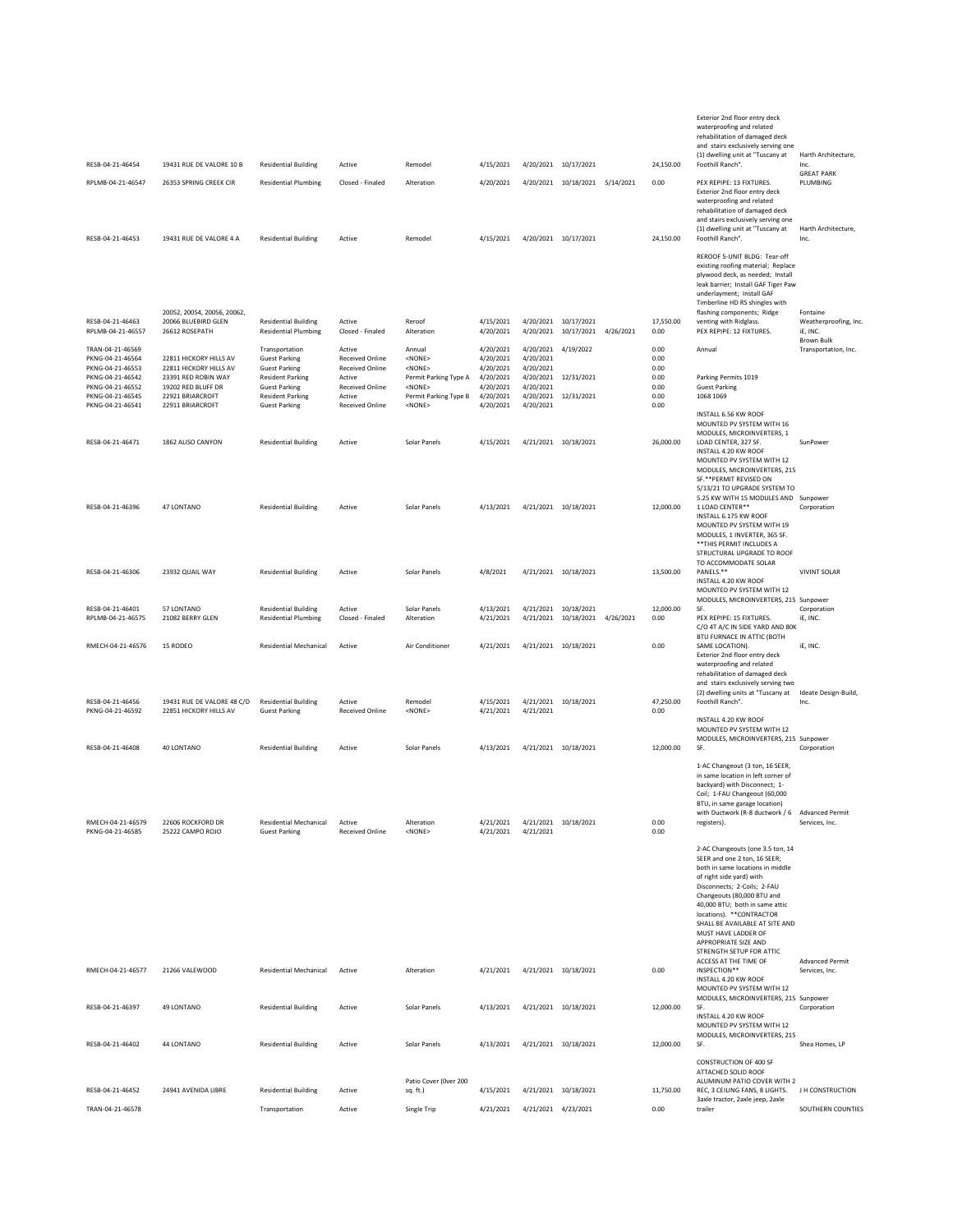| PKNG-04-21-46574                                                             | 22911 BRIARCROFT                                                   | <b>Guest Parking</b>                                                                                   | Received Online                                                      | <none></none>                                                            | 4/21/2021                                        | 4/21/2021                                                   |                                              |           | 0.00                              |                                                                                                                                                                                                                                                                                                                                                                                                                                                                                                  |                                         |
|------------------------------------------------------------------------------|--------------------------------------------------------------------|--------------------------------------------------------------------------------------------------------|----------------------------------------------------------------------|--------------------------------------------------------------------------|--------------------------------------------------|-------------------------------------------------------------|----------------------------------------------|-----------|-----------------------------------|--------------------------------------------------------------------------------------------------------------------------------------------------------------------------------------------------------------------------------------------------------------------------------------------------------------------------------------------------------------------------------------------------------------------------------------------------------------------------------------------------|-----------------------------------------|
|                                                                              | 38 LONTANO                                                         |                                                                                                        |                                                                      |                                                                          |                                                  |                                                             |                                              |           | 12,000.00                         | INSTALL 4.20 KW ROOF<br>MOUNTED PV SYSTEM WITH 12<br>MODULES, MICROINVERTERS, 215 Sunpower<br>SF.                                                                                                                                                                                                                                                                                                                                                                                                |                                         |
| RESB-04-21-46409                                                             |                                                                    | <b>Residential Building</b>                                                                            | Active                                                               | Solar Panels                                                             | 4/13/2021                                        | 4/21/2021 10/18/2021                                        |                                              |           |                                   | INSTALL 4.20 KW ROOF<br>MOUNTED PV SYSTEM WITH 12<br>MODULES, MICROINVERTERS, 215 Sunpower                                                                                                                                                                                                                                                                                                                                                                                                       | Corporation                             |
| RESB-04-21-46399                                                             | 53 LONTANO                                                         | <b>Residential Building</b>                                                                            | Active                                                               | Solar Panels                                                             | 4/13/2021                                        | 4/21/2021 10/18/2021                                        |                                              |           | 12,000.00                         | SF.<br>INSTALL 4.20 KW ROOF<br>MOUNTED PV SYSTEM WITH 12                                                                                                                                                                                                                                                                                                                                                                                                                                         | Corporation                             |
| RESB-04-21-46400<br>PKNG-04-21-46615<br>PKNG-04-21-46619<br>PKNG-04-21-46596 | 55 LONTANO<br>28554 MALABAR RD<br>22941 BROADLEAF<br>25452 MINA CT | <b>Residential Building</b><br><b>Resident Parking</b><br><b>Guest Parking</b><br><b>Guest Parking</b> | Active<br>Active<br><b>Received Online</b><br><b>Received Online</b> | Solar Panels<br>Permit Parking Type A<br><none><br/><none></none></none> | 4/13/2021<br>4/22/2021<br>4/22/2021<br>4/22/2021 | 4/21/2021 10/18/2021<br>4/22/2021<br>4/22/2021<br>4/22/2021 | 12/31/2021                                   |           | 12,000.00<br>0.00<br>0.00<br>0.00 | MODULES, MICROINVERTERS, 215 Sunpower<br>SF.<br>1073 1074 1075 1076                                                                                                                                                                                                                                                                                                                                                                                                                              | Corporation                             |
| ENCRH-04-21-46556                                                            | El Toro Rd & Pino                                                  | Encroachment                                                                                           | Active                                                               | Construction                                                             | 4/20/2021                                        |                                                             | 4/22/2021 10/22/2021                         |           | 0.00                              | SCE to remove and replace pole.<br>Double lane closure<br>REMODEL MASTER BATHROOM<br>2ND FLOOR: 1 SHOWER (R/R TILE<br>WALLS AND MARBLE PAN,<br>REPLACE MIXING VALVE),                                                                                                                                                                                                                                                                                                                            | SCE - Claudene Duke                     |
| RESB-04-21-46600                                                             | 24591 VIA RAZA                                                     | <b>Residential Building</b>                                                                            | Active                                                               | Remodel                                                                  | 4/22/2021                                        |                                                             | 4/22/2021 10/19/2021                         |           | 0.00                              | REPLACE GFCI (ALL SAME<br>LOCATION).<br>C/O 50 GAL WATER HEATER IN<br>GARAGE (SAME LOCATION AND                                                                                                                                                                                                                                                                                                                                                                                                  | PERMIT RUNNER                           |
| RPLMB-04-21-46566                                                            | 28921 OAKVIEW LN                                                   | <b>Residential Plumbing</b>                                                                            | Active                                                               | <b>Water Heater</b>                                                      | 4/20/2021                                        |                                                             | 4/22/2021 10/19/2021                         |           | 0.00                              | SIZE).<br>INTALL 24 KWH ENERGY STORAGE                                                                                                                                                                                                                                                                                                                                                                                                                                                           | All Star Water Heaters                  |
| RELEC-03-21-45965                                                            | 28971 CANYON VISTA DR                                              | <b>Residential Electrical</b>                                                                          | Closed - Finaled                                                     | Remodel                                                                  | 3/25/2021                                        |                                                             | 4/22/2021 10/19/2021                         | 4/27/2021 | 0.00                              | SYSTEM WITH 2 BATTERY<br>CABINETS, 1 LOAD CENTER.                                                                                                                                                                                                                                                                                                                                                                                                                                                | New Leaf Electric, Inc.                 |
| RPLMB-04-21-46598<br>PKNG-04-21-46613<br>PKNG-04-21-46593                    | 26 RUE DE NICOLE<br>25312 ROMERA PL<br>22911 BRIARCROFT            | <b>Residential Plumbing</b><br><b>Resident Parking</b><br><b>Guest Parking</b>                         | Closed - Finaled<br>Active<br>Received Online                        | Alteration<br>Permit Parking Type A<br><none></none>                     | 4/22/2021<br>4/22/2021<br>4/22/2021              | 4/22/2021                                                   | 4/22/2021 10/19/2021<br>4/22/2021 12/31/2021 | 5/4/2021  | 0.00<br>0.00<br>0.00              | PEX REPIPE: 12 FIXTURES.<br>Parking permits 1084*1085                                                                                                                                                                                                                                                                                                                                                                                                                                            | All American Repipe &<br>Plumbing, Inc. |
| PKNG-04-21-46602<br>PKNG-04-21-46603                                         | 22912 BRIARCROFT<br>22832 LARKIN ST                                | <b>Resident Parking</b><br><b>Guest Parking</b>                                                        | Active<br>Received Online                                            | Permit Parking Type B<br><none></none>                                   | 4/22/2021<br>4/22/2021                           | 4/22/2021<br>4/22/2021                                      | 4/22/2022                                    |           | 0.00<br>0.00                      | 1071 1072                                                                                                                                                                                                                                                                                                                                                                                                                                                                                        |                                         |
|                                                                              |                                                                    |                                                                                                        |                                                                      |                                                                          |                                                  |                                                             |                                              |           |                                   | INSTALL 8.775 KW ROOF<br>MOUNTED PV SYSTEM WITH 27<br>MODULES, MICROINVERTERS, 1                                                                                                                                                                                                                                                                                                                                                                                                                 |                                         |
| RESB-04-21-46132                                                             | 24892 OAK CREEK LN                                                 | <b>Residential Building</b>                                                                            | Closed - Finaled                                                     | Solar Panels                                                             | 4/1/2021                                         |                                                             | 4/22/2021 10/19/2021 5/10/2021               |           | 21,600.00                         | LOAD CENTER, MAIN PANEL<br>UPGRADE TO 200A, 488 SF.<br>New Swimming Pool (378 SF) and<br>New Spa (44 SF) with new<br>equipment. Includes gas and                                                                                                                                                                                                                                                                                                                                                 | SOUTHWEST SUN<br>SOLAR, INC.            |
| POOL-04-21-46594                                                             | 45 VIAGGIO LN                                                      | Combination Pool/Spa                                                                                   | Active                                                               | Residential                                                              | 4/22/2021                                        | 4/22/2021 10/19/2021                                        |                                              |           | 41,000.00                         | electric to future BBQ and future<br>fireplace.                                                                                                                                                                                                                                                                                                                                                                                                                                                  | Splash Pools &<br>Construction, Inc.    |
| ADDR-03-21-45978                                                             | 24503 Belgreen Place                                               | <b>Address Assignment</b>                                                                              | Closed - Finaled                                                     | Single Address -<br>Assignment                                           | 3/25/2021                                        | 4/22/2021                                                   |                                              | 4/22/2021 | 0.00                              | The City assigned an address for a<br>new detached accessory dwelling<br>unit (ADU) located on a parcel<br>(APN:617-232-04) that currently<br>has a single-family residence<br>(24501 Belgreen Place). The City<br>of Lake Forest has approved the<br>following address for the new<br>ADU:24503 Belgreen Place                                                                                                                                                                                  |                                         |
|                                                                              |                                                                    |                                                                                                        |                                                                      |                                                                          |                                                  |                                                             |                                              |           |                                   | Remodel Guest Bath & Master<br>Bath on 2nd Floor - GUEST BATH:<br>1-Bath Tub (Remove and replace<br>in existing location with new<br>acrylic tub with acrylic walls and<br>replace mixing valve); 1-New<br>Exhaust Fan. MASTER BATH: 1-                                                                                                                                                                                                                                                          |                                         |
| RESB-04-21-46601<br>PKNG-04-21-46618                                         | 24581 VIA DEL RIO<br>28554 MALABAR RD                              | <b>Residential Building</b><br><b>Resident Parking</b>                                                 | Active<br>Active                                                     | Remodel<br>Permit Parking Type A                                         | 4/22/2021<br>4/22/2021                           | 4/22/2021 12/31/2021                                        | 4/22/2021 10/19/2021                         |           | 0.00<br>0.00                      | New Exhaust Fan only.<br>1077 1078                                                                                                                                                                                                                                                                                                                                                                                                                                                               | PERMIT RUNNER                           |
| EUC-04-21-46610                                                              | 25341 COMMERCENTRE DR                                              | <b>Eucalyptus Tree Cutting</b>                                                                         | Active                                                               | <none></none>                                                            | 4/22/2021                                        | 4/22/2021                                                   |                                              |           | 0.00                              | Trimming of 13 eucalyptus trees<br>in office park off Bake and<br>Commercentre, 25341-25391<br>Commercentre Drive. Trimming<br>will be conducted by professional Pacific Corporate Park<br>tree company and disposed of.                                                                                                                                                                                                                                                                         | <b>Owners Association</b>               |
|                                                                              |                                                                    |                                                                                                        |                                                                      |                                                                          |                                                  |                                                             |                                              |           |                                   | New Pool (354 SF) and New Spa<br>(50 SF) with new equipment and<br>waterfall with rockwork (max 5'<br>high); 5' high max weeping wall.                                                                                                                                                                                                                                                                                                                                                           |                                         |
| POOL-04-21-46616                                                             |                                                                    |                                                                                                        |                                                                      |                                                                          |                                                  |                                                             |                                              |           |                                   | Includes gas line to pool<br>equipment, BBQ, and firepit;<br>Underground waste drain (sewer)<br>for new sink in BBQ area; and                                                                                                                                                                                                                                                                                                                                                                    |                                         |
| PKNG-04-21-46597<br>PKNG-04-21-46625                                         | 23 LONTANO<br>22912 BRIARCROFT<br>22896 CEDARSPRING                | Combination Pool/Spa<br><b>Guest Parking</b><br><b>Guest Parking</b>                                   | Active<br><b>Received Online</b><br><b>Received Online</b>           | Residential<br>$<$ NONE $>$<br>$<$ NONE $>$                              | 4/22/2021<br>4/22/2021<br>4/23/2021              | 4/22/2021<br>4/23/2021                                      | 4/22/2021 10/19/2021                         |           | 100,000.00<br>0.00<br>0.00        | Electrical for 7-Rec.                                                                                                                                                                                                                                                                                                                                                                                                                                                                            | Calimingo Pools                         |
| PKNG-04-21-46621<br>RMECH-04-21-46623                                        | 22982 ASHWOOD<br>21082 NORTHSTAR                                   | <b>Resident Parking</b><br><b>Residential Mechanical</b>                                               | Active<br>Active                                                     | Permit Parking Type A<br>Air Conditioner                                 | 4/23/2021<br>4/23/2021                           | 4/23/2021 4/23/2022                                         | 4/23/2021 10/20/2021                         |           | 0.00<br>0.00                      | Parking Permit 1079<br>C/O 2.5T A/C IN SIDE YARD<br>(SAME LOCATION), 1 COIL.                                                                                                                                                                                                                                                                                                                                                                                                                     | iE, INC.                                |
|                                                                              |                                                                    |                                                                                                        |                                                                      |                                                                          |                                                  |                                                             |                                              |           |                                   | (ROLL PLANS) "El Toro Water<br>District HVAC Replacement<br>Project" - Remove five (5) existing<br>rooftop HVAC units and replace<br>with one (1) new VRF unit (20<br>tons) to be located on the ground<br>level outside of the building (not<br>in the parking stalls); Cap-off all<br>existing utilities on rooftop;<br>Includes five (5) new interior<br>HVAC units - four under 5 tons<br>each (2.0, 2.5, 3.0, 4.5 tons) and<br>one over 5 tons (6.0 tons);<br>Includes ductwork and related | EL TORO WATER                           |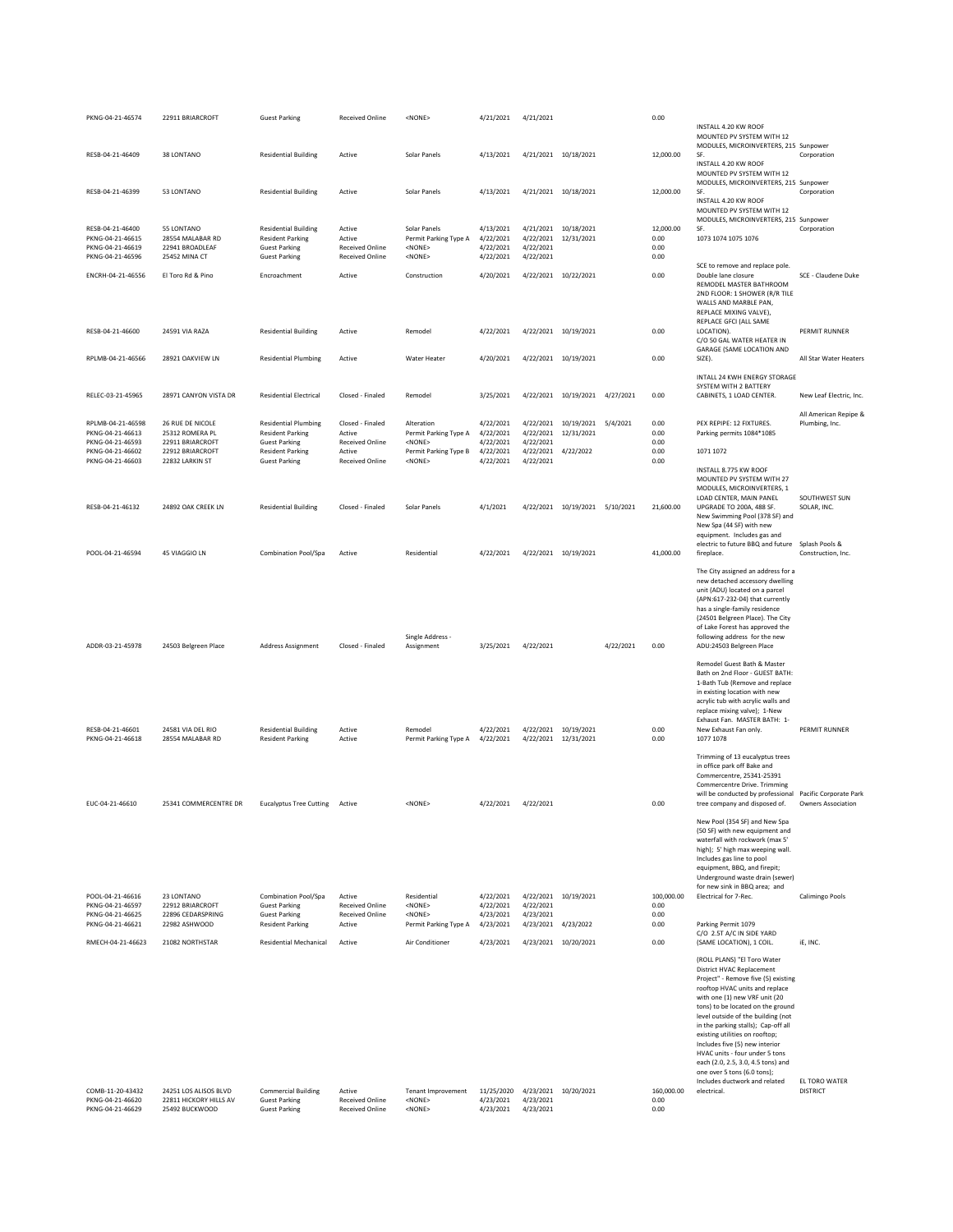| PKNG-04-21-46627<br>PKNG-04-21-46631<br>PKNG-04-21-46630<br>RPLMB-04-21-46622 | 23001 LAUREL GROVE CIR<br>25492 BUCKWOOD<br>25492 BUCKWOOD<br>35 BLANCO | <b>Guest Parking</b><br><b>Guest Parking</b><br><b>Guest Parking</b><br><b>Residential Plumbing</b> | <b>Received Online</b><br><b>Received Online</b><br><b>Received Online</b><br>Closed - Finaled | <none><br/><none><br/><none><br/>Alteration</none></none></none> | 4/23/2021<br>4/23/2021<br>4/23/2021<br>4/23/2021 | 4/23/2021<br>4/23/2021<br>4/23/2021<br>4/23/2021 | 10/20/2021 4/28/2021              |           | 0.00<br>0.00<br>0.00<br>0.00 | guest<br>PEX REPIPE: 13 FIXTURES.                                                                                                                                                                                        | iE, INC.                                  |
|-------------------------------------------------------------------------------|-------------------------------------------------------------------------|-----------------------------------------------------------------------------------------------------|------------------------------------------------------------------------------------------------|------------------------------------------------------------------|--------------------------------------------------|--------------------------------------------------|-----------------------------------|-----------|------------------------------|--------------------------------------------------------------------------------------------------------------------------------------------------------------------------------------------------------------------------|-------------------------------------------|
| RELEC-04-21-46624                                                             | 22921 WILLARD AV                                                        | <b>Residential Electrical</b>                                                                       | Closed - Finaled                                                                               | Alteration                                                       | 4/23/2021                                        |                                                  | 4/23/2021 10/20/2021 5/14/2021    |           | 0.00                         | 1 - 200A PANEL UPGRADE (SAME<br>LOCATION).<br>(FOLDED PLANS) ADDITION OF 85                                                                                                                                              |                                           |
|                                                                               |                                                                         |                                                                                                     |                                                                                                |                                                                  |                                                  |                                                  |                                   |           |                              | SF OUTSIDE BATHROOM WITH 1<br>SINK, 1 SHOWER, 1 TOILET, 1 FAN,<br><b>EXTENSION TO WATER</b><br>LINE/SEWER LINE, 2 REC, 2                                                                                                 | SHORELINE<br>CONSTRUCTION                 |
| RESB-04-21-46483<br>TRAN-04-21-46225                                          | 14 RODEO                                                                | <b>Residential Building</b><br>Transportation                                                       | Active<br>Active                                                                               | Addition<br>Annual                                               | 4/16/2021<br>4/5/2021                            | 4/23/2021                                        | 4/23/2021 10/20/2021<br>4/22/2022 |           | 12,500.00<br>0.00            | LIGHT2, 3 SW.<br>Annual                                                                                                                                                                                                  | POOLS & SPAS<br><b>Quality Permits</b>    |
| PKNG-04-21-46626                                                              | 22896 CEDARSPRING                                                       | <b>Guest Parking</b>                                                                                | <b>Received Online</b>                                                                         | <none></none>                                                    | 4/23/2021                                        | 4/23/2021                                        |                                   |           | 0.00                         |                                                                                                                                                                                                                          |                                           |
| PKNG-04-21-46645                                                              | 23162 LA VACA ST                                                        | <b>Guest Parking</b>                                                                                | <b>Received Online</b>                                                                         | <none></none>                                                    | 4/24/2021                                        | 4/24/2021                                        |                                   |           | 0.00                         |                                                                                                                                                                                                                          |                                           |
| PKNG-04-21-46639                                                              | 25931 GLENHURST                                                         | <b>Guest Parking</b>                                                                                | <b>Received Online</b>                                                                         | <none></none>                                                    | 4/24/2021                                        | 4/24/2021                                        |                                   |           | 0.00                         |                                                                                                                                                                                                                          |                                           |
| PKNG-04-21-46641                                                              | 28681 MALABAR RD                                                        | <b>Guest Parking</b>                                                                                | <b>Received Online</b><br><b>Received Online</b>                                               | <none></none>                                                    | 4/24/2021                                        | 4/24/2021                                        |                                   |           | 0.00                         | Family/ Friends visit                                                                                                                                                                                                    |                                           |
| PKNG-04-21-46644<br>PKNG-04-21-46637                                          | 23162 LA VACA ST<br>23201 LA VACA ST                                    | <b>Guest Parking</b><br><b>Guest Parking</b>                                                        | <b>Received Online</b>                                                                         | <none><br/><none></none></none>                                  | 4/24/2021<br>4/24/2021                           | 4/24/2021<br>4/24/2021                           |                                   |           | 0.00<br>0.00                 |                                                                                                                                                                                                                          |                                           |
| PKNG-04-21-46640                                                              | 25931 GLENHURST                                                         | <b>Guest Parking</b>                                                                                | <b>Received Online</b>                                                                         | <none></none>                                                    | 4/24/2021                                        | 4/24/2021                                        |                                   |           | 0.00                         |                                                                                                                                                                                                                          |                                           |
| PKNG-04-21-46636                                                              | 22941 BROADLEAF                                                         | <b>Guest Parking</b>                                                                                | <b>Received Online</b>                                                                         | <none></none>                                                    | 4/24/2021                                        | 4/24/2021                                        |                                   |           | 0.00                         |                                                                                                                                                                                                                          |                                           |
| PKNG-04-21-46632                                                              | 22941 BROADLEAF                                                         | <b>Guest Parking</b>                                                                                | <b>Received Online</b>                                                                         | <none></none>                                                    | 4/24/2021                                        | 4/24/2021                                        |                                   |           | 0.00                         |                                                                                                                                                                                                                          |                                           |
| PKNG-04-21-46635<br>PKNG-04-21-46638                                          | 22941 BROADLEAF<br>22875 BROADLEAF                                      | <b>Guest Parking</b>                                                                                | <b>Received Online</b><br><b>Received Online</b>                                               | <none><br/><none></none></none>                                  | 4/24/2021                                        | 4/24/2021<br>4/24/2021                           |                                   |           | 0.00<br>0.00                 |                                                                                                                                                                                                                          |                                           |
| PKNG-04-21-46633                                                              | 22941 BROADLEAF                                                         | <b>Guest Parking</b><br><b>Guest Parking</b>                                                        | <b>Received Online</b>                                                                         | <none></none>                                                    | 4/24/2021<br>4/24/2021                           | 4/24/2021                                        |                                   |           | 0.00                         |                                                                                                                                                                                                                          |                                           |
| PKNG-04-21-46643                                                              | 22875 BROADLEAF                                                         | <b>Guest Parking</b>                                                                                | <b>Received Online</b>                                                                         | <none></none>                                                    | 4/24/2021                                        | 4/24/2021                                        |                                   |           | 0.00                         |                                                                                                                                                                                                                          |                                           |
| PKNG-04-21-46634                                                              | 22941 BROADLEAF                                                         | <b>Guest Parking</b>                                                                                | <b>Received Online</b>                                                                         | <none></none>                                                    | 4/24/2021                                        | 4/24/2021                                        |                                   |           | 0.00                         |                                                                                                                                                                                                                          |                                           |
| PKNG-04-21-46647                                                              | 22875 BROADLEAF                                                         | <b>Guest Parking</b>                                                                                | <b>Received Online</b>                                                                         | <none></none>                                                    | 4/24/2021                                        | 4/24/2021                                        |                                   |           | 0.00                         |                                                                                                                                                                                                                          |                                           |
| PKNG-04-21-46646                                                              | 23162 LA VACA ST                                                        | <b>Guest Parking</b>                                                                                | <b>Received Online</b>                                                                         | <none></none>                                                    | 4/24/2021                                        | 4/24/2021                                        |                                   |           | 0.00                         |                                                                                                                                                                                                                          |                                           |
| PKNG-04-21-46642<br>PKNG-04-21-46652                                          | 22982 SPRINGWATER<br>25492 BUCKWOOD                                     | <b>Guest Parking</b><br><b>Guest Parking</b>                                                        | <b>Received Online</b><br><b>Received Online</b>                                               | <none><br/><none></none></none>                                  | 4/24/2021<br>4/25/2021                           | 4/24/2021<br>4/25/2021                           |                                   |           | 0.00<br>0.00                 |                                                                                                                                                                                                                          |                                           |
| PKNG-04-21-46648                                                              | 25222 CAMPO ROJO                                                        | <b>Guest Parking</b>                                                                                | <b>Received Online</b>                                                                         | <none></none>                                                    | 4/25/2021                                        | 4/25/2021                                        |                                   |           | 0.00                         |                                                                                                                                                                                                                          |                                           |
| PKNG-04-21-46649                                                              | 22762 JUBILO PL                                                         | <b>Guest Parking</b>                                                                                | <b>Received Online</b>                                                                         | <none></none>                                                    | 4/25/2021                                        | 4/25/2021                                        |                                   |           | 0.00                         |                                                                                                                                                                                                                          |                                           |
| PKNG-04-21-46651                                                              | 25492 BUCKWOOD                                                          | <b>Guest Parking</b>                                                                                | <b>Received Online</b>                                                                         | <none></none>                                                    | 4/25/2021                                        | 4/25/2021                                        |                                   |           | 0.00                         |                                                                                                                                                                                                                          |                                           |
| PKNG-04-21-46650                                                              | 22991 ASHWOOD                                                           | <b>Guest Parking</b>                                                                                | <b>Received Online</b>                                                                         | <none></none>                                                    | 4/25/2021                                        | 4/25/2021                                        |                                   |           | 0.00                         | family<br>C/O 60K BTU FURNACE LOCATED                                                                                                                                                                                    | Mr.                                       |
|                                                                               |                                                                         |                                                                                                     |                                                                                                |                                                                  |                                                  |                                                  |                                   |           |                              | IN THE ATTIC (SAME LOCATION,                                                                                                                                                                                             | <b>BOARDWALK</b>                          |
| RMECH-04-21-46657                                                             | 28836 OAKVIEW LN                                                        | <b>Residential Mechanical</b>                                                                       | Closed - Finaled                                                                               | Furnace Change Out                                               | 4/26/2021                                        | 4/26/2021                                        | 10/25/2021 5/11/2021              |           | 0.00                         | LIKE FOR LIKE.)                                                                                                                                                                                                          | <b>HEATING AND AIR IN</b>                 |
| PKNG-04-21-46679                                                              | 22821 HICKORY HILLS AV                                                  | <b>Guest Parking</b>                                                                                | <b>Received Online</b>                                                                         | <none></none>                                                    | 4/26/2021                                        | 4/26/2021                                        |                                   |           | 0.00                         |                                                                                                                                                                                                                          |                                           |
| PKNG-04-21-46691<br>PKNG-04-21-46694                                          | 25421 ESROSE CT<br>25421 ESROSE CT                                      | <b>Guest Parking</b><br><b>Guest Parking</b>                                                        | Received Online<br><b>Received Online</b>                                                      | <none><br/><none></none></none>                                  | 4/26/2021<br>4/26/2021                           | 4/26/2021<br>4/26/2021                           |                                   |           | 0.00<br>0.00                 |                                                                                                                                                                                                                          |                                           |
| PKNG-04-21-46692                                                              | 25421 ESROSE CT                                                         | <b>Guest Parking</b>                                                                                | <b>Received Online</b>                                                                         | <none></none>                                                    | 4/26/2021                                        | 4/26/2021                                        |                                   |           | 0.00                         |                                                                                                                                                                                                                          |                                           |
| RESB-04-21-46658                                                              | 22212 CRANE ST                                                          | <b>Residential Building</b>                                                                         | Closed - Finaled                                                                               | Remodel                                                          | 4/26/2021                                        | 4/26/2021                                        | 10/25/2021                        | 5/17/2021 | 0.00                         | 1250 SF OF R-38 INSULLATION.                                                                                                                                                                                             | iE, Inc.                                  |
| TRAN-04-21-46609                                                              |                                                                         | Transportation                                                                                      | Active                                                                                         | Annual                                                           | 4/22/2021                                        | 4/26/2021                                        | 4/26/2022                         |           | 0.00                         | Annual                                                                                                                                                                                                                   | <b>Quality Permits</b>                    |
| PKNG-04-21-46670<br>PKNG-04-21-46687                                          | 22762 JUBILO PL<br>23201 LA VACA ST                                     | <b>Guest Parking</b><br><b>Guest Parking</b>                                                        | Active<br><b>Received Online</b>                                                               | <none><br/><none></none></none>                                  | 4/26/2021<br>4/26/2021                           | 4/26/2021<br>4/26/2021                           |                                   |           | 0.00<br>0.00                 | <b>Trailer Parking</b>                                                                                                                                                                                                   |                                           |
| PKNG-04-21-46665                                                              | 22762 JUBILO PL                                                         | <b>Guest Parking</b>                                                                                | Active                                                                                         | <none></none>                                                    | 4/26/2021                                        | 4/26/2021                                        |                                   |           | 0.00                         | <b>Trailer Parking</b>                                                                                                                                                                                                   |                                           |
| RESB-04-21-46660                                                              | 22412 WOODGROVE RD                                                      | <b>Residential Building</b>                                                                         | Active                                                                                         | Remodel                                                          | 4/26/2021                                        |                                                  | 4/26/2021 10/23/2021              |           | 0.00                         | CHANGE OUT 4T HEAT PUMP IN<br>SIDE YARD (SAME LOCATION)<br>AND RE-LOCATE AIR HANDLER<br>INTO ATTIC WITH REQUIRED<br>ELECT. (1 SW, 1 LIGHT, 1 REC),<br>DUCTWORK, DISCONNECT.                                              | iE, Inc.                                  |
|                                                                               |                                                                         |                                                                                                     |                                                                                                |                                                                  |                                                  |                                                  |                                   |           |                              |                                                                                                                                                                                                                          |                                           |
| RESB-04-21-46387<br>PKNG-04-21-46653                                          | 21971 RIMHURST DR C<br>22935 BROADLEAF                                  | <b>Residential Building</b><br><b>Guest Parking</b>                                                 | Active<br><b>Received Online</b>                                                               | Remodel<br><none></none>                                         | 4/13/2021<br>4/26/2021                           | 4/26/2021<br>4/26/2021                           | 10/25/2021                        |           | 10,000.00<br>0.00            | KITCHEN REMODEL TO INCLUDE:<br>REMOVAL A LOAD BEARING WALL<br>BETWEEN KITCHEN AND LIVING<br>ROOM, 1 SINK, 1 DISH WASHER,<br>UP TO 4 REC, 8 LIGHTS, 2 SW.                                                                 |                                           |
| PKNG-04-21-46666                                                              | 22762 JUBILO PL                                                         | <b>Guest Parking</b>                                                                                | Active                                                                                         | <none></none>                                                    | 4/26/2021                                        | 4/26/2021                                        |                                   |           | 0.00                         | <b>Trailer Parking</b>                                                                                                                                                                                                   |                                           |
| PKNG-04-21-46655<br>RESB-04-21-46661                                          | 22811 HICKORY HILLS AV<br>22631 AUBURN DALE DR                          | <b>Guest Parking</b><br><b>Residential Building</b>                                                 | <b>Received Online</b><br>Closed - Finaled                                                     | <none><br/>Reroof</none>                                         | 4/26/2021<br>4/26/2021                           | 4/26/2021<br>4/26/2021                           | 10/23/2021                        | 4/29/2021 | 0.00<br>9,000.00             | R/R 2900 SF 4:12 SLOPED ROOF<br>CONSISTING OF: R/R SHEATING<br>AS NEEDED. 1 LAYER SYNTHETIC<br>UNDERLAYMENT, R/R 27 SQ<br>COMP SHINGLES AND 2 SQ TORCH<br>DOWN AND REPLACE WITH WITH<br>COMP SHINGLES AND TORCH<br>DOWN. | RELIABLE ROOFING                          |
| TRAN-04-21-46611                                                              |                                                                         | Transportation                                                                                      | Active                                                                                         | Annual<br>Alteration                                             | 4/22/2021                                        | 4/26/2021                                        | 4/26/2022                         |           | 0.00                         | Annual<br>200A MAIN PANEL UPGRADE                                                                                                                                                                                        | <b>Quality Permits</b>                    |
| RELEC-04-21-46659<br>BAN-04-21-46682                                          | 25846 SOUTHBROOK<br>25431 TRABUCO RD 7                                  | <b>Residential Electrical</b><br>Banner                                                             | Active<br>Active                                                                               | <none></none>                                                    | 4/26/2021<br>4/26/2021                           | 4/26/2021 6/26/2021                              | 4/26/2021 10/25/2021              |           | 0.00<br>0.00                 | (SAME LOCATION).<br>Sugar Coat Nail Spa Banner (20 sf) Sugar Coat Nail Spa                                                                                                                                               |                                           |
| RELEC-04-21-46676                                                             | 21976 YELLOWSTONE LN                                                    | <b>Residential Electrical</b>                                                                       | Closed - Finaled                                                                               | Alteration                                                       | 4/26/2021                                        | 4/26/2021                                        | 10/25/2021 5/13/2021              |           | 0.00                         | MAIN PANEL UPGRADE TO 200A.                                                                                                                                                                                              | HSP SOLAR AND<br><b>CONSTUCTION INC</b>   |
|                                                                               |                                                                         |                                                                                                     |                                                                                                | Encroachment                                                     | 4/16/2021                                        |                                                  |                                   |           | 0.00                         | SCE Civil Crew to assist in locating<br>had street light cable.                                                                                                                                                          |                                           |
| ENCRH-04-21-46480<br>PKNG-04-21-46668                                         | 22698 Cherry Ave.<br>22762 JUBILO PL                                    | Encroachment<br><b>Guest Parking</b>                                                                | Active<br>Active                                                                               | <none></none>                                                    | 4/26/2021                                        | 4/26/2021<br>4/26/2021                           | 10/26/2021                        |           | 0.00                         | <b>Trailer Parking</b>                                                                                                                                                                                                   | SCE - Claudene Duke                       |
|                                                                               |                                                                         | <b>Residential Building</b>                                                                         | Closed - Finaled                                                                               | Reroof                                                           | 4/26/2021                                        | 4/26/2021                                        | 10/25/2021 5/6/2021               |           | 8,500.00                     | Tear-off existing comp. shingles;<br>Install one layer of 30 lb. felt<br>underlayment (slope = 4:12);<br>Install GAF Timberline 30 year<br>comp. shingles.                                                               |                                           |
| RESB-04-21-46681<br>PKNG-04-21-46656                                          | 22732 AVALON ST<br>22911 BRIARCROFT                                     | <b>Guest Parking</b>                                                                                | <b>Received Online</b>                                                                         | <none></none>                                                    | 4/26/2021                                        | 4/26/2021                                        |                                   |           | 0.00                         |                                                                                                                                                                                                                          | King Roofing<br>HSP SOLAR AND             |
| RELEC-04-21-46677<br>TRAN-04-21-46608                                         | 21951 ERIE LN                                                           | <b>Residential Electrical</b><br>Transportation                                                     | Closed - Finaled<br>Active                                                                     | Alteration<br>Annual                                             | 4/26/2021<br>4/22/2021                           | 4/26/2021<br>4/26/2021                           | 10/25/2021<br>4/26/2022           | 5/13/2021 | 0.00<br>0.00                 | MAIN PANEL UPGRADE TO 200A.<br>Annual                                                                                                                                                                                    | CONSTUCTION INC<br><b>Quality Permits</b> |
| PKNG-04-21-46669                                                              | 22762 JUBILO PL                                                         | <b>Guest Parking</b>                                                                                | Active                                                                                         | <none></none>                                                    | 4/26/2021                                        | 4/26/2021                                        |                                   |           | 0.00                         | <b>Trailer Parking</b>                                                                                                                                                                                                   |                                           |
| PKNG-04-21-46684                                                              | 25421 ESROSE CT                                                         | <b>Guest Parking</b>                                                                                | <b>Received Online</b>                                                                         | <none></none>                                                    | 4/26/2021                                        | 4/26/2021                                        |                                   |           | 0.00                         |                                                                                                                                                                                                                          |                                           |
| PKNG-04-21-46696                                                              | 22851 HICKORY HILLS AV<br>22851 HICKORY HILLS AV                        | <b>Guest Parking</b>                                                                                | <b>Received Online</b>                                                                         | <none></none>                                                    | 4/26/2021<br>4/26/2021                           | 4/26/2021<br>4/26/2021                           |                                   |           | 0.00<br>0.00                 |                                                                                                                                                                                                                          |                                           |
| PKNG-04-21-46695<br>PKNG-04-21-46654                                          | 22811 HICKORY HILLS AV                                                  | <b>Guest Parking</b><br><b>Guest Parking</b>                                                        | <b>Received Online</b><br><b>Received Online</b>                                               | <none><br/><none></none></none>                                  | 4/26/2021                                        | 4/26/2021                                        |                                   |           | 0.00                         |                                                                                                                                                                                                                          |                                           |
| TRAN-04-21-46607                                                              |                                                                         | Transportation                                                                                      | Active                                                                                         | Annual                                                           | 4/22/2021                                        | 4/26/2021                                        | 4/26/2022                         |           | 0.00                         | Annual                                                                                                                                                                                                                   | <b>Quality Permits</b>                    |
| TRAN-04-21-46606                                                              |                                                                         | Transportation                                                                                      | Active                                                                                         | Annual                                                           | 4/22/2021                                        | 4/26/2021                                        | 4/26/2022                         |           | 0.00                         | Annual                                                                                                                                                                                                                   | <b>Quality Permits</b>                    |
| PKNG-04-21-46693<br>PKNG-04-21-46664                                          | 25421 ESROSE CT                                                         | <b>Guest Parking</b>                                                                                | <b>Received Online</b><br>Active                                                               | <none><br/><none></none></none>                                  | 4/26/2021<br>4/26/2021                           | 4/26/2021<br>4/26/2021                           |                                   |           | 0.00                         |                                                                                                                                                                                                                          |                                           |
| PKNG-04-21-46689                                                              |                                                                         |                                                                                                     |                                                                                                |                                                                  |                                                  |                                                  |                                   |           |                              |                                                                                                                                                                                                                          |                                           |
|                                                                               | 22762 JUBILO PL<br>25421 ESROSE CT                                      | <b>Guest Parking</b><br><b>Guest Parking</b>                                                        | <b>Received Online</b>                                                                         | <none></none>                                                    | 4/26/2021                                        | 4/26/2021                                        |                                   |           | 0.00<br>0.00                 | <b>Trailer Parking</b>                                                                                                                                                                                                   |                                           |
| PKNG-04-21-46683                                                              | 25421 ESROSE CT                                                         | <b>Guest Parking</b>                                                                                | <b>Received Online</b>                                                                         | <none></none>                                                    | 4/26/2021                                        | 4/26/2021                                        |                                   |           | 0.00                         |                                                                                                                                                                                                                          |                                           |
| SIGN-04-21-46673                                                              | 26740 TOWNE CENTRE DR                                                   | Sign                                                                                                | Active                                                                                         | Wall Sign                                                        | 4/26/2021                                        | 4/26/2021                                        | 10/23/2021                        |           | 2,800.00                     | Install two (2) non-illuminated<br>wall signs for "Optum".                                                                                                                                                               | Williams Sign Co.                         |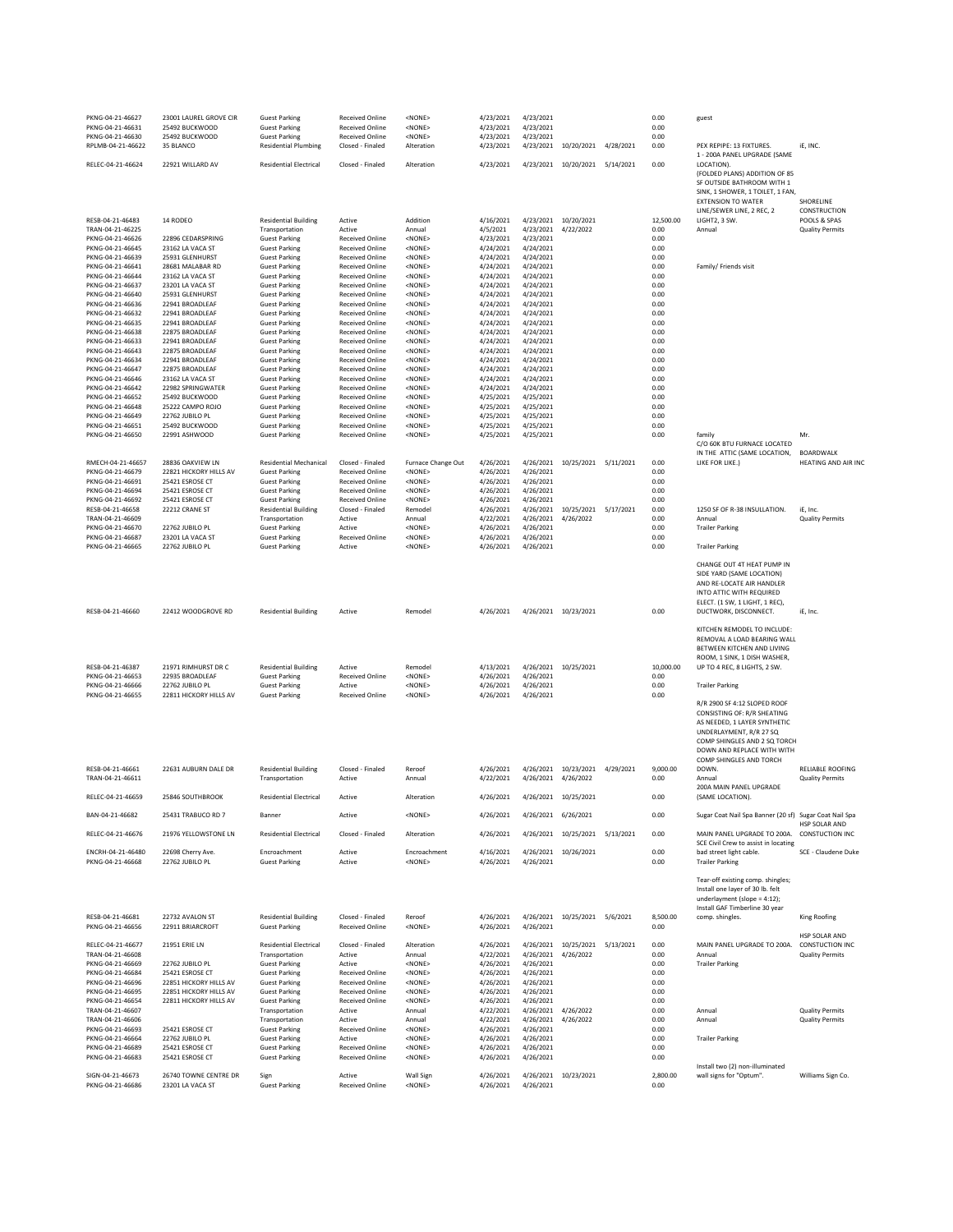| RMECH-04-21-46662<br>PKNG-04-21-46690 | 11 JAMESON<br>25421 ESROSE CT      | Residential Mechanical<br><b>Guest Parking</b>         | Active<br><b>Received Online</b> | Air Conditioner<br><none></none>      | 4/26/2021<br>4/26/2021 | 4/26/2021              | 4/26/2021 10/23/2021                         | 0.00<br>0.00       | CHANGE OUT 4T HEAT PUMP INS<br>IDE YARD AND 60K BTU AIR<br>HANDLER UNIT IN ATTIC (BOTH IN<br>SAME LOCATION) WITH<br>DISCONNECT AND DUCTWORK.                                                                                                                                                                                                                                                                                    | ABSOLUTE AIRFLOW                    |
|---------------------------------------|------------------------------------|--------------------------------------------------------|----------------------------------|---------------------------------------|------------------------|------------------------|----------------------------------------------|--------------------|---------------------------------------------------------------------------------------------------------------------------------------------------------------------------------------------------------------------------------------------------------------------------------------------------------------------------------------------------------------------------------------------------------------------------------|-------------------------------------|
| PKNG-04-21-46667<br>PKNG-04-21-46663  | 22762 JUBILO PL<br>22762 JUBILO PL | <b>Guest Parking</b><br><b>Guest Parking</b>           | Active<br>Active                 | $<$ NONE $>$<br>$<$ NONE $>$          | 4/26/2021<br>4/26/2021 | 4/26/2021<br>4/26/2021 |                                              | 0.00<br>0.00       | <b>Trailer Parking</b><br><b>Trailer Parking</b>                                                                                                                                                                                                                                                                                                                                                                                |                                     |
| TRAN-04-21-46612<br>PKNG-04-21-46685  | 22751 AVALON ST                    | Transportation<br><b>Resident Parking</b>              | Active<br>Active                 | Annual<br>Permit Parking Type A       | 4/22/2021<br>4/26/2021 | 4/26/2021<br>4/26/2021 | 4/26/2022<br>12/31/2021                      | 0.00<br>0.00       | Annual<br>1080 1081                                                                                                                                                                                                                                                                                                                                                                                                             | <b>Quality Permits</b>              |
| PKNG-04-21-46688<br>RESB-04-21-46365  | 25421 ESROSE CT<br>585 CATALONIA   | <b>Guest Parking</b><br><b>Residential Building</b>    | <b>Received Online</b><br>Active | <none><br/>New</none>                 | 4/26/2021<br>4/12/2021 | 4/26/2021              | 4/27/2021 10/25/2021                         | 0.00<br>358,548.00 | A New 3-Story SFD, Model / Plan<br>4A, "Soria @ Serrano Summit"<br>2,727 SF / Garage 462 SF / 2nd. Fl.<br>Covered Deck 157 SF / (9) Solar<br>Panels 3.06/2.88 Kw / Lot 61.                                                                                                                                                                                                                                                      | LENNAR HOMES OF<br>CALIFORNIA, INC. |
|                                       |                                    |                                                        |                                  |                                       |                        |                        |                                              |                    | INSTALL 4.08 KW ROOF<br>MOUNTED PV SYSTEM WITH 12                                                                                                                                                                                                                                                                                                                                                                               |                                     |
| RESB-04-21-46439                      | 26441 BRYDGES CT                   | <b>Residential Building</b>                            | Closed - Finaled                 | Solar Panels                          | 4/14/2021              |                        | 4/27/2021 10/25/2021 5/5/2021                | 8,000.00           | MODULES, 1 INVERTER, 1 LOAD<br>CENTER, 236 SF.                                                                                                                                                                                                                                                                                                                                                                                  | TESLA                               |
| RESB-04-21-46394                      | 19 MASSIER LN                      | <b>Residential Building</b>                            | Active                           | Solar Panels                          | 4/13/2021              |                        | 4/27/2021 10/24/2021                         | 17,000.00          | INSTALL 6.12 KW ROOF<br>MOUNTED PV SYSTEN WITH 17<br>MODULES, 1 INVERTER, MAIN<br>PANEL UPGRADE TO 200A, 342 SF. Nerd Power CA LLC                                                                                                                                                                                                                                                                                              |                                     |
|                                       |                                    |                                                        |                                  |                                       |                        |                        |                                              |                    | New 3-Story SFD / Plan 2B -<br>"Soria" 2,467 SF / Garage 462 SF /<br>2nd FI Covered Deck 85 SF / 3rd FI<br>Covered Deck 151 SF / (8) Solar                                                                                                                                                                                                                                                                                      | LENNAR HOMES OF                     |
| RESB-04-21-46370                      | 577 CATALONIA                      | <b>Residential Building</b>                            | Active                           | New                                   | 4/12/2021              |                        | 4/27/2021 10/25/2021                         | 328,988.00         | Panels 2.72/2.56 kW / LOT 65.                                                                                                                                                                                                                                                                                                                                                                                                   | CALIFORNIA, INC.                    |
| RESB-03-21-46047                      | 25022 CRYSTAL CIR                  | <b>Residential Building</b>                            | Active                           | Addition                              | 3/30/2021              |                        | 4/27/2021 10/24/2021                         | 35,000.00          | 178 SF NEW BEDROOM<br>ADDITION; 25 SF NEW FOYER; 24<br>SF NEW PORCH; T/O EXISTING<br>1600 SF 4:12 SLOPED ROOF,<br>INSTALL 1 LAYER OF #72 CAP<br>SHEET UNDERLAYMENT, INSTALL<br>NEW CLASS A SHINGLES; REMOVE<br>EXISTING BRICK VENNER AND<br>REPLACE WITH NEW SIDING;<br>DUCTWORK; 6 REC, 4 LIGHTS, 3<br>SW, 1 CEILING FAN.                                                                                                      |                                     |
| RESB-04-21-46707                      | 21452 COUNTRYSIDE DR               | <b>Residential Building</b>                            | Active                           |                                       | 4/27/2021              |                        | 4/27/2021 10/24/2021                         | 30,000.00          | ON FRONT OF HOUSE ONLY<br>(approx. 1,500 SF): Remove<br>existing wood siding; Install<br>water-proof wrap (Tyvek paper);<br>Install El Dorado stone (3 ft. high -<br>bottom) on front of house; Install<br>fiber cement siding (Product -<br>Artisan Lap, ICC - ESR #2290) on<br>top of stone (6 ft. high) using<br>galvanized siding nails directly to<br>the studs; Caulk and flash per<br>manufacturer's<br>recommendations. |                                     |
| PKNG-04-21-46711                      | 28392 QUIET HILL LN                | <b>Guest Parking</b>                                   | <b>Received Online</b>           | <b>Stucco Siding</b><br><none></none> | 4/27/2021              | 4/27/2021              |                                              | 0.00               |                                                                                                                                                                                                                                                                                                                                                                                                                                 | OC Pro Siding Corp.                 |
| RESB-04-21-46373<br>PKNG-04-21-46709  | 581 CATALONIA<br>23072 LA VACA ST  | <b>Residential Building</b><br><b>Resident Parking</b> | Active<br>Active                 | New<br>Permit Parking Type B          | 4/12/2021<br>4/27/2021 |                        | 4/27/2021 10/25/2021<br>4/27/2021 12/31/2021 | 312,458.00<br>0.00 | A New 3-Story SFD, / Plan 1B(R) -<br>"Soria" 2,308 SF/ Garage 462 SF /<br>Covered Patio 75 SF/2nd. Fl<br>Covered Deck 160 SF / 3rd. Fl<br>Covered Deck 160 SF / (8) Solar<br>Panels 2.72/2.56 Kw / Lot 63.<br>Parking Permits 1082*1083                                                                                                                                                                                         | LENNAR HOMES OF<br>CALIFORNIA, INC. |
|                                       |                                    |                                                        |                                  |                                       |                        |                        |                                              |                    | A New 3-Story SFD, Model / Plan<br>4C-R, "Soria @ Serrano Summit"                                                                                                                                                                                                                                                                                                                                                               |                                     |
|                                       |                                    |                                                        |                                  |                                       |                        |                        |                                              |                    | 2,727 SF / Garage 462 SF / 2nd. Fl.<br>Covered Deck 157 SF / (9) Solar                                                                                                                                                                                                                                                                                                                                                          | LENNAR HOMES OF                     |
| RESB-04-21-46364                      | 571 CATALONIA                      | <b>Residential Building</b>                            | Active                           | New                                   | 4/12/2021              |                        | 4/27/2021 10/25/2021                         | 358,548.00         | Panels 3.06/2.88 Kw / Lot 68.<br>200A MAIN PANEL UPGRADE                                                                                                                                                                                                                                                                                                                                                                        | CALIFORNIA, INC.                    |
| RELEC-04-21-46672                     | 24416 CALLE TORCIDO                | <b>Residential Electrical</b>                          | Active                           | Alteration                            | 4/26/2021              |                        | 4/27/2021 10/25/2021                         | 0.00               | (SAME LOCATION).<br>A New 3-Story SFD, / Plan 3A,<br>"Soria" 2,527 SF / Garage 484 SF /<br>Porch 58 SF / 2nd Fl. Covered                                                                                                                                                                                                                                                                                                        | PAUL KRENSKY                        |
| RESB-04-21-46371                      | 575 CATALONIA                      | <b>Residential Building</b>                            | Active                           | New                                   | 4/12/2021              |                        | 4/27/2021 10/25/2021                         | 339,294.00         | Deck 140 SF / 3rd. Fl. Covered<br>Deck 140 SF / (8) Solar Panels<br>2.72/2.56 KW / Lot 66.<br>A New 3-Story SFD, / Plan 1C -<br>"Soria" 2,308 SF/ Garage 462 SF /<br>Covered Patio 75 SF/ 2nd. Fl<br>Covered Deck 160 SF / 3rd. Fl                                                                                                                                                                                              | LENNAR HOMES OF<br>CALIFORNIA, INC. |
| RESB-04-21-46368                      | 573 CATALONIA                      | <b>Residential Building</b>                            | Active                           | New                                   | 4/12/2021              |                        | 4/27/2021 10/25/2021                         | 312,458.00         | Covered Deck 160 SF / (8) Solar<br>Panels 2.72/2.56 Kw / Lot 67.                                                                                                                                                                                                                                                                                                                                                                | LENNAR HOMES OF<br>CALIFORNIA, INC. |
| RESB-04-21-46436                      | 24416 OSPREY ST                    | <b>Residential Building</b>                            | Active                           | Solar Panels                          |                        |                        | 4/14/2021  4/27/2021  10/24/2021             | 15,500.00          | INSTALL 4.08 KW ROOF<br>MOUNTED PV SYSTEM WITH 12<br>MODULES, 1 INVERTER, 1 BACKUP<br>GATEWAY, 1 LOAD CENTER, 13.5<br>KWH ENERGY STORAGE SYSTEM<br>WITH 1 POWERWALL, 453 SF.                                                                                                                                                                                                                                                    | TESLA                               |
|                                       |                                    |                                                        |                                  |                                       |                        |                        |                                              |                    | KITCHEN AND 3 BATHROOMS (1ST<br>AND 2ND FLOOR) REMODEL TO<br>INCLUDE: MODIFY 3 EXISTING<br>WINDOWS IN KITCHEN (NEW<br>SMALLER SIZE), EXTEND GAS LINE,<br>1 HOOD, 1 OVEN, 1 RANGE, 1<br>DISHWASHER, 1 DISPOSAL, 6<br>SINKS, 2 BATH TUBS/2 SHOWERS<br>WITH NEW TILE WALLS, 3<br>TOILETS, R/R 3 EXHAUST FANS, 22 CONTRACTING                                                                                                       | GLADWELL                            |
| RESB-04-21-46710                      | 22115 RICHFORD DR                  | <b>Residential Building</b>                            | Active                           | Remodel                               | 4/27/2021              |                        | 4/27/2021 10/24/2021                         | 0.00               | REC, 29 LIGHTS, 13 SW.                                                                                                                                                                                                                                                                                                                                                                                                          | SOLUTIONS INC                       |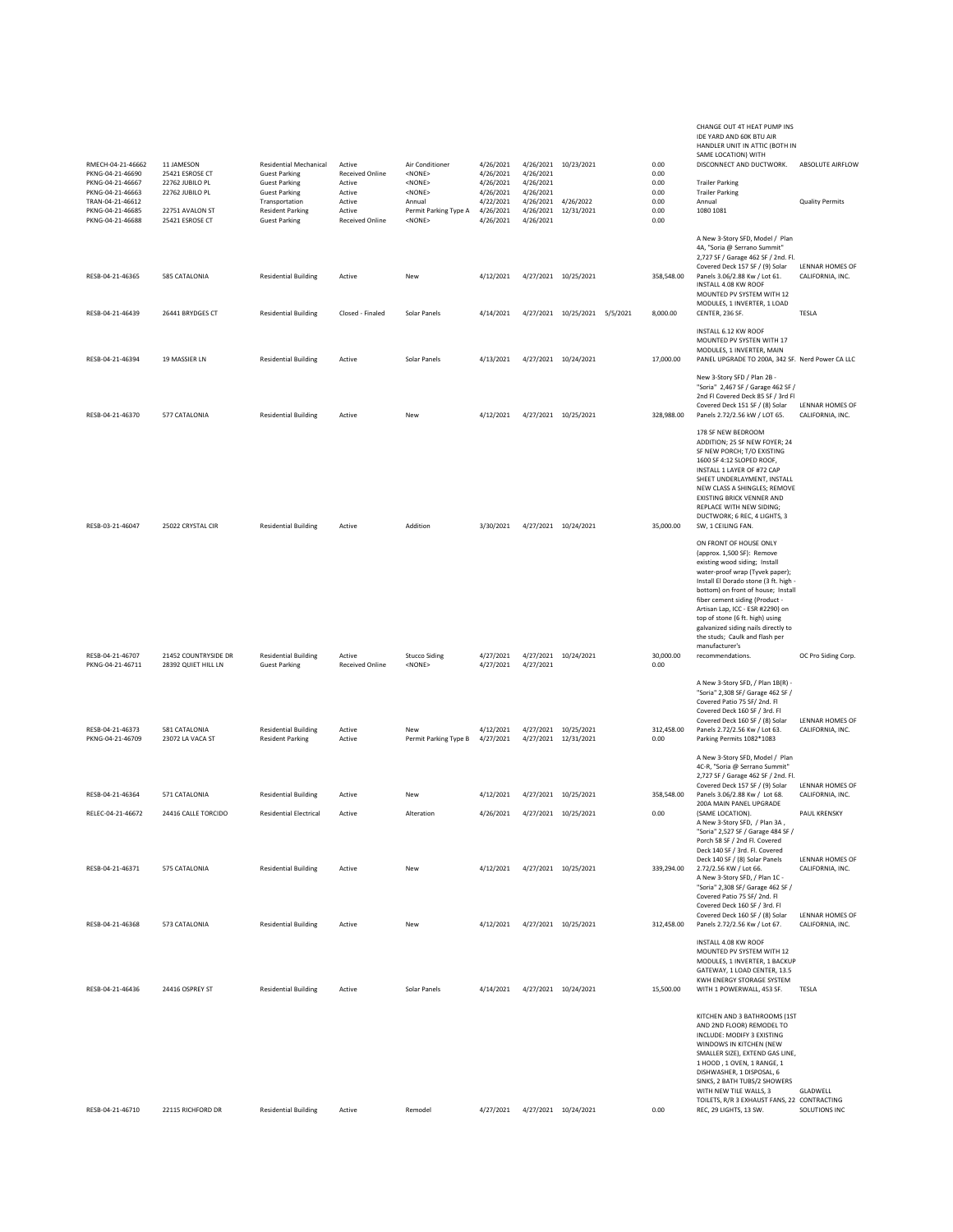| RESB-04-21-46571<br>PKNG-04-21-46697                                          | 16 ALESSIO<br>22742 JUBILO PL                                                   | <b>Residential Building</b><br><b>Guest Parking</b>                                         | Active<br><b>Received Online</b>                                               | Solar Panels<br>$<$ NONE>                                       | 4/20/2021<br>4/27/2021                           | 4/27/2021                           | 4/27/2021 10/24/2021              |           | 47,000.00<br>0.00                | INSTALL 16.32 KW ROOF<br>MOUNTED PV SYSTEM WITH 48<br>MODULES, 2 INVERTERS, 1 LOAD<br>CENTER, 1 BACKUP GATEWAY, 1<br>DISTRIBUTION PANEL, 27 KWH<br><b>ENERGY STORAGE SYSTEM WITH</b><br>2 POWERWALLS, 944 SF.                      | TESLA                                                            |
|-------------------------------------------------------------------------------|---------------------------------------------------------------------------------|---------------------------------------------------------------------------------------------|--------------------------------------------------------------------------------|-----------------------------------------------------------------|--------------------------------------------------|-------------------------------------|-----------------------------------|-----------|----------------------------------|------------------------------------------------------------------------------------------------------------------------------------------------------------------------------------------------------------------------------------|------------------------------------------------------------------|
|                                                                               |                                                                                 |                                                                                             |                                                                                |                                                                 |                                                  |                                     |                                   |           |                                  | ADDITION TO AN EXISTING PV<br>SYSTEM: INSTALL 5.44 KW ROOF<br>MOUNTED PV SYSTEM WITH 16<br>MODULES, 1 INVERTER, A BACKUP<br>GATEWAY, 1 DISTRIBUTION<br>PANEL, 27 KWH ENERGY<br>STORAGE SYSTEM WITH 2<br>POWERWALLS, 308 SF (868 SF |                                                                  |
| RESB-04-21-46308                                                              | 22106 RICHFORD DR                                                               | <b>Residential Building</b>                                                                 | Active                                                                         | Solar Panels                                                    | 4/8/2021                                         |                                     | 4/27/2021 10/24/2021              |           | 25,000.00                        | TOTAL ARRAY).<br>INSTALL 4.08 KW ROOF<br>MOUNTED PV SYSTEM WITH 12                                                                                                                                                                 | TESLA                                                            |
| RESB-04-21-46437<br>ENCRH-04-21-46678                                         | 22561 KILLY ST<br>24661 CALLE EL TORO GRANDE Encroachment                       | <b>Residential Building</b>                                                                 | Closed - Finaled<br>Active                                                     | Solar Panels<br>Construction                                    | 4/14/2021<br>4/26/2021                           | 4/27/2021 7/26/2021                 | 4/27/2021 10/25/2021 5/6/2021     |           | 8,000.00<br>0.00                 | MODULES, 1 INVERTER, 236 SF.<br>Curb Core                                                                                                                                                                                          | TESLA                                                            |
| RESB-04-21-46372                                                              | 579 CATALONIA                                                                   | <b>Residential Building</b>                                                                 | Active                                                                         | New                                                             | 4/12/2021                                        |                                     | 4/27/2021 10/25/2021              |           | 339,294.00                       | A New 3-Story SFD, / Plan 3C(R),<br>"Soria" 2,527 SF / Garage 484 SF /<br>Porch 58 SF / 2nd Fl. Covered<br>Deck 140 SF / 3rd. Fl. Covered<br>Deck 140 SF / (8) Solar Panels<br>2.72/2.56 KW / Lot 64.                              | LENNAR HOMES OF<br>CALIFORNIA, INC.                              |
|                                                                               |                                                                                 |                                                                                             |                                                                                |                                                                 |                                                  |                                     |                                   |           |                                  | New 3-Story SFD / Plan 2A(R) -<br>"Soria" 2,467 SF / Garage 462 SF /<br>2nd FI Covered Deck 85 SF / 3rd FI<br>Covered Deck 151 SF / (8) Solar                                                                                      | LENNAR HOMES OF                                                  |
| RESB-04-21-46369                                                              | 583 CATALONIA                                                                   | <b>Residential Building</b>                                                                 | Active                                                                         | New                                                             | 4/12/2021                                        |                                     | 4/27/2021 10/25/2021              |           | 328,988.00                       | Panels 2.72/2.56 kW / LOT 62.<br>C/O 4T A/C IN SIDE YARD AND 60K WE GREEN                                                                                                                                                          | CALIFORNIA, INC.                                                 |
| RMECH-04-21-46699                                                             | 21302 HILLSIDE CT                                                               | <b>Residential Mechanical</b>                                                               | Active                                                                         | Air Conditioner                                                 | 4/27/2021                                        |                                     | 4/27/2021 10/24/2021              |           | 0.00                             | BTU FURNACE IN ATTIC (BOTH<br>SAME LOCATION), 1 COIL.<br>Demo existing patio cover and<br>and construct a new 2nd floor<br>deck (250 SF) in its place; Replace<br>the existing window with a new                                   | SOUTHERN<br>CALIFORNIA, LLC                                      |
| RESB-04-21-46292                                                              | <b>6 ALTA VISTA</b>                                                             | <b>Residential Building</b>                                                                 | Active                                                                         | Deck                                                            | 4/8/2021                                         |                                     | 4/27/2021 10/24/2021              |           | 20,000.00                        | sliding door.<br>INSTALL 4.08 KW ROOF<br>MOUNTED PV SYSTEM WITH 12<br>MODULES, 1 INVERTER, 1                                                                                                                                       |                                                                  |
| RESB-04-21-46438<br>ENCRH-04-21-46705<br>PKNG-04-21-46723<br>PKNG-04-21-46729 | 280 FINCH<br>22921 Ridge Route Dr.<br>22811 HICKORY HILLS AV<br>22865 HAZELWOOD | <b>Residential Building</b><br>Encroachment<br><b>Guest Parking</b><br><b>Guest Parking</b> | Active<br>Closed - Finaled<br><b>Received Online</b><br><b>Received Online</b> | Solar Panels<br>Construction<br><none><br/><none></none></none> | 4/14/2021<br>4/27/2021<br>4/28/2021<br>4/28/2021 | 4/27/2021<br>4/28/2021<br>4/28/2021 | 4/27/2021 10/24/2021<br>7/27/2021 | 5/17/2021 | 8,000.00<br>0.00<br>0.00<br>0.00 | DISTRIBUTION PANEL, 236 SF.<br>Replace driveway approach                                                                                                                                                                           | TESLA<br>24 HRC                                                  |
|                                                                               |                                                                                 |                                                                                             |                                                                                |                                                                 |                                                  |                                     |                                   |           |                                  | Tear-off existing comp. shingle<br>roofing; Replace sheathing, as<br>necessary; Install one layer of<br>GAF Tiger Paw felt buster<br>synthetic roofing paper<br>underlayment (slope = 5:12);<br>Install GAF Reflector Plus comp.   |                                                                  |
| RESB-04-21-46715                                                              | 24461 JUTEWOOD PL                                                               | <b>Residential Building</b>                                                                 | Closed - Finaled                                                               | Reroof                                                          | 4/28/2021                                        |                                     | 4/28/2021 10/25/2021 5/11/2021    |           | 10,500.00                        | shingles.<br>I am visiting from Seattle,<br>Washington my daughter to help<br>her move. She lives at "The<br>Timbers" apartments and there is<br>not parking for guests on the<br>property. I will be staying through              | Mike Vogt Roofing                                                |
| PKNG-04-21-46727                                                              | 23333 RIDGE ROUTE DR                                                            | <b>Guest Parking</b>                                                                        | <b>Received Online</b>                                                         | $<$ NONE $>$                                                    | 4/28/2021                                        | 4/28/2021                           |                                   |           | 0.00                             | May 7th, 2021.<br>C/O 4T A/C IN SIDE YARD, (SAME                                                                                                                                                                                   | <b>Hightower Consulting</b>                                      |
| RMECH-04-21-46721                                                             | 24791 CALLE TRES LOMAS                                                          | <b>Residential Mechanical</b>                                                               | Active                                                                         | Air Conditioner                                                 | 4/28/2021                                        |                                     | 4/28/2021 10/25/2021              |           | 0.00                             | LOCATION).<br>New Storage Racking / Shelving                                                                                                                                                                                       | iE, INC.                                                         |
|                                                                               |                                                                                 |                                                                                             |                                                                                |                                                                 |                                                  |                                     |                                   |           |                                  | (10' H or under) for new proposed<br>"Five Below" retail store. (NOTE:<br>T.I. is under separate permit BP                                                                                                                         | Moorefield                                                       |
| COMB-03-21-45647                                                              | 23620 EL TORO RD                                                                | <b>Commercial Building</b>                                                                  | Active                                                                         | <b>Storage Racks</b>                                            | 3/9/2021                                         |                                     | 4/28/2021 10/25/2021              |           | 37,000.00                        | #45645.)<br>PEX REPIPE: 9 FIXTURES, 2 HOSE                                                                                                                                                                                         | Construction, Inc.<br>SEVERSON                                   |
| RPLMB-04-21-46703<br>TRAN-04-21-46240                                         | 26228 HILLSFORD PL                                                              | <b>Residential Plumbing</b><br>Transportation                                               | Active<br>Active                                                               | Alteration<br>Annual                                            | 4/27/2021<br>4/6/2021                            | 4/28/2021 4/27/2022                 | 4/28/2021 10/25/2021              |           | 0.00<br>0.00                     | BIBBS.<br>Annual<br>Daily parking for visiting my<br>daughter living in "The Timbers"                                                                                                                                              | PLUMBING, INC.<br><b>Quality Permits</b>                         |
| PKNG-04-21-46728<br>PKNG-04-21-46722<br>PKNG-04-21-46718                      | 23333 RIDGE ROUTE DR 164<br>22811 HICKORY HILLS AV<br>22896 CEDARSPRING         | <b>Guest Parking</b><br><b>Guest Parking</b><br><b>Guest Parking</b>                        | <b>Received Online</b><br><b>Received Online</b><br><b>Received Online</b>     | <none><br/><none><br/><none></none></none></none>               | 4/28/2021<br>4/28/2021<br>4/28/2021              | 4/28/2021<br>4/28/2021<br>4/28/2021 |                                   |           | 0.00<br>0.00<br>0.00             | apartments. Through May 7th,<br>2021.<br>INSTALL 8.28 KW ROOF                                                                                                                                                                      | <b>Hightower Consulting</b>                                      |
| RESB-04-21-46584                                                              | 26 MONSERRAT PL                                                                 | <b>Residential Building</b>                                                                 | Active                                                                         | Solar Panels                                                    | 4/21/2021                                        |                                     | 4/28/2021 10/25/2021              |           | 27,600.00                        | MOUNTED PV SYSTEM WITH 23<br>MODULES, 1 INVERTER, 428 SF.<br>INSTALL 5.25 KW ROOF<br>MOUNTED PV SYSTEM WITH 15                                                                                                                     | STELLAR SOLAR                                                    |
| RESB-04-21-46411                                                              | 46 LONTANO                                                                      | <b>Residential Building</b>                                                                 | Active                                                                         | Solar Panels                                                    | 4/13/2021                                        |                                     | 4/28/2021 10/25/2021              |           | 12,000.00                        | MODULES, MICROINVERTERS, 1<br>LOAD CENTER, 268 SF.                                                                                                                                                                                 | Sunpower<br>Corporation                                          |
| TRAN-04-21-46237                                                              |                                                                                 | Transportation                                                                              | Active                                                                         | Annual                                                          | 4/6/2021                                         |                                     | 4/28/2021 4/27/2022               |           | 0.00                             | Annual<br>ADDITION TO EXISTING PV<br>SYSTEM: INSTALL 5.85 KW ROOF<br>MOUNTED PV SYSTEM WITH 18<br>MODULES, 1 INVERTER, 327.5 SF                                                                                                    | <b>Quality Permits</b>                                           |
| RESB-04-21-46706<br>ETF-04-21-46724<br>PKNG-04-21-46717                       | 22751 JUBILO PL<br>25111 CINERIA WAY<br>22896 CEDARSPRING                       | <b>Residential Building</b><br><b>Expand the Forest</b><br><b>Guest Parking</b>             | Active<br>Active<br><b>Received Online</b>                                     | Solar Panels<br>$<$ NONE $>$<br>$<$ NONE $>$                    | 4/27/2021<br>4/28/2021<br>4/28/2021              | 4/28/2021<br>4/28/2021              | 4/28/2021 10/25/2021              |           | 12,870.00<br>0.00<br>0.00        | (TOTAL ARRAY 705 SF)                                                                                                                                                                                                               | <b>VIVINT SOLAR</b>                                              |
| RESB-04-21-46617                                                              | 16 JASMINE                                                                      | <b>Residential Building</b>                                                                 | Active                                                                         | Remodel                                                         | 4/22/2021                                        |                                     | 4/28/2021 10/25/2021              |           | 4,000.00                         | <b>ENCLOSE EXISTING LOFT: ADDING</b><br>2 NON-LOAD BEARING WALLS TO<br>EXISTING 105 SF LOFT TO MAKE IT<br>AN OFFICE.                                                                                                               |                                                                  |
| TRAN-04-21-46241<br>PKNG-04-21-46720                                          | 22892 HICKORY HILLS AV                                                          | Transportation<br><b>Guest Parking</b>                                                      | Active<br><b>Received Online</b>                                               | Annual<br>$<$ NONE $>$                                          | 4/6/2021<br>4/28/2021                            | 4/28/2021                           | 4/28/2021 4/27/2022               |           | 0.00<br>0.00                     | Annual                                                                                                                                                                                                                             | <b>Quality Permits</b><br><b>Streamline Christian</b><br>Academy |
|                                                                               |                                                                                 |                                                                                             |                                                                                |                                                                 |                                                  |                                     |                                   |           |                                  |                                                                                                                                                                                                                                    |                                                                  |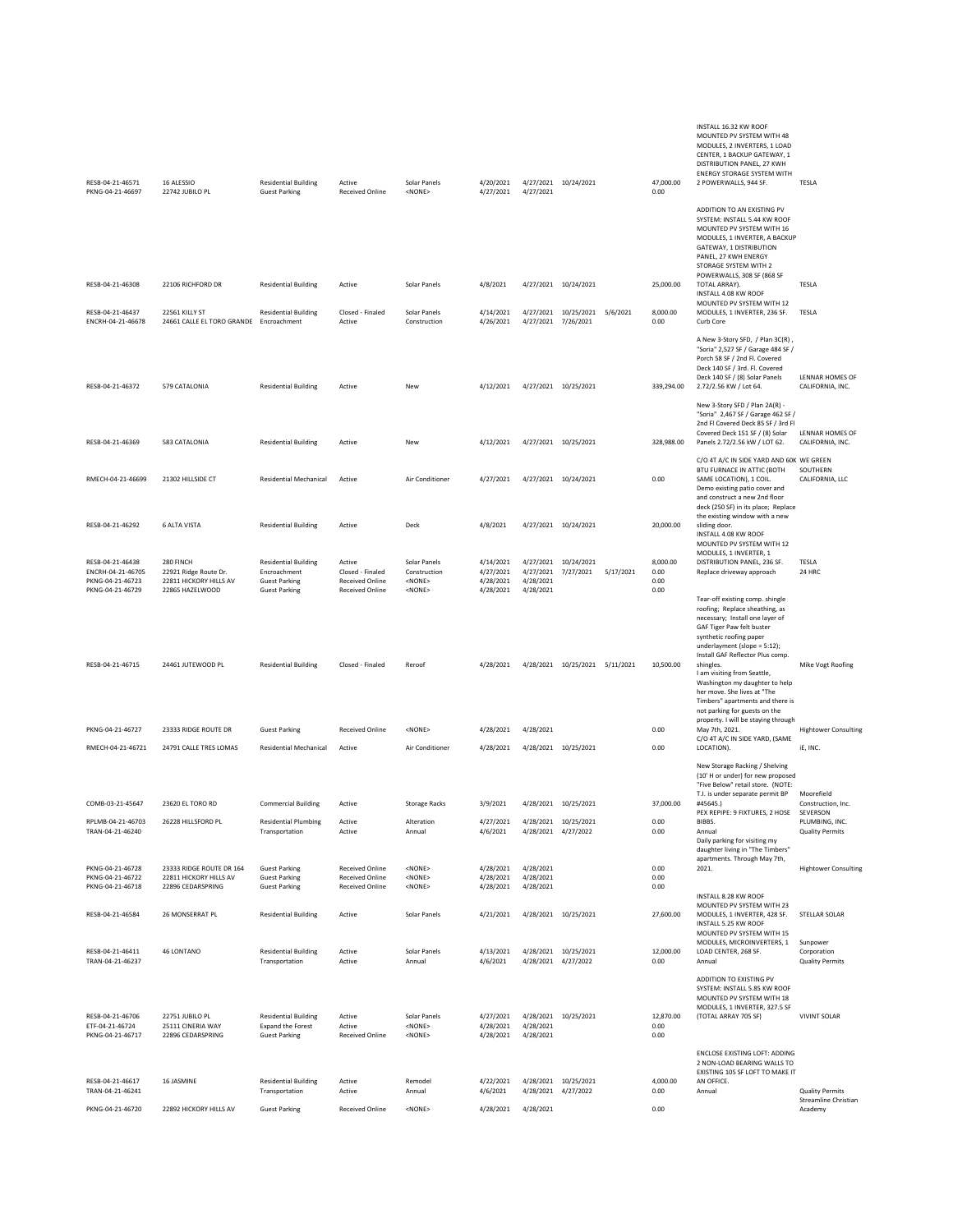| RESB-04-21-46398<br>PKNG-04-21-46713                                         | 51 LONTANO<br>22875 BROADLEAF                                    | <b>Residential Building</b><br><b>Guest Parking</b>                                    | Active<br><b>Received Online</b>                                           | Solar Panels<br><none></none>                                                                       | 4/13/2021<br>4/28/2021                         | 4/28/2021 10/25/2021<br>4/28/2021                                               |                                | 12,000.00<br>0.00                  | INSTALL 5.25 KW ROOF<br>MOUNTED PV SYSTEM WITH 15<br>MODULES, MICROINVERTERS, 1<br>LOAD CENTER, 268 SF.                                                                                                                                                                                                                                                                                                                                                                                                                                                 | Sunpower<br>Corporation                                            |
|------------------------------------------------------------------------------|------------------------------------------------------------------|----------------------------------------------------------------------------------------|----------------------------------------------------------------------------|-----------------------------------------------------------------------------------------------------|------------------------------------------------|---------------------------------------------------------------------------------|--------------------------------|------------------------------------|---------------------------------------------------------------------------------------------------------------------------------------------------------------------------------------------------------------------------------------------------------------------------------------------------------------------------------------------------------------------------------------------------------------------------------------------------------------------------------------------------------------------------------------------------------|--------------------------------------------------------------------|
| RESB-04-21-46581                                                             | 24422 REDLEN ST                                                  | <b>Residential Building</b>                                                            | Active                                                                     | Solar Panels                                                                                        | 4/21/2021                                      | 4/28/2021 10/25/2021                                                            |                                | 10,000.00                          | INSTALL 3.06 KW ROOF<br>MOUNTED PV SYSTEM WITH 9<br>MODULES, MICROINVERTERS, 1<br>SUB PANEL, 166 SF.                                                                                                                                                                                                                                                                                                                                                                                                                                                    | <b>FREEDOM FOREVER</b>                                             |
| PKNG-04-21-46726<br>PKNG-04-21-46716<br>TRAN-04-21-46239                     | 25222 CAMPO ROJO<br>22896 CEDARSPRING                            | <b>Guest Parking</b><br><b>Guest Parking</b><br>Transportation                         | <b>Received Online</b><br><b>Received Online</b><br>Active                 | <none><br/><none><br/>Annual</none></none>                                                          | 4/28/2021<br>4/28/2021<br>4/6/2021             | 4/28/2021<br>4/28/2021<br>4/28/2021 4/27/2022                                   |                                | 0.00<br>0.00<br>0.00               | Annual                                                                                                                                                                                                                                                                                                                                                                                                                                                                                                                                                  | <b>Quality Permits</b>                                             |
|                                                                              |                                                                  |                                                                                        |                                                                            |                                                                                                     |                                                |                                                                                 |                                |                                    | (ROLL PLANS) Interior T.I. (10,857<br>SF) for "Five Below" Retail Store -<br><b>Including Restroom</b><br>Improvements; 2-Sinks 1-Mop<br>Sink 2-Toilets 1-Trap Primer 1-<br>Water Heater 1-Drinking<br>Fountain; 42-Rec 147-Lights 9-<br>Switches 2-Fixed Appl. 4-Power<br>Apps 2-Panels 1-Service Meter 1-<br>Time Clock; Install 3-New<br>Rooftop Units (structural for the<br>new rooftop units is permitted<br>under landlord permit BP #45042)<br>1-Electric Furnace 2-Vent Fans.<br>(NOTE: Storage Racks / Shelving<br>under separate permit - BP | Moorefield                                                         |
| COMB-03-21-45645<br>TRAN-04-21-46238<br>TRAN-04-21-46674<br>PKNG-04-21-46714 | 23620 EL TORO RD<br>25961 WRIGHT<br>22911 BRIARCROFT             | <b>Commercial Building</b><br>Transportation<br>Transportation<br><b>Guest Parking</b> | Active<br>Active<br>Active<br><b>Received Online</b>                       | Tenant Improvement<br>Annual<br>Single Trip<br><none></none>                                        | 3/9/2021<br>4/6/2021<br>4/26/2021<br>4/28/2021 | 4/28/2021 10/25/2021<br>4/28/2021 4/27/2022<br>4/28/2021 4/30/2021<br>4/28/2021 |                                | 175,000.00<br>0.00<br>0.00<br>0.00 | #45647)<br>Annual                                                                                                                                                                                                                                                                                                                                                                                                                                                                                                                                       | Construction, Inc.<br><b>Quality Permits</b><br><b>WCS PERMITS</b> |
| RESB-04-21-46410<br>PKNG-04-21-46719                                         | 42 LONTANO<br>22896 CEDARSPRING                                  | <b>Residential Building</b><br><b>Guest Parking</b>                                    | Active<br><b>Received Online</b>                                           | Solar Panels<br><none></none>                                                                       | 4/13/2021<br>4/28/2021                         | 4/28/2021 10/25/2021<br>4/28/2021                                               |                                | 12,000.00<br>0.00                  | INSTALL 4.25 KW ROOF<br>MOUNTED PV SYSTEM WITH 15<br>MODULES, MICROINVERTERS, 1<br>LOAD CENTER, 268 SF.                                                                                                                                                                                                                                                                                                                                                                                                                                                 | Sunpower<br>Corporation                                            |
| RELEC-04-21-46702                                                            | 24116 ELROND LN                                                  | <b>Residential Electrical</b>                                                          | Closed - Finaled                                                           | Alteration                                                                                          | 4/27/2021                                      |                                                                                 | 4/29/2021 10/26/2021 5/11/2021 | 0.00                               | MAIN PANEL UPGRADE TO 200A<br>(SAME LOCATION), 2 NEW<br>OUTLETS: 1 IN GARAGE AND 1 IN<br>BEDROOM.                                                                                                                                                                                                                                                                                                                                                                                                                                                       | Berryhill electric<br>PACIFIC                                      |
| CELEC-04-21-46740                                                            | 21046 BAKE                                                       | <b>Commercial Electrical</b>                                                           | Active                                                                     | Meter                                                                                               | 4/29/2021                                      | 4/29/2021 10/26/2021                                                            |                                | 0.00                               | IRRIGATION METER PEDESTAL<br>REPLACEMENT (LIKE FOR LIKE)                                                                                                                                                                                                                                                                                                                                                                                                                                                                                                | COMMERCENTRE<br>OWNERS<br>ASSOCIATION                              |
| ENCRH-04-21-46457<br>PKNG-04-21-46744                                        | Multiple Addresses<br><b>25452 MINA CT</b>                       | Encroachment<br><b>Guest Parking</b>                                                   | Active<br><b>Received Online</b>                                           | Construction<br>$<$ NONE $>$                                                                        | 4/15/2021<br>4/29/2021                         | 4/29/2021<br>4/29/2021                                                          | 7/28/2021                      | 0.00<br>0.00                       | Courts Unlimited will place small<br>self contained traffic recording<br>cameras on signal poles.                                                                                                                                                                                                                                                                                                                                                                                                                                                       | Counts Unlimited, Inc.                                             |
| RELEC-04-21-46736<br>PKNG-04-21-46748                                        | 25161 RIVENDELL DR<br>25931 GLENHURST                            | <b>Residential Electrical</b><br><b>Guest Parking</b>                                  | Closed - Finaled<br><b>Received Online</b>                                 | Alteration<br><none></none>                                                                         | 4/29/2021<br>4/29/2021                         | 4/29/2021<br>4/29/2021                                                          | 10/26/2021 5/7/2021            | 0.00<br>0.00                       | MAIN PANEL UPGRADE TO 200A<br>(SAME LOCATION).                                                                                                                                                                                                                                                                                                                                                                                                                                                                                                          | ORANGE COUNTY<br>SOLAR                                             |
| RMECH-04-21-46733<br>PKNG-04-21-46742                                        | 7 MALLORCA<br>22832 LARKIN ST                                    | <b>Residential Mechanical</b><br><b>Guest Parking</b>                                  | Active<br><b>Received Online</b>                                           | Air Conditioner<br><none></none>                                                                    | 4/29/2021<br>4/29/2021                         | 4/29/2021                                                                       | 4/29/2021 10/26/2021           | 0.00<br>0.00                       | C/O 5T A/C IN BACK YARD AND<br>80K BTU FURNACE IN ATTIC<br>(BOTH SAME LOCATION), 1 COIL. IE, INC.                                                                                                                                                                                                                                                                                                                                                                                                                                                       |                                                                    |
| RMECH-04-21-46734                                                            | 25161 WANDERING LN                                               | <b>Residential Mechanical</b>                                                          | Active                                                                     | Air Conditioner                                                                                     | 4/29/2021                                      | 4/29/2021                                                                       | 10/26/2021                     | 0.00                               | C/O 5T A/C IN SIDE YARD AND 80K<br>BTU FURNACE IN GARAGE (BOTH<br>SAME LOCATION), 1 COIL.                                                                                                                                                                                                                                                                                                                                                                                                                                                               | iE, INC.                                                           |
| ENCRH-04-21-46604<br>PKNG-04-21-46730                                        | 23333 Ridge Route Dr<br>25422 MINA CT                            | Encroachment<br><b>Guest Parking</b>                                                   | Active<br><b>Received Online</b>                                           | Construction<br><none></none>                                                                       | 4/22/2021<br>4/29/2021                         | 4/29/2021<br>4/29/2021                                                          | 7/28/2021                      | 0.00<br>0.00                       | <b>Tree Trimming</b><br>Need guest parking permit<br>ADDITION OF 137 NEW<br>BEDROOM WITHIN THE<br>FOOTPRING OF EXISTING 3-CAR<br>GARAGE; NEW WINDOW, NEW<br>DOOR OPENING IN EXISTING<br>LAUNDRY, 3 REC, 5 LIGHTS, 1 SW,                                                                                                                                                                                                                                                                                                                                 | <b>Brightview Tree Care</b><br>Services                            |
| RESB-04-21-46110                                                             | 81 MONSERRAT PL                                                  | <b>Residential Building</b>                                                            | Active                                                                     | Addition                                                                                            | 4/1/2021                                       | 4/29/2021 10/26/2021                                                            |                                | 9,000.00                           | DUCTWORK.<br>1-AC Changeout (3 ton, 16 SEER,                                                                                                                                                                                                                                                                                                                                                                                                                                                                                                            |                                                                    |
|                                                                              |                                                                  |                                                                                        |                                                                            |                                                                                                     |                                                |                                                                                 |                                |                                    | in same backvard location) with<br>Disconnect; 1-Coil; 1-FAU<br>Changeout (60,000 BTU, in same<br>attic location) with Ductwork<br>(approx. 8 ducts).<br>** CONTRACTOR SHALL BE<br>AVAILABLE AT SITE AND MUST<br>HAVE LADDER OF APPROPRIATE<br>SIZE AND STRENGTH SETUP FOR<br>ATTIC ACCESS AT THE TIME OF                                                                                                                                                                                                                                               | 1st Choice Heating &                                               |
| RMECH-04-21-46739<br>RPLMB-04-21-46746                                       | 19241 JASPER HILL RD<br>21146 RIVER GLEN                         | <b>Residential Mechanical</b><br><b>Residential Plumbing</b>                           | Active<br>Active                                                           | Alteration<br>Water Heater                                                                          | 4/29/2021<br>4/29/2021                         | 4/29/2021 10/26/2021                                                            | 4/29/2021 10/26/2021           | 0.00<br>0.00                       | INSPECTION**<br>C/O 40 GAL WATER HEATER IN<br>GARAGE (SAME LOCATION).                                                                                                                                                                                                                                                                                                                                                                                                                                                                                   | Air Conditioning, Inc.<br>Fast Water Heater<br>Company             |
|                                                                              |                                                                  |                                                                                        |                                                                            |                                                                                                     |                                                |                                                                                 |                                |                                    | Access existing vault and trench<br>approximately 77' from existing<br>vault to property line to provide                                                                                                                                                                                                                                                                                                                                                                                                                                                |                                                                    |
| ENCRH-04-21-46700<br>PKNG-04-21-46756                                        | 23652 Rockfield Blvd.<br>25222 CAMPO ROJO                        | Encroachment<br><b>Guest Parking</b>                                                   | Active<br><b>Received Online</b>                                           | Construction<br><none></none>                                                                       | 4/27/2021<br>4/29/2021                         | 4/29/2021 10/29/2021<br>4/29/2021                                               |                                | 0.00<br>0.00                       | electrical service<br>The third day visiting and my                                                                                                                                                                                                                                                                                                                                                                                                                                                                                                     | SCE - Claudene Duke                                                |
| PKNG-04-21-46751<br>PKNG-04-21-46747<br>PKNG-04-21-46743                     | 23333 RIDGE ROUTE DR 164<br>22862 CEDARSPRING<br>25892 GREENBANK | <b>Guest Parking</b><br><b>Guest Parking</b><br><b>Guest Parking</b>                   | <b>Received Online</b><br><b>Received Online</b><br><b>Received Online</b> | <none><br/><math>&lt;</math>NONE<math>&gt;</math><br/><math>&lt;</math>NONE<math>&gt;</math></none> | 4/29/2021<br>4/29/2021<br>4/29/2021            | 4/29/2021<br>4/29/2021<br>4/29/2021                                             |                                | 0.00<br>0.00<br>0.00               | daughter's complex is cutting the<br>trees in the street parking. I will<br>need another day for tomorrow.<br>She lives at "The Timbers"<br>apartments in Lake Forest.                                                                                                                                                                                                                                                                                                                                                                                  | <b>Hightower Consulting</b>                                        |
| RESB-04-21-46735                                                             | 19048 CANYON COVE DR                                             | <b>Residential Building</b>                                                            | Active                                                                     | Loft                                                                                                | 4/29/2021                                      | 4/29/2021 10/26/2021                                                            |                                | 23,000.00                          | 168 SF LOFT ADDITION WITHIN<br>THE EXISTING HOUSE FOOTPRINT<br>; C/O 2 WINDOWS (LIKE FOR<br>LIKE); DUCTWORK, 8 LIGHTS, 2<br>SW, 5 REC, 2 HARDWIRED SD/CM. INC                                                                                                                                                                                                                                                                                                                                                                                           | THE LOFTCRAFTERS                                                   |
|                                                                              |                                                                  |                                                                                        |                                                                            |                                                                                                     |                                                |                                                                                 |                                |                                    |                                                                                                                                                                                                                                                                                                                                                                                                                                                                                                                                                         |                                                                    |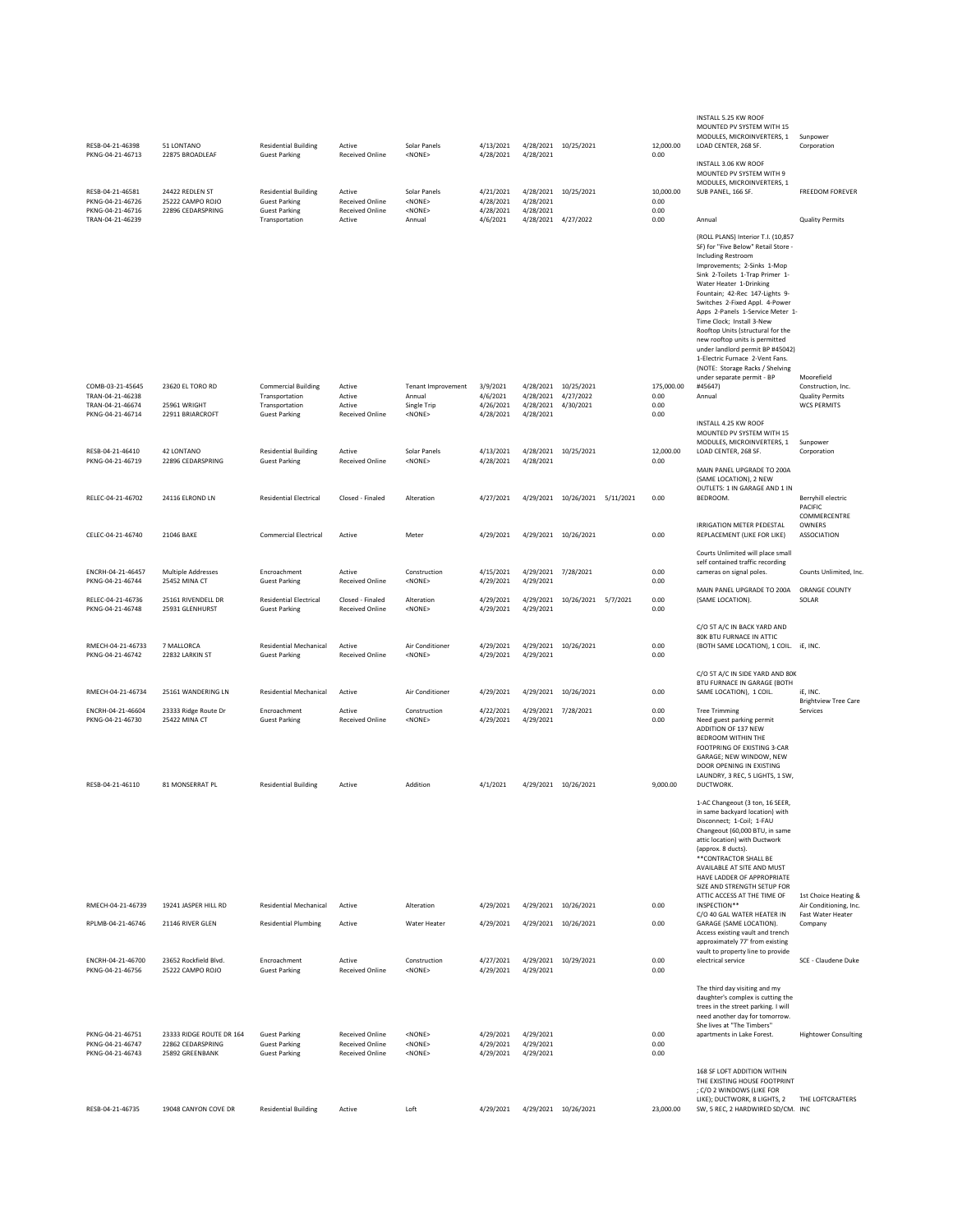| TRAN-04-21-46752                                           |                                                                | Transportation                                                                              | Active                           | Annual                                    | 4/29/2021                           |                     | 4/29/2021 4/28/2022                                                  | 0.00                      | AN EXTRALEGAL LOAD AS<br>DEFINED IN SECTION 320.5 OF<br>THE CVC                                                                                                                                                                                                                                                                                                                                                                                                                                                                                                                                                                                                                                                                                                                                                                                                                                                                                                                                                                                                                                                                                                                                      | the permit company                                                             |
|------------------------------------------------------------|----------------------------------------------------------------|---------------------------------------------------------------------------------------------|----------------------------------|-------------------------------------------|-------------------------------------|---------------------|----------------------------------------------------------------------|---------------------------|------------------------------------------------------------------------------------------------------------------------------------------------------------------------------------------------------------------------------------------------------------------------------------------------------------------------------------------------------------------------------------------------------------------------------------------------------------------------------------------------------------------------------------------------------------------------------------------------------------------------------------------------------------------------------------------------------------------------------------------------------------------------------------------------------------------------------------------------------------------------------------------------------------------------------------------------------------------------------------------------------------------------------------------------------------------------------------------------------------------------------------------------------------------------------------------------------|--------------------------------------------------------------------------------|
| PKNG-04-21-46737<br>RPLMB-04-21-46738                      | 23001 LAUREL GROVE CIR<br>21056 MONISHA                        | <b>Guest Parking</b><br><b>Residential Plumbing</b>                                         | <b>Received Online</b><br>Active | $<$ NONE $>$<br>Alteration                | 4/29/2021<br>4/29/2021              | 4/29/2021           | 4/29/2021 10/26/2021                                                 | 0.00<br>0.00              | PEX REPIPE: 7 FIXTURES, 3 HOSE<br>BIBBS.                                                                                                                                                                                                                                                                                                                                                                                                                                                                                                                                                                                                                                                                                                                                                                                                                                                                                                                                                                                                                                                                                                                                                             | Ultimate Builders, Inc.<br>(Repipe 1)                                          |
|                                                            |                                                                |                                                                                             |                                  |                                           |                                     |                     |                                                                      |                           | CHANGE OUT 50 GAL WATER<br>HEATER IN GARAGE (SAME                                                                                                                                                                                                                                                                                                                                                                                                                                                                                                                                                                                                                                                                                                                                                                                                                                                                                                                                                                                                                                                                                                                                                    |                                                                                |
| RPLMB-04-21-46750                                          | 24542 BLACKFOOT DR                                             | <b>Residential Plumbing</b>                                                                 | Closed - Finaled                 | Alteration                                | 4/29/2021                           |                     | 4/29/2021 10/26/2021 5/11/2021                                       | 0.00                      | LOCATION); REPLACE THE WATER BARKER AND SONS<br>LINE FROM METER TO HOUSE.<br>C/O 40 GAL WATER HEATER IN                                                                                                                                                                                                                                                                                                                                                                                                                                                                                                                                                                                                                                                                                                                                                                                                                                                                                                                                                                                                                                                                                              | PLUMBING INC<br>Fast Water Heater                                              |
| RPLMB-04-21-46745                                          | 232 CHAUMONT CIR                                               | <b>Residential Plumbing</b>                                                                 | Active                           | Water Heater                              | 4/29/2021                           |                     | 4/29/2021 10/26/2021                                                 | 0.00                      | PATIO (SAME LOCATION).                                                                                                                                                                                                                                                                                                                                                                                                                                                                                                                                                                                                                                                                                                                                                                                                                                                                                                                                                                                                                                                                                                                                                                               | Company                                                                        |
| RMECH-04-21-46732                                          | 24141 MINNETONKA LN                                            | <b>Residential Mechanical</b>                                                               | Active                           | Air Conditioner                           | 4/29/2021                           |                     | 4/29/2021 10/26/2021                                                 | 0.00                      | C/O 4T A/C IN SIDE YARD AND 80K<br>BTU FURNACE IN CLOSET (BOTH<br>SAME LOCATION), 1 COIL.<br>ADDITION TO EXISTING PV<br>SYSTEM: INSTALL 3.86 KW ROOF<br>MOUNTED PV SYSTEM WITH 12<br>MODULES, MICROINVERTERS, 217<br>SF NEW ARRAY (390 SF TOTAL                                                                                                                                                                                                                                                                                                                                                                                                                                                                                                                                                                                                                                                                                                                                                                                                                                                                                                                                                      | iE, INC.                                                                       |
| RESB-04-21-46582                                           | 22635 SPRING LAKE LN                                           | <b>Residential Building</b>                                                                 | Active                           | Solar Panels                              | 4/21/2021                           |                     | 4/29/2021 10/26/2021                                                 | 12,000.00                 | ARRAY).                                                                                                                                                                                                                                                                                                                                                                                                                                                                                                                                                                                                                                                                                                                                                                                                                                                                                                                                                                                                                                                                                                                                                                                              | SOLAR OPTIMUM                                                                  |
| ENCRH-02-21-45293                                          | 26502 Towne Centre Dr.                                         | Encroachment                                                                                | Active                           | Construction                              | 2/18/2021                           | 4/29/2021 7/28/2021 |                                                                      | 0.00                      | Place 3 new 2 x3 vaults in parkway<br>along Towne Centre Dr & Market.<br>Bore Approx 1026' from existing<br>vault to new vaults & place 2-<br>1.25" conduit.                                                                                                                                                                                                                                                                                                                                                                                                                                                                                                                                                                                                                                                                                                                                                                                                                                                                                                                                                                                                                                         | <b>Team Fishel</b><br>PACIFIC<br>COMMERCENTRE                                  |
| CELEC-04-21-46741                                          | 20663 BAKE                                                     | <b>Commercial Electrical</b>                                                                | Active                           | Meter                                     | 4/29/2021                           |                     | 4/29/2021 10/26/2021                                                 | 0.00                      | IRRIGATION METER PEDESTAL<br>REPLACEMENT (LIKE FOR LIKE)<br>INSTALL 7.56 KW ROOF                                                                                                                                                                                                                                                                                                                                                                                                                                                                                                                                                                                                                                                                                                                                                                                                                                                                                                                                                                                                                                                                                                                     | OWNERS<br>ASSOCIATION                                                          |
| RESB-04-21-46704                                           | 22172 WINDWARD WAY                                             | <b>Residential Building</b>                                                                 | Active                           | Solar Panels                              | 4/27/2021                           |                     | 4/30/2021 10/27/2021                                                 | 21,000.00                 | MOUNTED PV SYSTEM WITH 21<br>MODULES, 1 INVERTER, 412 SF.                                                                                                                                                                                                                                                                                                                                                                                                                                                                                                                                                                                                                                                                                                                                                                                                                                                                                                                                                                                                                                                                                                                                            | Sunrun Installation<br>Services, Inc.                                          |
| TRAN-04-21-46698<br>RPLMB-04-21-46767                      | 12484 6th Street<br>24596 OVERLAKE DR                          | Transportation<br><b>Residential Plumbing</b>                                               | Active<br>Active                 | Single Trip<br>Alteration                 | 4/27/2021<br>4/30/2021              | 4/30/2021 4/30/2021 | 4/30/2021 10/27/2021                                                 | 0.00<br>0.00              | Single Trip<br>PEX REPIPE: 9 FIXTURES.                                                                                                                                                                                                                                                                                                                                                                                                                                                                                                                                                                                                                                                                                                                                                                                                                                                                                                                                                                                                                                                                                                                                                               | Roadway Construction<br>Service<br>iE. Inc.                                    |
| RESB-03-21-46064<br>RPLMB-04-21-46762                      | 23011 BELQUEST DR<br>22306 SUMMIT HILL DR                      | <b>Residential Building</b><br><b>Residential Plumbing</b>                                  | Active<br>Closed - Finaled       | Remodel<br>Alteration                     | 3/30/2021<br>4/30/2021              |                     | 4/30/2021 10/27/2021<br>4/30/2021 10/27/2021 5/13/2021               | 45,000.00<br>0.00         | Interior Remodel (approx. 813 SF):<br>Remove wall between living room<br>& dining room and replace with a<br>new beam; Remove walls in<br>kitchen to create open concept;<br>Replace all windows - same sizes<br>in same locations; Kitchen<br>remodel to include new cabinets;<br>Remodel two existing bathrooms.<br>1-Backflow Prevention Device 2-<br>Tubs 1-Clothes Washer 1-<br>Dishwasher 3-Sinks 2-Toilets 1-<br>Water Heater (replace in same<br>location); 20-Rec 7-Lights 13-<br>Switches 1-Ceiling Fan; 1-New<br>Hood 2-Vent Fans 1-Mech Alt.<br>(Ductwork).<br>PEX REPIPE: 13 FIXTURES.<br>Room Addition (508 SF) to create<br>a new master bedroom, new<br>master bathroom with new large<br>window, and new office; the<br>addition has a door to exterior;<br>Remodel existing master bedroom<br>to become a new closet and<br>existing master bath to become<br>new laundry room with door into<br>new master bath; Remove some<br>walls in kitchen / living room area;<br>Add island in kitchen; Make a 22'<br>opening between living room &<br>patio, replace with a new beam,<br>and add a new sliding, bi-folding<br>door; Add 2 new skylights. 2-<br>Sinks 1-Shower 1-Toilet 1- | <b>MAC Property</b><br>Redevelopment LLC<br><b>GREAT PARK</b><br>PLUMBING      |
| RESB-03-21-45703<br>RMECH-04-21-46769<br>RPLMB-04-21-46765 | 23322 CAVANAUGH RD<br>21534 CALLE OTONO<br>26425 WATERFORD CIR | <b>Residential Building</b><br><b>Residential Mechanical</b><br><b>Residential Plumbing</b> | Active<br>Active<br>Active       | Addition<br>Air Conditioner<br>Alteration | 3/12/2021<br>4/30/2021<br>4/30/2021 |                     | 4/30/2021 10/27/2021<br>4/30/2021 10/27/2021<br>4/30/2021 10/27/2021 | 31,000.00<br>0.00<br>0.00 | Clotheswasher; main panel<br>upgrade to 200A 20-Rec 8-Lights<br>5-Switches 5-Fixed Appl.<br>(Clotheswasher, Dishwasher,<br>Disposal, Oven, Dryer); 1-Mech<br>Alt (Ductwork) 1-Vent Fan.<br>C/O 4T A/C IN BACK YARD AN 80K<br>BTU FURNACE IN GARAGE (BOTH<br>SAME LOCATION), 1 COIL AND 1<br>DISCONNECT.<br>PEX REPIPE: 13 FIXTURES.                                                                                                                                                                                                                                                                                                                                                                                                                                                                                                                                                                                                                                                                                                                                                                                                                                                                  | Glory To God Custom<br>Remodeling<br>iE, INC.<br><b>GREAT PARK</b><br>PLUMBING |
| RPI MB-04-21-46768                                         | 24931 DOVE TREE LN                                             | <b>Residential Plumbing</b>                                                                 | Closed - Finaled                 | Alteration                                | 4/30/2021                           |                     | 4/30/2021 10/27/2021 5/10/2021                                       | 0.00                      | PEX REPIPE: 11 FIXTURES.<br>GAS LINE TO BBQ AND FIREPLACE WEST HILLS                                                                                                                                                                                                                                                                                                                                                                                                                                                                                                                                                                                                                                                                                                                                                                                                                                                                                                                                                                                                                                                                                                                                 | iE, INC.                                                                       |
| RESB-04-21-46759                                           | 21821 SHASTA LAKE RD                                           | <b>Residential Building</b>                                                                 | Active                           | Remodel                                   | 4/30/2021                           |                     | 4/30/2021 10/27/2021                                                 | 0.00                      | AND ELEC LINE WITH 4 OUTLETS.                                                                                                                                                                                                                                                                                                                                                                                                                                                                                                                                                                                                                                                                                                                                                                                                                                                                                                                                                                                                                                                                                                                                                                        | MASONRY INC<br><b>GREAT PARK</b>                                               |
| RPLMB-04-21-46764                                          | 26352 MOUNTAIN GROVE CIR                                       | <b>Residential Plumbing</b>                                                                 | Closed - Finaled                 | Alteration                                | 4/30/2021                           |                     | 4/30/2021 10/27/2021 5/10/2021                                       | 0.00                      | PEX REPIPE: 13 FIXTURES.                                                                                                                                                                                                                                                                                                                                                                                                                                                                                                                                                                                                                                                                                                                                                                                                                                                                                                                                                                                                                                                                                                                                                                             | PLUMBING                                                                       |